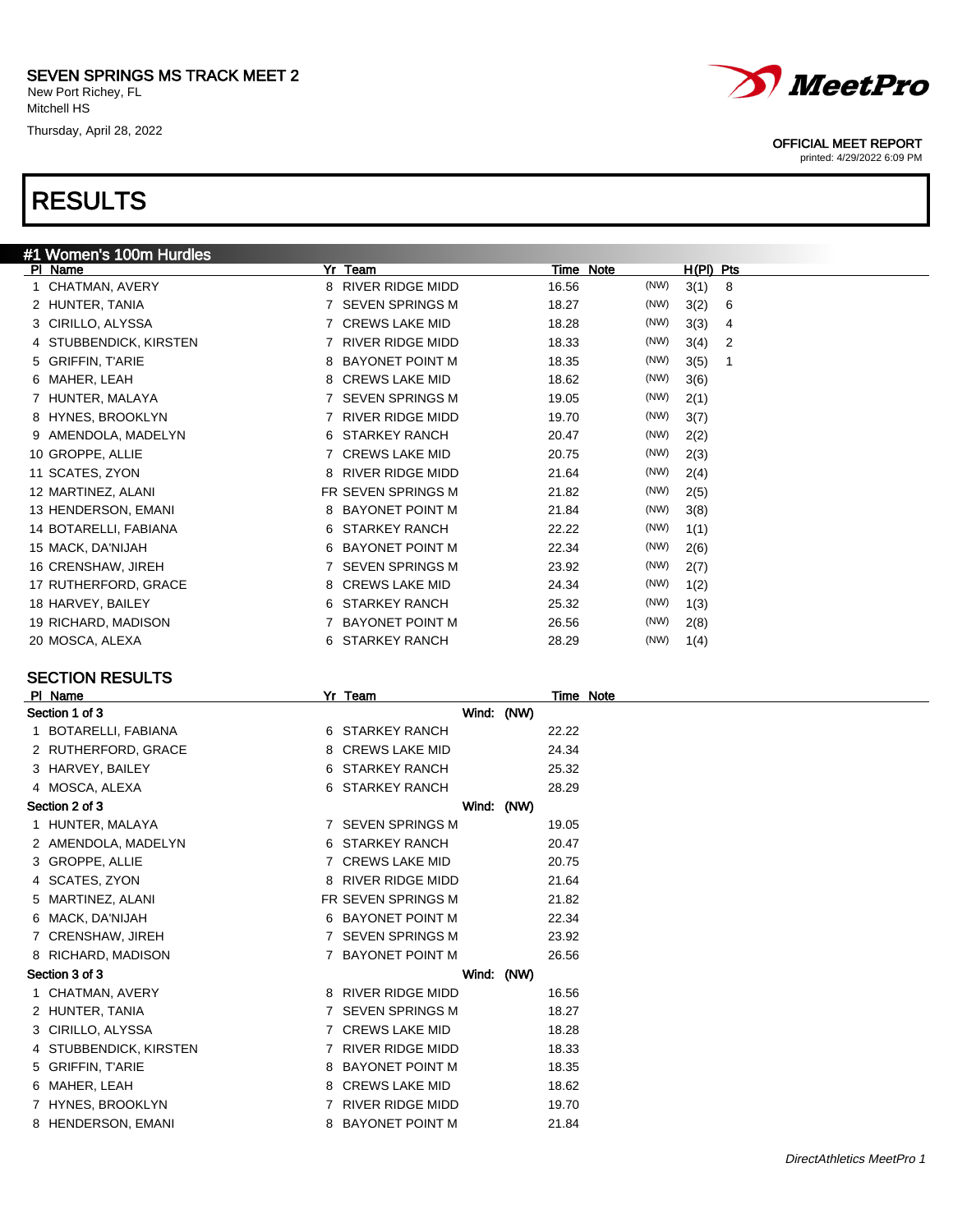### SEVEN SPRINGS MS TRACK MEET 2

New Port Richey, FL Mitchell HS

Thursday, April 28, 2022

### RESULTS



#### SECTION RESULTS

|                | PI Name                    |    | Yr_Team                 |       | Time Note |           |   |  |
|----------------|----------------------------|----|-------------------------|-------|-----------|-----------|---|--|
|                | Section 1 of 3             |    | Wind: (NW)              |       |           |           |   |  |
| $\overline{1}$ | RAUCKHORST, NICK           |    | SR RIVER RIDGE MIDD     | 17.66 |           |           |   |  |
|                | 2 CUELLAR-GONZALEZ, JONAH  |    | 6 BAYONET POINT M       | 17.92 |           |           |   |  |
|                | 3 HENRY, ELIJAH            | 7  | <b>BAYONET POINT M</b>  | 17.96 |           |           |   |  |
|                | 4 VAZQUEZ-TORO, JUAN       | 8  | <b>BAYONET POINT M</b>  | 18.14 |           |           |   |  |
|                | 5 CHAVES-JENKINS, CAIDEN   | 8  | <b>BAYONET POINT M</b>  | 18.49 |           |           |   |  |
|                | 6 PHILLIPS, RYDER          |    | SR RIVER RIDGE MIDD     | 18.61 |           |           |   |  |
|                | 7 MOBLEY, KENTON           |    | 7 SEVEN SPRINGS M       | 20.14 |           |           |   |  |
|                | Section 2 of 3             |    | Wind: (NW)              |       |           |           |   |  |
|                | <b>BACKUS, BRYCE</b>       |    | 8 SEVEN SPRINGS M       | 14.92 |           |           |   |  |
|                | 2 THOMAS, CAYDEN           | 8  | <b>SEVEN SPRINGS M</b>  | 15.60 |           |           |   |  |
|                | 3 RAMOS, KAYLEM            | 8  | <b>CREWS LAKE MID</b>   | 16.24 |           |           |   |  |
|                | 4 ARBELAEZ, CAMERYN        | 8  | <b>CREWS LAKE MID</b>   | 16.59 |           |           |   |  |
|                | 5 MCKINNEY, XANDER         |    | 8 CREWS LAKE MID        | 18.02 |           |           |   |  |
|                | 6 CASAREZ, KOLTEN          | 7  | <b>SEVEN SPRINGS M</b>  | 19.17 |           |           |   |  |
|                | 7 GONZALEZ, JOSNIEL        | 7  | <b>CREWS LAKE MID</b>   | 19.97 |           |           |   |  |
|                | Section 3 of 3             |    | Wind: (NW)              |       |           |           |   |  |
|                | LONG, JACK                 |    | 7 STARKEY RANCH         | 19.62 |           |           |   |  |
|                | MCCAFFREY, CHRIS           | 6. | STARKEY RANCH           | 19.89 |           |           |   |  |
|                | <b>JACOBS, CHRISTOPHER</b> | 6. | <b>STARKEY RANCH</b>    | 21.58 |           |           |   |  |
|                | #3 Women's 100 Meters      |    |                         |       |           |           |   |  |
|                | PI Name                    |    | Yr Team                 |       | Time Note | H(PI) Pts |   |  |
|                | 1 TAYLOR, KISHAR           |    | <b>RIVER RIDGE MIDD</b> | 13.28 | (NW)      | 3(1)      | 8 |  |
|                | 2 LOVE, SYDNEY             | 8  | <b>SEVEN SPRINGS M</b>  | 13.54 | (NW)      | 3(2)      | 6 |  |
|                | 3 GRIFFIN, T'ARIE          | 8  | <b>BAYONET POINT M</b>  | 13.69 | (NW)      | 3(3)      | 4 |  |
|                | 4 PAXTON, HAILEY           | 7  | <b>BAYONET POINT M</b>  | 13.83 | (NW)      | 3(4)      | 2 |  |
|                |                            |    |                         |       |           |           |   |  |



#### OFFICIAL MEET REPORT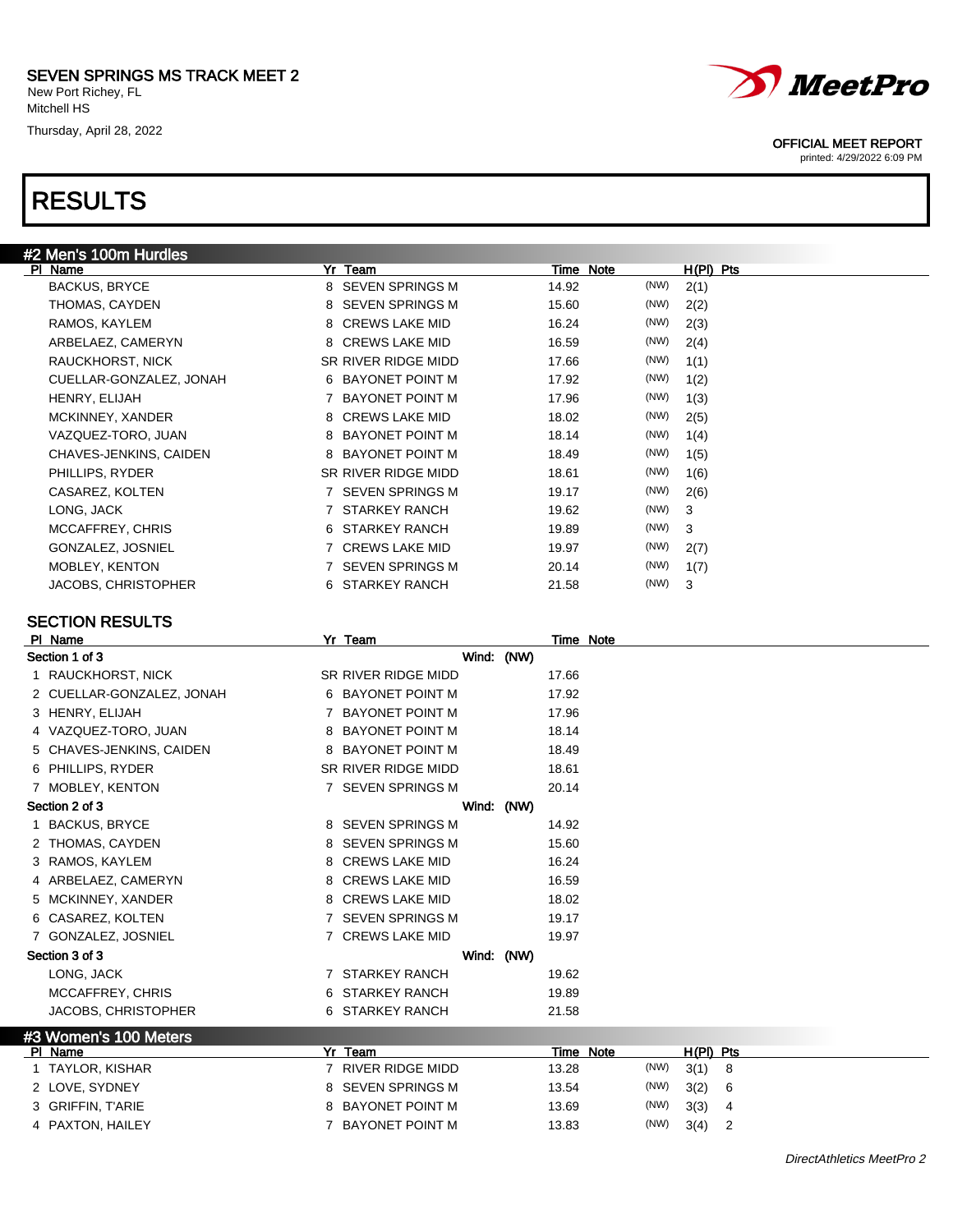## RESULTS



#### SECTION RESULTS

| PI Name             |   | Yr Team                 |            | <b>Time Note</b> |      |           |   |  |  |
|---------------------|---|-------------------------|------------|------------------|------|-----------|---|--|--|
| Section 1 of 3      |   |                         | Wind: (NW) |                  |      |           |   |  |  |
| 1 OSBORN, AUDREE    |   | 7 CREWS LAKE MID        |            | 14.82            |      |           |   |  |  |
| 2 MATHIS, KAYLEIGH  |   | 6 STARKEY RANCH         |            | 14.89            |      |           |   |  |  |
| 3 MITCHELL, HAILEY  |   | 8 CREWS LAKE MID        |            | 15.12            |      |           |   |  |  |
| 4 CALDER, JAYANAH   |   | 6 STARKEY RANCH         |            | 15.76            |      |           |   |  |  |
| Section 2 of 3      |   |                         | Wind: (NW) |                  |      |           |   |  |  |
| 1 EVANS, ALIVIA     |   | 7 CREWS LAKE MID        |            | 13.99            |      |           |   |  |  |
| 2 MCLEAN, TEJAD     | 8 | <b>RIVER RIDGE MIDD</b> |            | 14.37            |      |           |   |  |  |
| 3 TORRES, SABRINA   | 8 | <b>CREWS LAKE MID</b>   |            | 14.51            |      |           |   |  |  |
| 4 MOSCA, SIENNA     | 7 | <b>STARKEY RANCH</b>    |            | 14.99            |      |           |   |  |  |
| 5 MACK, DA'NIJAH    | 6 | <b>BAYONET POINT M</b>  |            | 15.16            |      |           |   |  |  |
| 6 CRENSHAW, JIREH   | 7 | <b>SEVEN SPRINGS M</b>  |            | 15.18            |      |           |   |  |  |
| 7 JACOBS, JESSICA   |   | 8 RIVER RIDGE MIDD      |            | 15.24            |      |           |   |  |  |
| MONSANTO, JOVIANALY | 8 | <b>BAYONET POINT M</b>  |            | <b>NT</b>        |      |           |   |  |  |
| Section 3 of 3      |   |                         | Wind: (NW) |                  |      |           |   |  |  |
| 1 TAYLOR, KISHAR    | 7 | RIVER RIDGE MIDD        |            | 13.28            |      |           |   |  |  |
| 2 LOVE, SYDNEY      | 8 | <b>SEVEN SPRINGS M</b>  |            | 13.54            |      |           |   |  |  |
| 3 GRIFFIN, T'ARIE   |   | 8 BAYONET POINT M       |            | 13.69            |      |           |   |  |  |
| 4 PAXTON, HAILEY    | 7 | <b>BAYONET POINT M</b>  |            | 13.83            |      |           |   |  |  |
| 5 MILLER, KARSYN    | 7 | <b>STARKEY RANCH</b>    |            | 14.01            |      |           |   |  |  |
| 6 MORROW, MAKAYLA   |   | 8 RIVER RIDGE MIDD      |            | 14.28            |      |           |   |  |  |
| 7 HUNTER, MALAYA    |   | 7 SEVEN SPRINGS M       |            | 14.48            |      |           |   |  |  |
| 8 HUNTER, TANIA     |   | 7 SEVEN SPRINGS M       |            | 14.69            |      |           |   |  |  |
| #4 Men's 100 Meters |   |                         |            |                  |      |           |   |  |  |
| PI Name             |   | Yr Team                 |            | Time Note        |      | H(PI) Pts |   |  |  |
| 1 BACKUS, BRYCE     |   | 8 SEVEN SPRINGS M       |            | 12.04            | (NW) | 2(1)      | 8 |  |  |
| 2 QUINTANA, JAIDEN  |   | SR RIVER RIDGE MIDD     |            | 12.22            | (NW) | 2(2)      | 6 |  |  |



#### OFFICIAL MEET REPORT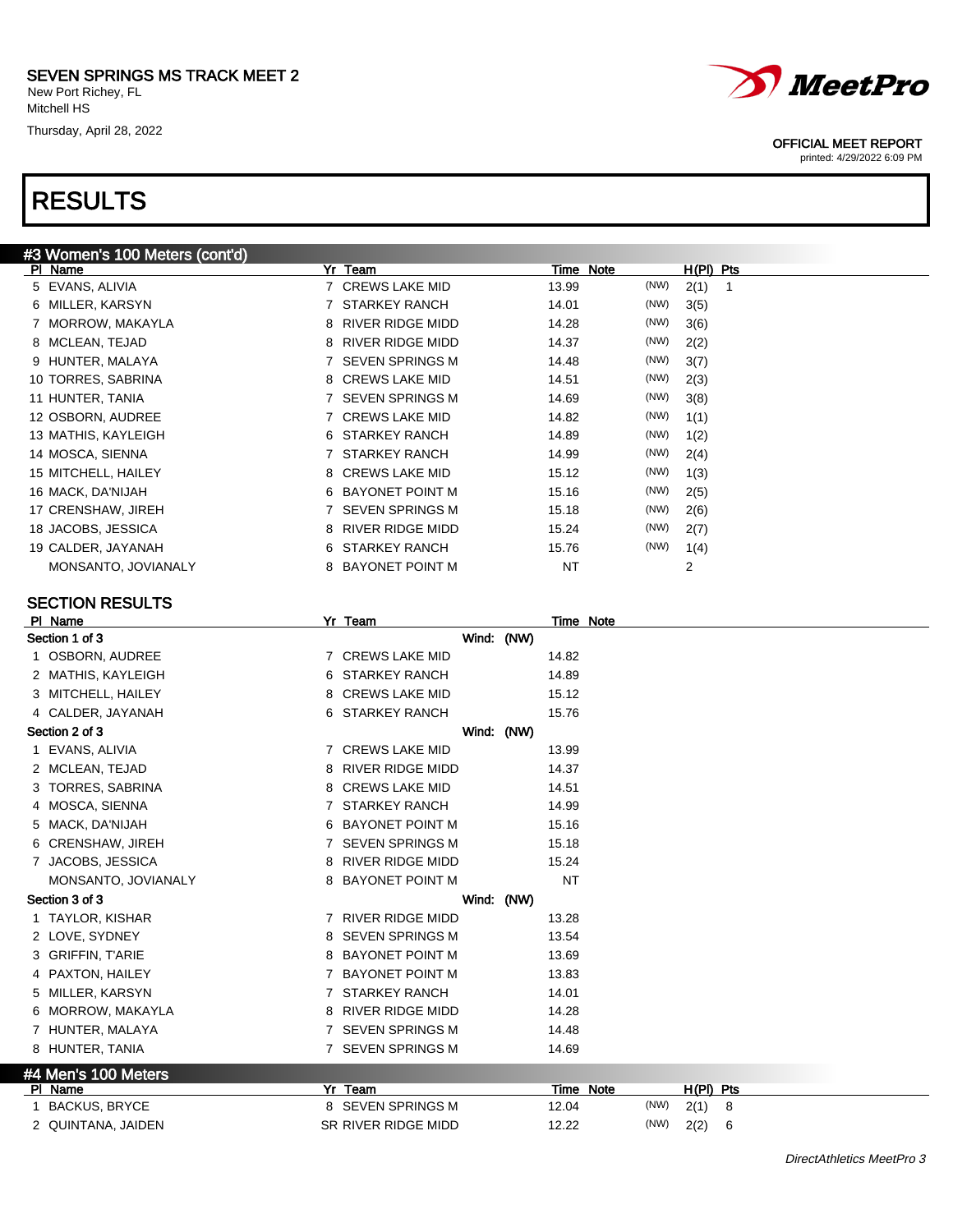Thursday, April 28, 2022

## RESULTS



| 5 VVILLIAMS, DANIEL        | SK KIVER KIDGE MIDD | 12.87 | (1111)<br>2(4) |  |
|----------------------------|---------------------|-------|----------------|--|
| 6 GONZALEZ, TREY           | 6 CREWS LAKE MID    | 13.01 | (NW)<br>2(5)   |  |
| 7 CLOUSE, JONAH            | SR RIVER RIDGE MIDD | 13.04 | (NW)<br>2(6)   |  |
| 8 DOSTON, ANTONY           | 7 CREWS LAKE MID    | 13.30 | (NW)<br>1(2)   |  |
| 9 REIFENSTEIN, CHRISTIAN   | 7 SEVEN SPRINGS M   | 13.31 | (NW)<br>1(3)   |  |
| 10 CUELLAR-GONZALEZ, JONAH | 6 BAYONET POINT M   | 13.40 | (NW)<br>1(4)   |  |
| 11 DARLING, BRYCE          | 8 RIVER RIDGE MIDD  | 13.55 | (NW)<br>1(5)   |  |
| 12 ARBELAEZ, CAMERYN       | 8 CREWS LAKE MID    | 13.62 | (NW)<br>2(7)   |  |
| 13 HENRY, ELIJAH           | 7 BAYONET POINT M   | 13.71 | (NW)<br>1(6)   |  |
| 14 RODRIGUEZ, LANDON       | 8 BAYONET POINT M   | 13.98 | (NW)<br>1(7)   |  |
| 15 HAMILTON, NATHANYEL     | 6 SEVEN SPRINGS M   | 14.18 | (NW)<br>1(8)   |  |
| MARTY, JOHN-JOSE           | 8 CREWS LAKE MID    | NT    | 2              |  |
| <b>BURGOHY, EMILIO</b>     | 6 STARKEY RANCH     | NT    | 3              |  |
| MILANI, DONNY              | 6 STARKEY RANCH     | NT    | 3              |  |
| MALDONADO, DANNY           | STARKEY RANCH<br>6  | NT    | 3              |  |
| <b>WELLS, MARIELLE</b>     | 6 STARKEY RANCH     | NT    | 3              |  |

#### SECTION RESULTS

| PI Name                   | Yr Team             |            |           | Time Note |
|---------------------------|---------------------|------------|-----------|-----------|
| Section 1 of 3            | Wind: (NW)          |            |           |           |
| 1 BRINSON, WENDALL        | 8 BAYONET POINT M   |            | 12.78     |           |
| 2 DOSTON, ANTONY          | 7 CREWS LAKE MID    |            | 13.30     |           |
| 3 REIFENSTEIN, CHRISTIAN  | 7 SEVEN SPRINGS M   |            | 13.31     |           |
| 4 CUELLAR-GONZALEZ, JONAH | 6 BAYONET POINT M   |            | 13.40     |           |
| 5 DARLING, BRYCE          | 8 RIVER RIDGE MIDD  |            | 13.55     |           |
| 6 HENRY, ELIJAH           | 7 BAYONET POINT M   |            | 13.71     |           |
| 7 RODRIGUEZ, LANDON       | 8 BAYONET POINT M   |            | 13.98     |           |
| 8 HAMILTON, NATHANYEL     | 6 SEVEN SPRINGS M   |            | 14.18     |           |
| Section 2 of 3            | Wind: (NW)          |            |           |           |
| 1 BACKUS, BRYCE           | 8 SEVEN SPRINGS M   |            | 12.04     |           |
| 2 QUINTANA, JAIDEN        | SR RIVER RIDGE MIDD |            | 12.22     |           |
| 3 SIMMS, CORY             | 8 SEVEN SPRINGS M   |            | 12.57     |           |
| 4 WILLIAMS, DANIEL        | SR RIVER RIDGE MIDD |            | 12.87     |           |
| 5 GONZALEZ, TREY          | 6 CREWS LAKE MID    |            | 13.01     |           |
| 6 CLOUSE, JONAH           | SR RIVER RIDGE MIDD |            | 13.04     |           |
| 7 ARBELAEZ, CAMERYN       | 8 CREWS LAKE MID    |            | 13.62     |           |
| MARTY, JOHN-JOSE          | 8 CREWS LAKE MID    |            | <b>NT</b> |           |
| Section 3 of 3            |                     | Wind: (NW) |           |           |
| MALDONADO, DANNY          | 6 STARKEY RANCH     |            | <b>NT</b> |           |
| MILANI, DONNY             | 6 STARKEY RANCH     |            | NT        |           |
| <b>BURGOHY, EMILIO</b>    | 6 STARKEY RANCH     |            | <b>NT</b> |           |
| <b>WELLS, MARIELLE</b>    | 6 STARKEY RANCH     |            | <b>NT</b> |           |



#### OFFICIAL MEET REPORT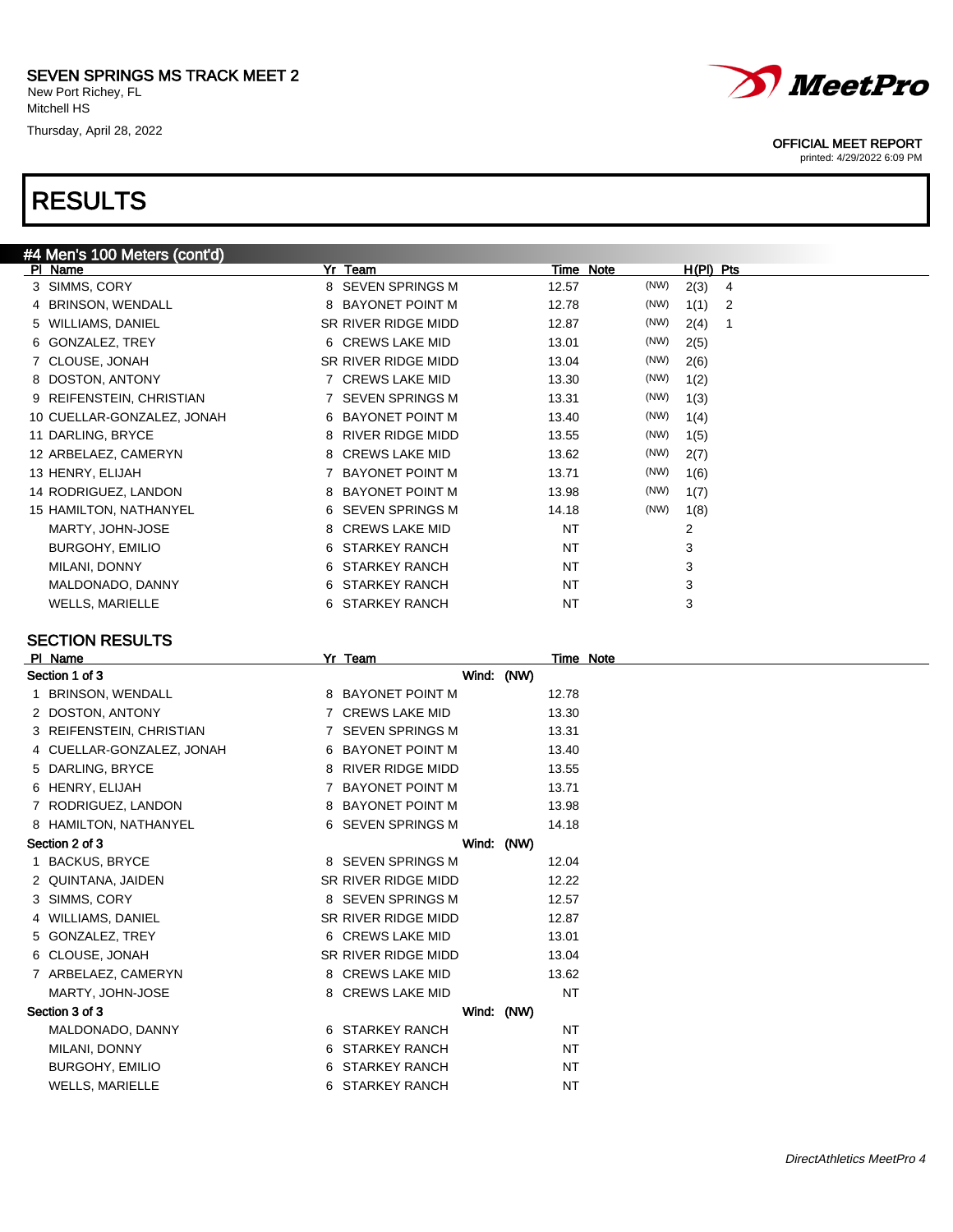Thursday, April 28, 2022

## RESULTS



#### OFFICIAL MEET REPORT

printed: 4/29/2022 6:09 PM

| #5 Women's 1600 Meters |                       |           |                |
|------------------------|-----------------------|-----------|----------------|
| PI Name                | Yr Team               | Time Note | Pts            |
| 1 WATTS, STELLA        | 6 STARKEY RANCH       | 6:14.46   | 8              |
| 2 DEGROAT, KINSLEY     | 6 RIVER RIDGE MIDD    | 6:21.27   | 6              |
| 3 KROMOLICKI, CARLEE   | 8 SEVEN SPRINGS M     | 6:24.76   | 4              |
| 4 RICHARDSON, LAYLA    | 6 CREWS LAKE MID      | 6:32.01   | $\overline{2}$ |
| 5 BRANDENBURG, PAIGE   | 6 STARKEY RANCH       | 6:38.29   |                |
| 6 NOTI, FAY            | 6 STARKEY RANCH       | 6:46.95   |                |
| 7 WILSON, GABRIELA     | 7 SEVEN SPRINGS M     | 7:01.06   |                |
| 8 SCHULTZ, LANIYA      | 6 BAYONET POINT M     | 7:10.87   |                |
| 9 POULETTE, SHILOH     | 6 RIVER RIDGE MIDD    | 7:16.23   |                |
| 10 MOODY, JESSICA      | 8 BAYONET POINT M     | 7:48.79   |                |
| 11 MILA, FOUT          | 6 RIVER RIDGE MIDD    | 8:09.31   |                |
| JAMES, OLIVIA          | 8 RIVER RIDGE MIDD    | <b>NT</b> |                |
| HUSS, DIANA            | 8 RIVER RIDGE MIDD    | NT        |                |
| NEBRASKI, MARGARET     | 7 RIVER RIDGE MIDD    | NT        |                |
| NIPPER, EMELIN         | 6 RIVER RIDGE MIDD    | NT        |                |
| SOSH, KALKI            | RIVER RIDGE MIDD<br>8 | <b>NT</b> |                |
|                        |                       |           |                |

### #6 Men's 1600 Meters

| PI Name               | Yr Team             | Time Note | $H(PI)$ Pts |
|-----------------------|---------------------|-----------|-------------|
| 1 HINDMAN, CHRISTIAN  | 8 SEVEN SPRINGS M   | 4:58.31   | 2(1)<br>8   |
| 2 HEDGES, HAYDEN      | 8 CREWS LAKE MID    | 5:35.60   | 2(2)<br>6   |
| 3 ADAMS, DILLON       | SR RIVER RIDGE MIDD | 5:36.12   | 2(3)<br>4   |
| <b>BAIRD, DECKER</b>  | 7 STARKEY RANCH     | 5:38.88   | 2(4)<br>2   |
| SAFFOLD, JAY<br>5     | 7 CREWS LAKE MID    | 5:55.80   | 2(5)<br>1   |
| JAYE, CARTER<br>6     | 8 SEVEN SPRINGS M   | 6:02.45   | 2(6)        |
| SMITH, JULIAN         | 7 SEVEN SPRINGS M   | 6:10.75   | 2(7)        |
| HERNANDEZ, OSCAR<br>8 | 8 BAYONET POINT M   | 6:10.77   | 2(8)        |
| GUNN, AARON<br>9      | SR RIVER RIDGE MIDD | 6:14.63   | 1(1)        |
| 10 ZELLER, PARKER     | 7 STARKEY RANCH     | 6:14.68   | 2(9)        |
| 11 TUDOR, ASHTIN      | 8 BAYONET POINT M   | 6:14.81   | 2(10)       |
| 12 ROY, KEAGAN        | 7 SEVEN SPRINGS M   | 6:15.12   | 2(11)       |
| 13 RODRIGUEZ, CHRIS   | 7 CREWS LAKE MID    | 6:22.32   | 1(2)        |
| 14 MCKAY, ANDREW      | SR RIVER RIDGE MIDD | 6:25.54   | 2(12)       |
| 15 ZACHMAN, WILL      | 6 STARKEY RANCH     | 6:27.93   | 2(13)       |
| 16 ADAMY, JAKE        | 6 STARKEY RANCH     | 6:28.48   | 2(14)       |
| 17 GERACI, BRANDON    | SR RIVER RIDGE MIDD | 6:34.62   | 1(3)        |
| 18 SIMON, WALTER      | SR RIVER RIDGE MIDD | 6:48.61   | 2(15)       |
| 19 MAGNUS, CHASE      | SR RIVER RIDGE MIDD | 6:56.22   | 1(4)        |
| 20 POWERS, COLTON     | SR RIVER RIDGE MIDD | 7:22.25   | 1(5)        |
| 21 LOCKHART, THOMAS   | SR RIVER RIDGE MIDD | 7:23.30   | 1(6)        |
| 22 KAPPLER, CODY      | SR RIVER RIDGE MIDD | 7:24.98   | 1(7)        |
| 23 MOCSARY, STEPHEN   | SR RIVER RIDGE MIDD | 7:30.43   | 2(16)       |
| 24 MEDLIN, TYLER      | SR RIVER RIDGE MIDD | 7:44.43   | 2(17)       |
| 25 MOORE, DANIEL      | SR RIVER RIDGE MIDD | 8:50.19   | 1(8)        |
| COOK, BRUCE           | SR RIVER RIDGE MIDD | <b>NT</b> | 1           |
| DELMORE, ETHAN        | SR RIVER RIDGE MIDD | NT        |             |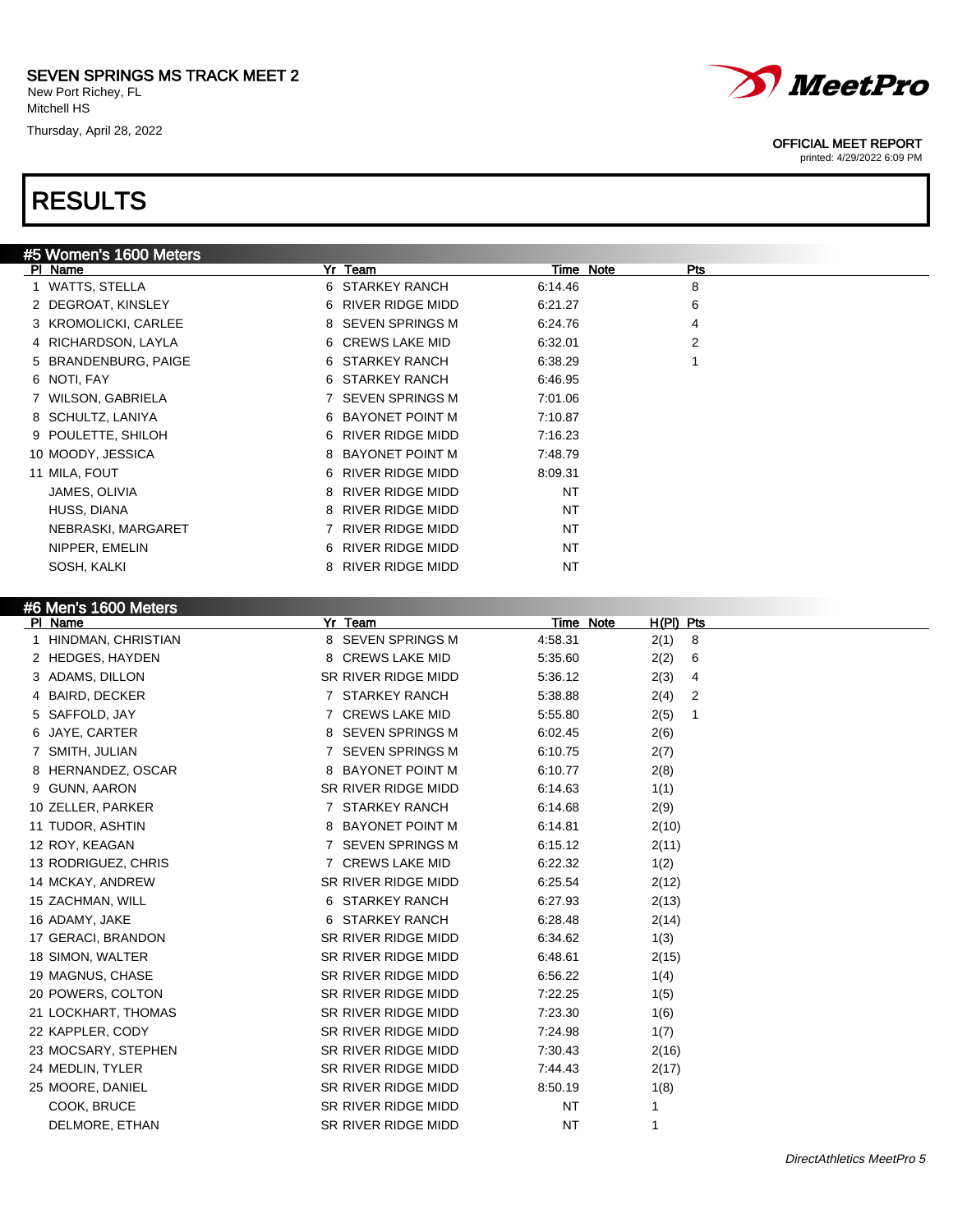Thursday, April 28, 2022

# RESULTS



#### OFFICIAL MEET REPORT

| #6 Men's 1600 Meters (cont'd) |                     |                  |             |
|-------------------------------|---------------------|------------------|-------------|
| PI Name                       | Yr Team             | <b>Time Note</b> | $H(PI)$ Pts |
| HIDECK, NATHAN                | SR RIVER RIDGE MIDD | ΝT               | 1           |
| HURTADO, GAVIN                | SR RIVER RIDGE MIDD | ΝT               | 1           |
| LOPEZ, ALEX                   | SR RIVER RIDGE MIDD | ΝT               | 1           |
| PHILLIPS, RYDER               | SR RIVER RIDGE MIDD | ΝT               | 1           |
| RIVERA, JEREMIAH              | SR RIVER RIDGE MIDD | ΝT               | 1           |
| FERNANDEZ, JOHN               | 8 CREWS LAKE MID    | ΝT               | 2           |
| PARGOV, JACKSON               | SR RIVER RIDGE MIDD | NT               | 2           |
| <b>BROWN, MICHAEL</b>         | SR RIVER RIDGE MIDD | NT               | 2           |
|                               |                     |                  |             |
| <b>SECTION RESULTS</b>        |                     |                  |             |
| PI Name                       | Yr Team             | Time Note        |             |
| Section 1 of 2                |                     |                  |             |
| 1 GUNN, AARON                 | SR RIVER RIDGE MIDD | 6:14.63          |             |
| 2 RODRIGUEZ, CHRIS            | 7 CREWS LAKE MID    | 6:22.32          |             |
| 3 GERACI, BRANDON             | SR RIVER RIDGE MIDD | 6:34.62          |             |
| 4 MAGNUS, CHASE               | SR RIVER RIDGE MIDD | 6:56.22          |             |
| 5 POWERS, COLTON              | SR RIVER RIDGE MIDD | 7:22.25          |             |
| 6 LOCKHART, THOMAS            | SR RIVER RIDGE MIDD | 7:23.30          |             |
| 7 KAPPLER, CODY               | SR RIVER RIDGE MIDD | 7:24.98          |             |
| 8 MOORE, DANIEL               | SR RIVER RIDGE MIDD | 8:50.19          |             |
| HURTADO, GAVIN                | SR RIVER RIDGE MIDD | ΝT               |             |
| DELMORE, ETHAN                | SR RIVER RIDGE MIDD | ΝT               |             |
| HIDECK, NATHAN                | SR RIVER RIDGE MIDD | ΝT               |             |
| COOK, BRUCE                   | SR RIVER RIDGE MIDD | ΝT               |             |
| LOPEZ, ALEX                   | SR RIVER RIDGE MIDD | ΝT               |             |
| PHILLIPS, RYDER               | SR RIVER RIDGE MIDD | ΝT               |             |
| RIVERA, JEREMIAH              | SR RIVER RIDGE MIDD | NT               |             |
| Section 2 of 2                |                     |                  |             |
| 1 HINDMAN, CHRISTIAN          | 8 SEVEN SPRINGS M   | 4:58.31          |             |
| 2 HEDGES, HAYDEN              | 8 CREWS LAKE MID    | 5:35.60          |             |
| 3 ADAMS, DILLON               | SR RIVER RIDGE MIDD | 5:36.12          |             |
| 4 BAIRD, DECKER               | 7 STARKEY RANCH     | 5:38.88          |             |
| 5 SAFFOLD, JAY                | 7 CREWS LAKE MID    | 5:55.80          |             |
|                               |                     |                  |             |
| 6 JAYE, CARTER                | 8 SEVEN SPRINGS M   | 6:02.45          |             |
| 7 SMITH, JULIAN               | 7 SEVEN SPRINGS M   | 6:10.75          |             |
| 8 HERNANDEZ, OSCAR            | 8 BAYONET POINT M   | 6:10.77          |             |
| 9 ZELLER, PARKER              | 7 STARKEY RANCH     | 6:14.68          |             |
| 10 TUDOR, ASHTIN              | 8 BAYONET POINT M   | 6:14.81          |             |
| 11 ROY, KEAGAN                | 7 SEVEN SPRINGS M   | 6:15.12          |             |
| 12 MCKAY, ANDREW              | SR RIVER RIDGE MIDD | 6:25.54          |             |
| 13 ZACHMAN, WILL              | 6 STARKEY RANCH     | 6:27.93          |             |
| 14 ADAMY, JAKE                | 6 STARKEY RANCH     | 6:28.48          |             |
| 15 SIMON, WALTER              | SR RIVER RIDGE MIDD | 6:48.61          |             |
| 16 MOCSARY, STEPHEN           | SR RIVER RIDGE MIDD | 7:30.43          |             |
| 17 MEDLIN, TYLER              | SR RIVER RIDGE MIDD | 7:44.43          |             |
| FERNANDEZ, JOHN               | 8 CREWS LAKE MID    | <b>NT</b>        |             |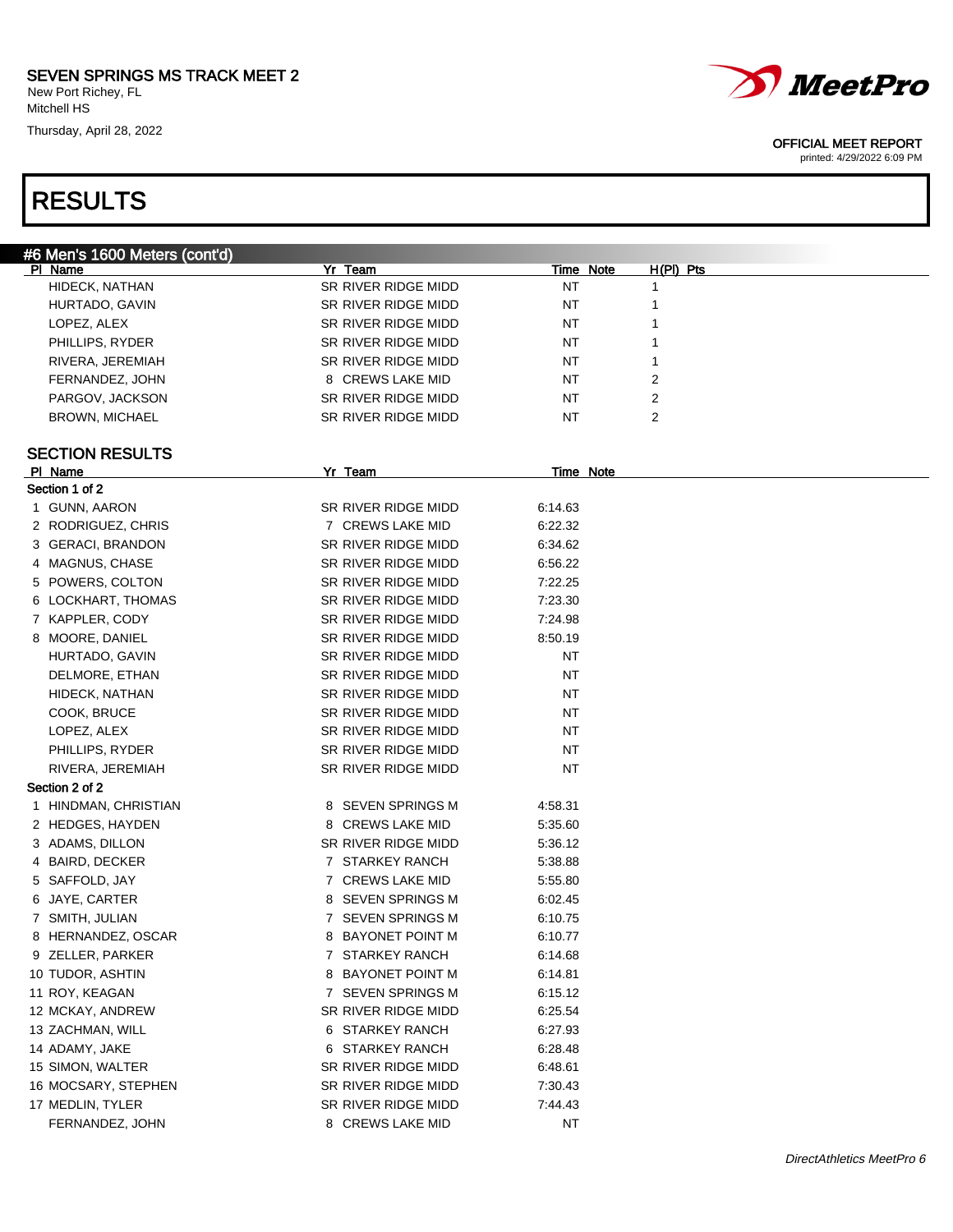### SEVEN SPRINGS MS TRACK MEET 2

New Port Richey, FL Mitchell HS

Thursday, April 28, 2022



#### OFFICIAL MEET REPORT

printed: 4/29/2022 6:09 PM

### RESULTS

| #6 Men's 1600 Meters (cont'd)     |                         |           |                  |  |
|-----------------------------------|-------------------------|-----------|------------------|--|
| PI Name                           | Yr Team                 | Time Note |                  |  |
| PARGOV, JACKSON                   | SR RIVER RIDGE MIDD     | <b>NT</b> |                  |  |
| <b>BROWN, MICHAEL</b>             | SR RIVER RIDGE MIDD     | <b>NT</b> |                  |  |
| #7 Women's 4 x 100m Relay         |                         |           |                  |  |
| PI Team                           |                         |           | Time Note<br>Pts |  |
| 1 RIVER RIDGE MIDDLE SCHOOL (A)   |                         | 54.32     | 8                |  |
| 1) TAYLOR, KISHAR 7               | 2) KURPEJOVIC, SEJLA 6  |           |                  |  |
| 3) MORROW, MAKAYLA 8              | 4) CHATMAN, AVERY 8     |           |                  |  |
| 2 BAYONET POINT MIDDLE SCHOOL (A) |                         | 57.42     | 6                |  |
| 1) PAXTON, HAILEY 7               | 2) HENDERSON, EMANI 8   |           |                  |  |
| 3) DECASTILLO, MIA 6              | 4) GRIFFIN, TARIE 8     |           |                  |  |
| 3 CREWS LAKE MIDDLE SCHOOL (A)    |                         | 58.24     | 4                |  |
| 1) CIRILLO, ALYSSA 7              | 2) GROPPE, ALLIE 7      |           |                  |  |
| 3) TORRES, SABRINA 8              | 4) EVANS, ALIVIA 7      |           |                  |  |
| 4 SEVEN SPRINGS MIDDLE SCHOOL (A) |                         | 59.37     | 2                |  |
| 1) MARTINEZ, ALANI FR             | 2) DELGADO, VICTORIA 8  |           |                  |  |
| 3) COYLE, GABRIELLA 7             | 4) ELLIS, TAYSHAUNA 7   |           |                  |  |
| 5 RIVER RIDGE MIDDLE SCHOOL (B)   |                         | 59.88     |                  |  |
| 6 SEVEN SPRINGS MIDDLE SCHOOL (B) |                         | 1:02.23   |                  |  |
| 7 STARKEY RANCH K-8 SCHOOL (A)    |                         | 1:09.40   |                  |  |
| 1) SAGAN, DANICA 6                | 2) LASCANO, SARBELLIA 7 |           |                  |  |
| 3) HAULTON, JORY 6                | 4) ALERS, AUNNIKA 7     |           |                  |  |
|                                   |                         |           |                  |  |

### #8 Men's 4 x 100m Relay

| Team<br><b>PI</b>                 |                        |         | Time Note<br>Pts |  |
|-----------------------------------|------------------------|---------|------------------|--|
| SEVEN SPRINGS MIDDLE SCHOOL (A)   |                        | 50.01   | 8                |  |
| 1) SIMMS, CORY 8                  | 2) THOMAS, CAYDEN 8    |         |                  |  |
| 3) MULCARE, EVAN 8                | 4) PEABODY, ROBERT 8   |         |                  |  |
| 2 RIVER RIDGE MIDDLE SCHOOL (A)   |                        | 50.36   | 6                |  |
| 3 CREWS LAKE MIDDLE SCHOOL (A)    |                        | 52.69   | 4                |  |
| 1) ARBELAEZ, CAMERYN 8            | 2) MARTY, JOHN-JOSE 8  |         |                  |  |
| 3) DOSTON, ANTONY 7               | 4) GONZALEZ, TREY 6    |         |                  |  |
| 4 BAYONET POINT MIDDLE SCHOOL (A) |                        | 54.13   | 2                |  |
| 1) VAZQUEZ-TORO, JUAN 8           | 2) RODRIGUEZ, LANDON 8 |         |                  |  |
| 3) CUELLAR-GONZALEZ, JONAH 6      | 4) HENRY, ELIJAH 7     |         |                  |  |
| 5 RIVER RIDGE MIDDLE SCHOOL (B)   |                        | 1:01.17 |                  |  |
|                                   |                        |         |                  |  |

#9 Women's 400 Meters<br>PL Name Purificant Time Note H(PI) Pts 1 LOVE, SYDNEY 6 8 SEVEN SPRINGS M 1:06.09 3(1) 8 2 SAFFOLD, JESSI 6 CREWS LAKE MID 1:06.54 3(2) 6 3 HUNTER, MALAYA 7 SEVEN SPRINGS M 1:08.10 3(3) 4 4 HUNTER, TANIA 7 SEVEN SPRINGS M 1:10.39 3(4) 2 5 HYNES, BROOKLYN 7 RIVER RIDGE MIDD 1:13.71 3(5) 1 6 BELL, EMMA 7 RIVER RIDGE MIDD 1:13.89 3(6)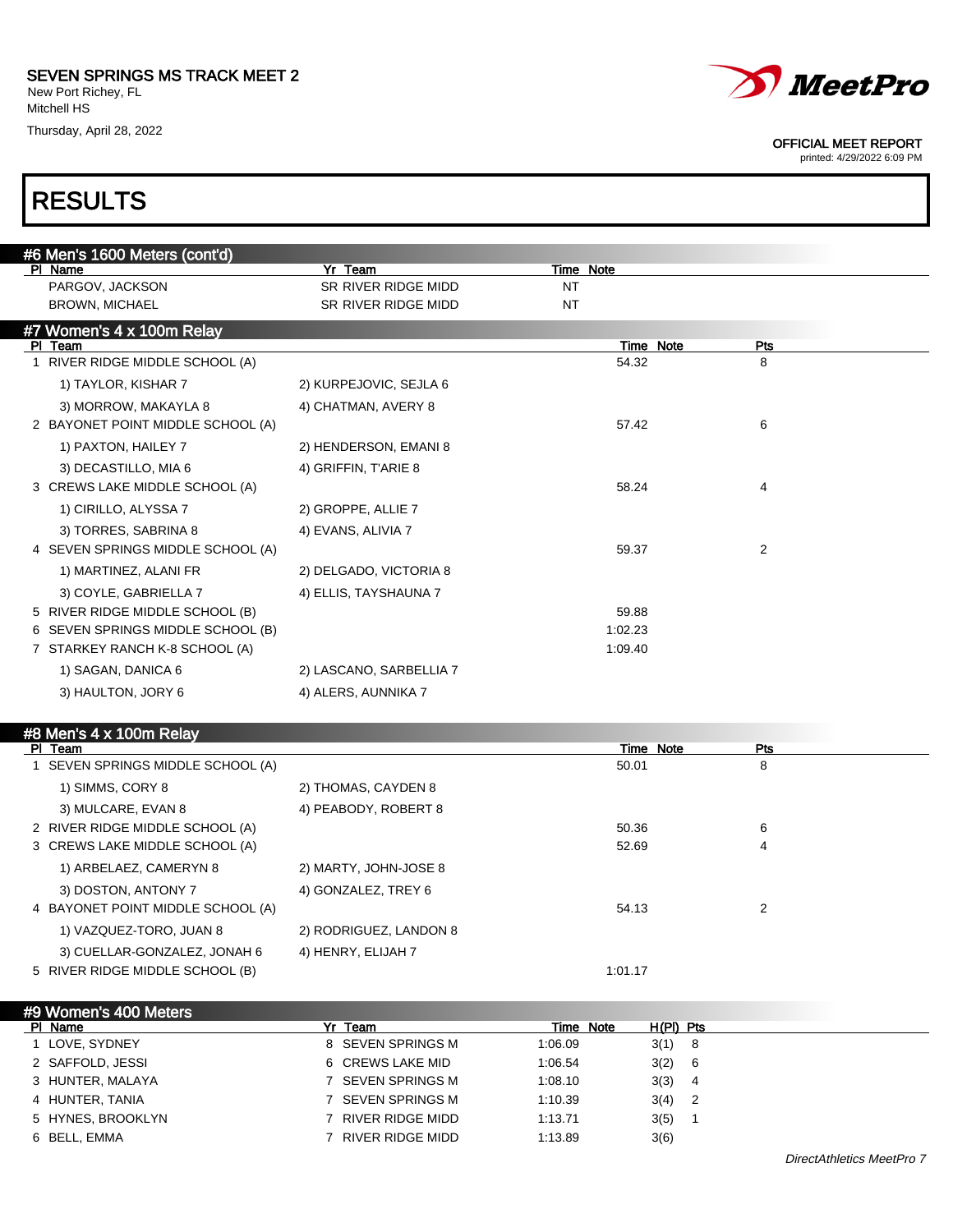### SEVEN SPRINGS MS TRACK MEET 2

New Port Richey, FL Mitchell HS

Thursday, April 28, 2022

### RESULTS

#9 Women's 400 Meters (cont'd)



Pl Name Yr Team Time Note H(Pl) Pts 7 PHILHOWER, ANABELLE 6 CREWS LAKE MID 1:14.99 1(1) 8 BELL, LAYLA 6 STARKEY RANCH 1:16.76 2(1) 9 BOTARELLI, FABIANA 6 STARKEY RANCH 1:16.86 2(2)



#### OFFICIAL MEET REPORT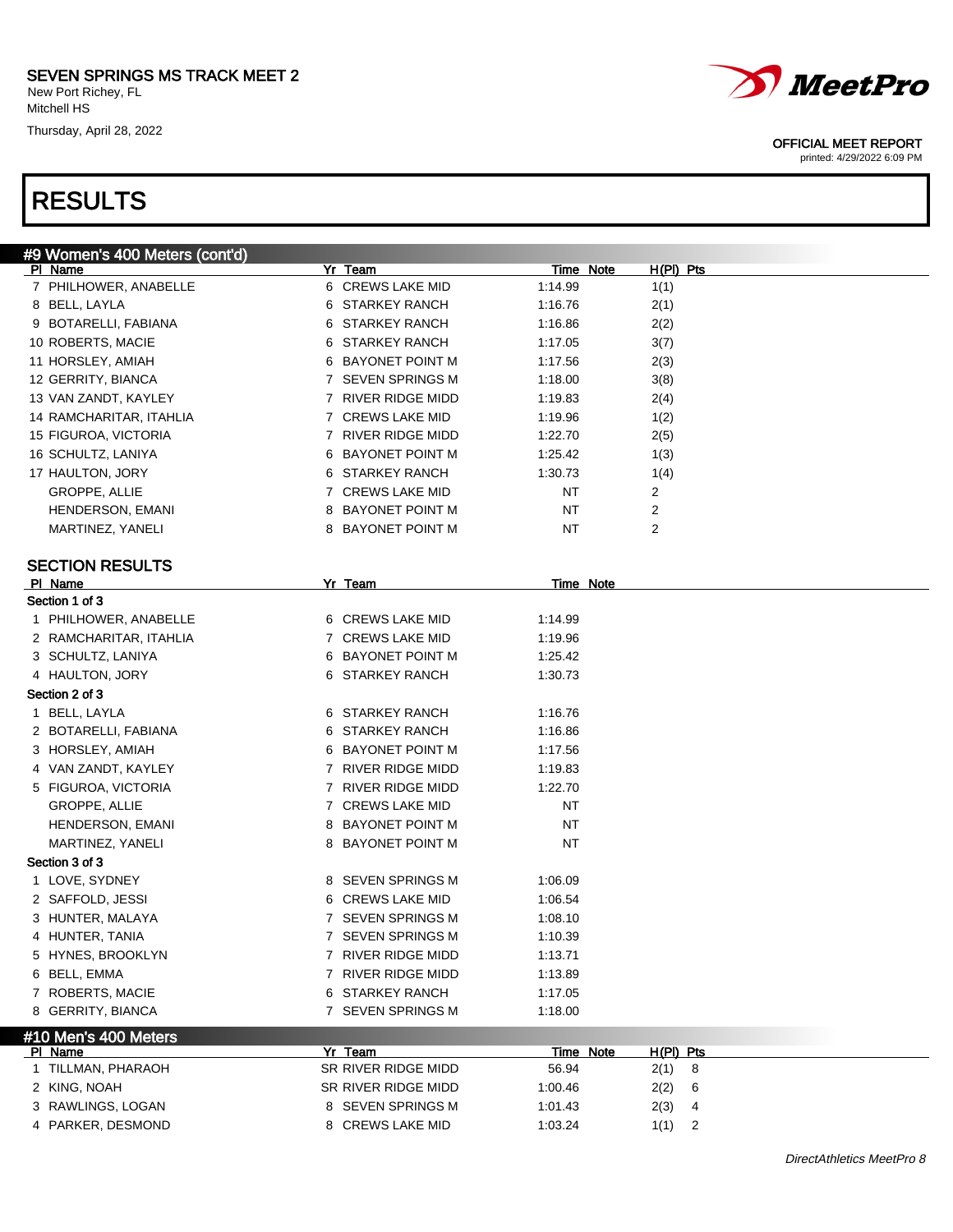Mitchell HS Thursday, April 28, 2022



| #10 Men's 400 Meters (cont'd) |                            |                                   |  |
|-------------------------------|----------------------------|-----------------------------------|--|
| PI Name                       | Yr Team                    | H(PI) Pts<br>Time Note            |  |
| 5 TONGCO, JESSE               | 7 SEVEN SPRINGS M          | 1:03.54<br>2(4)<br>$\overline{1}$ |  |
| 6 MCKINNEY, XANDER            | 8 CREWS LAKE MID           | 1:03.76<br>1(2)                   |  |
| 7 HEDGES, HAYDEN              | 8 CREWS LAKE MID           | 1:03.78<br>2(5)                   |  |
| 8 RIMOS, EVAN                 | 8 RIVER RIDGE MIDD         | 1:04.83<br>2(6)                   |  |
| 9 LEACH, DAMIEN               | 8 CREWS LAKE MID           | 1:04.96<br>2(7)                   |  |
| 10 GONZALEZ, DYLAN            | 6 STARKEY RANCH            | 1:06.62<br>3(1)                   |  |
| 11 TIFER, BEN                 | 7 SEVEN SPRINGS M          | 1:07.18<br>1(3)                   |  |
| 12 WELLS, MARIELLE            | 6 STARKEY RANCH            | 1:08.16<br>3(2)                   |  |
| 13 MILLER, AIDEN              | 6 SEVEN SPRINGS M          | 1:09.21<br>1(4)                   |  |
| 14 GARCIA, JULIAN             | 6 BAYONET POINT M          | 1:09.38<br>1(5)                   |  |
| 15 FIGUEROA, OMAR             | 6 BAYONET POINT M          | 1:12.30<br>1(6)                   |  |
| 16 LEDEZMA, JAYDEN            | 8 BAYONET POINT M          | 1:12.38<br>1(7)                   |  |
| 17 MCCAFFREY, CHRIS           | 6 STARKEY RANCH            | 1:13.06<br>3(3)                   |  |
| 18 LONG, JACK                 | 7 STARKEY RANCH            | 1:13.63<br>3(4)                   |  |
| KING, DAREAL                  | 8 RIVER RIDGE MIDD         | $\overline{2}$<br>NT              |  |
|                               |                            |                                   |  |
| <b>SECTION RESULTS</b>        |                            |                                   |  |
| PI Name                       | Yr Team                    | Time Note                         |  |
| Section 1 of 3                |                            |                                   |  |
| 1 PARKER, DESMOND             | 8 CREWS LAKE MID           | 1:03.24                           |  |
| 2 MCKINNEY, XANDER            | 8 CREWS LAKE MID           | 1:03.76                           |  |
| 3 TIFER, BEN                  | 7 SEVEN SPRINGS M          | 1:07.18                           |  |
| 4 MILLER, AIDEN               | 6 SEVEN SPRINGS M          | 1:09.21                           |  |
| 5 GARCIA, JULIAN              | 6 BAYONET POINT M          | 1:09.38                           |  |
| 6 FIGUEROA, OMAR              | 6 BAYONET POINT M          | 1:12.30                           |  |
| 7 LEDEZMA, JAYDEN             | 8 BAYONET POINT M          | 1:12.38                           |  |
| Section 2 of 3                |                            |                                   |  |
| 1 TILLMAN, PHARAOH            | SR RIVER RIDGE MIDD        | 56.94                             |  |
| 2 KING, NOAH                  | SR RIVER RIDGE MIDD        | 1:00.46                           |  |
| 3 RAWLINGS, LOGAN             | 8 SEVEN SPRINGS M          | 1:01.43                           |  |
| 4 TONGCO, JESSE               | 7 SEVEN SPRINGS M          | 1:03.54                           |  |
| HEDGES, HAYDEN<br>5           | 8 CREWS LAKE MID           | 1:03.78                           |  |
| 6 RIMOS, EVAN                 | 8 RIVER RIDGE MIDD         | 1:04.83                           |  |
| 7 LEACH, DAMIEN               | <b>CREWS LAKE MID</b><br>8 | 1:04.96                           |  |
| KING, DAREAL                  | RIVER RIDGE MIDD<br>8      | <b>NT</b>                         |  |
| Section 3 of 3                |                            |                                   |  |
| GONZALEZ, DYLAN<br>1          | 6 STARKEY RANCH            | 1:06.62                           |  |
| 2 WELLS, MARIELLE             | 6 STARKEY RANCH            | 1:08.16                           |  |
| 3 MCCAFFREY, CHRIS            | 6 STARKEY RANCH            | 1:13.06                           |  |
| 4 LONG, JACK                  | 7 STARKEY RANCH            | 1:13.63                           |  |
| #11 Women's 800 Meters        |                            |                                   |  |
| PI Name                       | Yr Team                    | Time Note<br>H(PI) Pts            |  |
| 1 NARCISI, CHLOE              | 8 SEVEN SPRINGS M          | 2:53.28<br>2(1)<br>8              |  |
| 2 KORALINE, KELLY             | 8 RIVER RIDGE MIDD         | 2:58.48<br>2(2)<br>6              |  |
| 3 DEGROAT, KINSLEY            | 6 RIVER RIDGE MIDD         | 2:58.93<br>2(3)<br>4              |  |
| 4 ALVARADO, MALINA            | 7 STARKEY RANCH            | 2<br>2:59.60<br>2(4)              |  |
|                               |                            |                                   |  |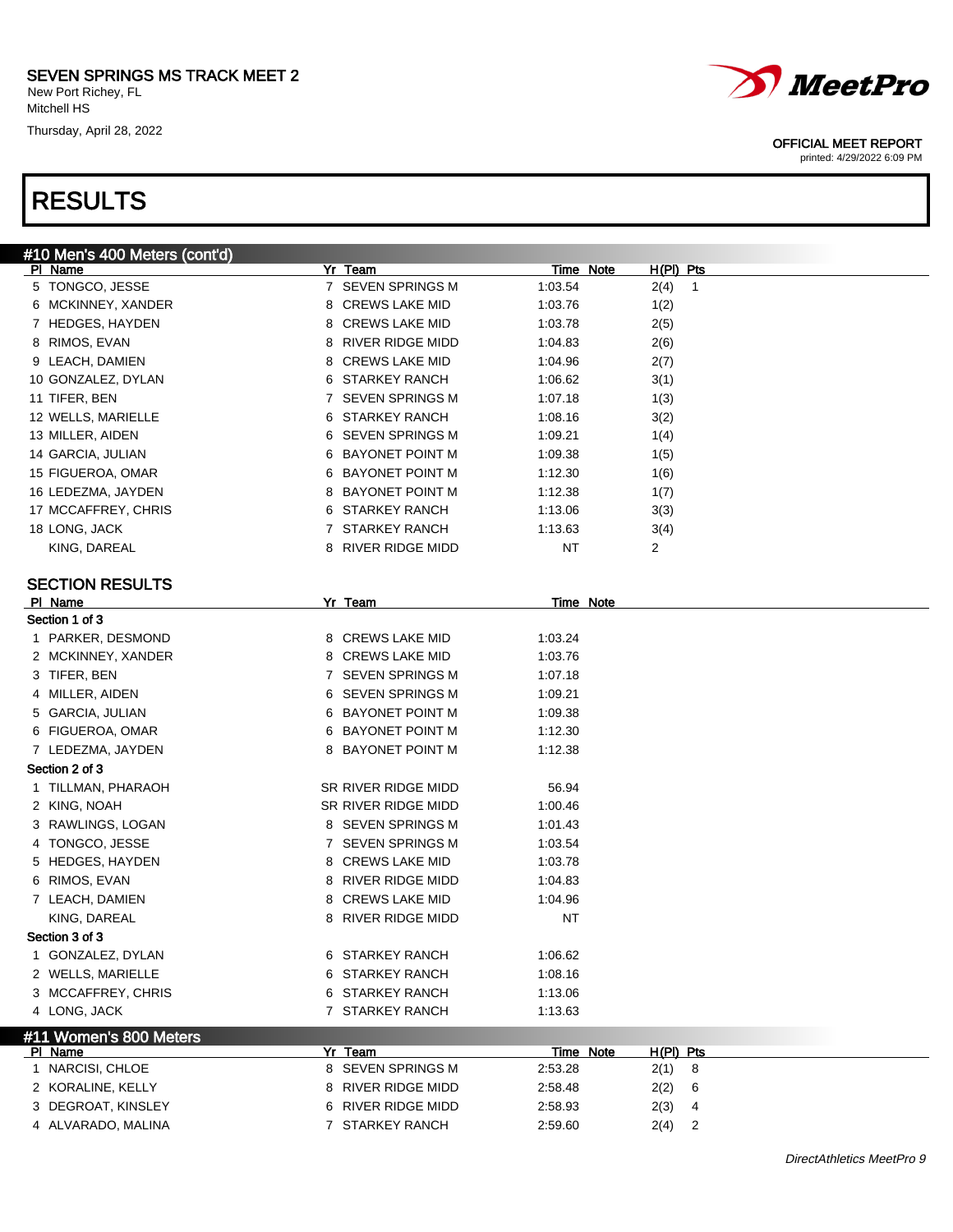#11 Women's 800 Meters (cont'd)<br>Pl Name

New Port Richey, FL Mitchell HS

Thursday, April 28, 2022



| 0.11011, 1.711               |              | <b>ULAIMLI IMAIVUL</b>  | <b>J.UJ.JZ</b> | $\mathsf{L}(0)$ |
|------------------------------|--------------|-------------------------|----------------|-----------------|
| 7 BAETANS, KILEY             |              | 6 SEVEN SPRINGS M       | 3:07.09        | 1(1)            |
| 8 WELSH, BAILEY              |              | 7 RIVER RIDGE MIDD      | 3:09.28        | 2(7)            |
| 9 PHILHOWER, ANABELLE        |              | 6 CREWS LAKE MID        | 3:10.67        | 1(2)            |
| 10 HLEBAK, ALAYNA            |              | 6 STARKEY RANCH         | 3:11.63        | 1(3)            |
| 11 CASTELLANOS COCA, MIRANDA |              | 8 CREWS LAKE MID        | 3:13.48        | 2(8)            |
| 12 SIMON, KAI                |              | 7 STARKEY RANCH         | 3:13.68        | 1(4)            |
| 13 HUSS, DIANA               | 8            | RIVER RIDGE MIDD        | 3:14.53        | 1(5)            |
| 14 KAITLYN, DUFF             |              | 7 RIVER RIDGE MIDD      | 3:14.81        | 1(6)            |
| 15 WILSON, GABRIELA          |              | 7 SEVEN SPRINGS M       | 3:17.54        | 2(9)            |
| 16 RAMCHARITAR, ITAHLIA      |              | 7 CREWS LAKE MID        | 3:17.71        | 1(7)            |
| 17 JAMES, LILIANA            |              | 6 STARKEY RANCH         | 3:20.23        | 1(8)            |
| 18 CADLE, HARMONY            |              | 8 RIVER RIDGE MIDD      | 3:21.04        | 2(10)           |
| 19 SMITH, PAIGE              |              | 7 CREWS LAKE MID        | 3:21.62        | 1(9)            |
| 20 FEDERLE, DANICA           |              | 7 RIVER RIDGE MIDD      | 3:21.94        | 1(10)           |
| 21 BEAUVAIS, EMILY           |              | 7 SEVEN SPRINGS M       | 3:22.57        | 1(11)           |
| 22 ABBY, MCCART              |              | 6 RIVER RIDGE MIDD      | 3:22.74        | 1(12)           |
| 23 ZATARIAN, ELIZABETH       |              | 8 BAYONET POINT M       | 3:25.64        | 1(13)           |
| 24 ELLIS, TAYSHAUNA          |              | 7 SEVEN SPRINGS M       | 3:27.96        | 1(14)           |
| 25 BELL, LAYLA               |              | 6 STARKEY RANCH         | 3:28.63        | 1(15)           |
| 26 GERRITY, BIANCA           |              | 7 SEVEN SPRINGS M       | 3:29.49        | 1(16)           |
| 27 DIETZ, AVA                |              | 7 SEVEN SPRINGS M       | 3:29.59        | 1(17)           |
| 28 CISKE, DELANEY            |              | 8 SEVEN SPRINGS M       | 3:30.98        | 1(18)           |
| 29 ALERS, AUNNIKA            |              | 7 STARKEY RANCH         | 3:31.21        | 1(19)           |
| 30 LILY, MCHUGH              |              | 7 RIVER RIDGE MIDD      | 3:31.81        | 1(20)           |
| 31 SALVACRUZ, GIADA          |              | 7 RIVER RIDGE MIDD      | 3:32.11        | 1(21)           |
| 32 EMMA, JONES               |              | 7 RIVER RIDGE MIDD      | 3:32.25        | 1(22)           |
| 33 COLLER, AVALYNN           |              | 7 RIVER RIDGE MIDD      | 3:32.68        | 1(23)           |
| 34 ANGELINA, CACCIOLA        |              | 8 RIVER RIDGE MIDD      | 3:33.95        | 1(24)           |
| 35 CAMPOS, KAILY             |              | 7 SEVEN SPRINGS M       | 3:35.62        | 1(25)           |
| 36 GENARIA, GRIFFIN          |              | 7 RIVER RIDGE MIDD      | 3:36.37        | 1(26)           |
| 37 GRAHAM, KAELYN            |              | 6 STARKEY RANCH         | 3:36.50        | 1(27)           |
| 38 MILA, FOUT                | 6            | RIVER RIDGE MIDD        | 3:38.99        | 1(28)           |
| 39 FRANCIS, EMMA             | 8            | <b>CREWS LAKE MID</b>   | 3:39.30        | 1(29)           |
| 40 SOSH, KALKI               | 8            | RIVER RIDGE MIDD        | 3:43.96        | 1(30)           |
| 41 WANNAMAKER, KARLIE        |              | 6 CREWS LAKE MID        | 3:51.32        | 1(31)           |
| 42 EMMA, HEDGES              | 6            | RIVER RIDGE MIDD        | 3:53.38        | 1(32)           |
| 43 PEDRO, CALLIE             |              | 6 CREWS LAKE MID        | 3:55.94        | 1(33)           |
| 44 COSTANZO, MACKENZIE       |              | 6 CREWS LAKE MID        | 3:56.20        | 1(34)           |
| 45 COSTELLO, MAKAYLA         | 7            | <b>RIVER RIDGE MIDD</b> | 3:58.09        | 1(35)           |
| 46 BERNHARDT, JAIDYN         | 8            | RIVER RIDGE MIDD        | 3:59.06        | 1(36)           |
| 47 RODRIGUEZ, ANDURINA       | 6            | BAYONET POINT M         | 4:00.49        | 1(37)           |
| 48 HANKA, KATELYN            | 7            | RIVER RIDGE MIDD        | 4:00.66        | 1(38)           |
| 49 CRONK, MADELENE           | $\mathbf{7}$ | RIVER RIDGE MIDD        | 4:04.49        | 1(39)           |
| 50 SALINAS, IRIS             |              | 8 BAYONET POINT M       | 4:04.86        | 1(40)           |

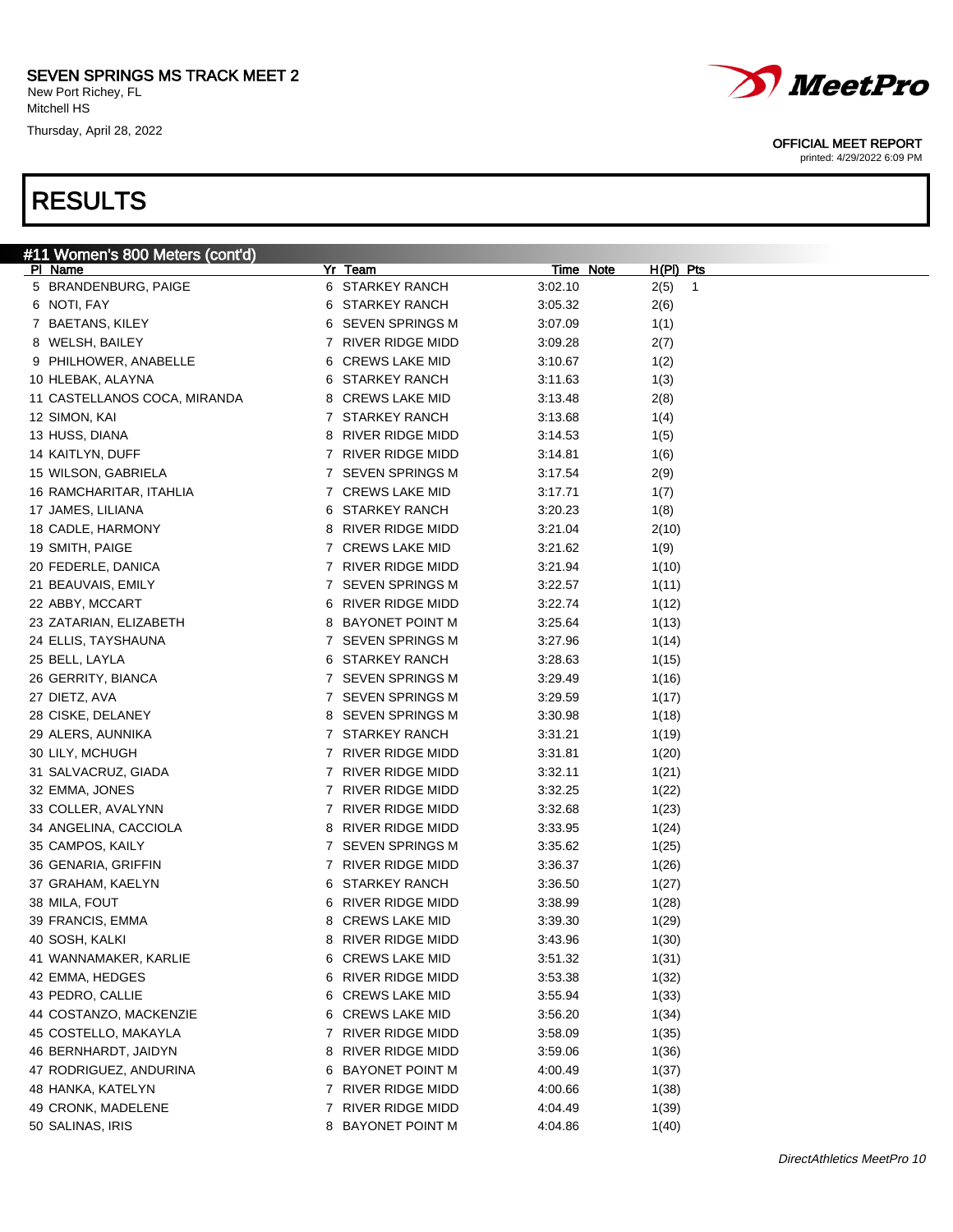# RESULTS



#### OFFICIAL MEET REPORT

| #11 Women's 800 Meters (cont'd) |   |                        |           |           |             |  |
|---------------------------------|---|------------------------|-----------|-----------|-------------|--|
| PI Name                         |   | Yr Team                |           | Time Note | $H(PI)$ Pts |  |
| 51 NICOTERA, IZABELLE           |   | 7 BAYONET POINT M      | 4:38.78   |           | 1(41)       |  |
| 52 SIENA, ST. CROIX             |   | 7 RIVER RIDGE MIDD     | 4:39.95   |           | 1(42)       |  |
| 53 ODUM, XZOE                   | 6 | RIVER RIDGE MIDD       | 4:53.36   |           | 1(43)       |  |
| MOODY, JESSICA                  |   | 8 BAYONET POINT M      | NT        |           | 1           |  |
| FRANCISCO, JAYMELEEE            |   | 8 SEVEN SPRINGS M      | <b>NT</b> |           | 1           |  |
| <b>BEHLING, KAYLA</b>           |   | 8 CREWS LAKE MID       | NT        |           | 1           |  |
| RYNEARSON, GABRIELLA            |   | 6 BAYONET POINT M      | NT        |           |             |  |
| POWELL, SADIE                   |   | 6 BAYONET POINT M      | NT        |           |             |  |
| LANIER, ISABELLA                |   | 6 BAYONET POINT M      | NT        |           |             |  |
| POMPA, ADINA                    |   | 7 CREWS LAKE MID       | ΝT        |           |             |  |
| COYLE, GABRIELLA                |   | 7 SEVEN SPRINGS M      | ΝT        |           |             |  |
| <b>BEAUDOIN, HARPER</b>         |   | 6 STARKEY RANCH        | NT        |           |             |  |
| HARRIS, BELLA                   |   | 6 STARKEY RANCH        | ΝT        |           |             |  |
| HAULTON, JORY                   |   | 6 STARKEY RANCH        | ΝT        |           |             |  |
| RICHARD, MADISON                |   | 7 BAYONET POINT M      | NT        |           |             |  |
| SAGAN, DANICA                   |   | 6 STARKEY RANCH        | NT        |           |             |  |
| SAMPSON, HANNAH                 |   | 6 STARKEY RANCH        | ΝT        |           |             |  |
| RICHARDSON, LAYLA               |   | 6 CREWS LAKE MID       | NT        |           | 1           |  |
| PUERTAS, JAZLYNN                |   | 7 CREWS LAKE MID       | NT        |           | 1           |  |
| DIRENZO, GIANNA                 |   | 7 RIVER RIDGE MIDD     | ΝT        |           | 2           |  |
| SALGADO, MARIELIS               |   | 8 BAYONET POINT M      | NT        |           | 2           |  |
| WATTS, STELLA                   |   | 6 STARKEY RANCH        | NT        |           | 2           |  |
| <b>KROMOLICKI, CARLEE</b>       |   | 8 SEVEN SPRINGS M      | NT        |           | 2           |  |
| FLORIDA, ALEXANDRA              |   | 8 SEVEN SPRINGS M      | NT        |           | 2           |  |
| AUBRIE, WHITE                   |   | 8 RIVER RIDGE MIDD     | NT        |           | 2           |  |
|                                 |   |                        |           |           |             |  |
| <b>SECTION RESULTS</b>          |   |                        |           |           |             |  |
| PI Name                         |   | Yr Team                |           | Time Note |             |  |
| Section 1 of 2                  |   |                        |           |           |             |  |
| 1 BAETANS, KILEY                |   | 6 SEVEN SPRINGS M      | 3:07.09   |           |             |  |
| 2 PHILHOWER, ANABELLE           |   | 6 CREWS LAKE MID       | 3:10.67   |           |             |  |
| 3 HLEBAK, ALAYNA                |   | 6 STARKEY RANCH        | 3:11.63   |           |             |  |
| 4 SIMON, KAI                    |   | 7 STARKEY RANCH        | 3:13.68   |           |             |  |
| 5 HUSS, DIANA                   |   | 8 RIVER RIDGE MIDD     | 3:14.53   |           |             |  |
| 6 KAITLYN, DUFF                 |   | 7 RIVER RIDGE MIDD     | 3:14.81   |           |             |  |
| 7 RAMCHARITAR, ITAHLIA          |   | 7 CREWS LAKE MID       | 3:17.71   |           |             |  |
| 8 JAMES, LILIANA                |   | 6 STARKEY RANCH        | 3:20.23   |           |             |  |
| 9 SMITH, PAIGE                  | 7 | <b>CREWS LAKE MID</b>  | 3:21.62   |           |             |  |
|                                 |   |                        |           |           |             |  |
| 10 FEDERLE, DANICA              | 7 | RIVER RIDGE MIDD       | 3:21.94   |           |             |  |
| 11 BEAUVAIS, EMILY              | 7 | <b>SEVEN SPRINGS M</b> | 3:22.57   |           |             |  |
| 12 ABBY, MCCART                 | 6 | RIVER RIDGE MIDD       | 3:22.74   |           |             |  |
| 13 ZATARIAN, ELIZABETH          | 8 | <b>BAYONET POINT M</b> | 3:25.64   |           |             |  |
| 14 ELLIS, TAYSHAUNA             | 7 | <b>SEVEN SPRINGS M</b> | 3:27.96   |           |             |  |
| 15 BELL, LAYLA                  | 6 | <b>STARKEY RANCH</b>   | 3:28.63   |           |             |  |
| 16 GERRITY, BIANCA              | 7 | <b>SEVEN SPRINGS M</b> | 3:29.49   |           |             |  |
| 17 DIETZ, AVA                   |   | 7 SEVEN SPRINGS M      | 3:29.59   |           |             |  |
|                                 |   |                        |           |           |             |  |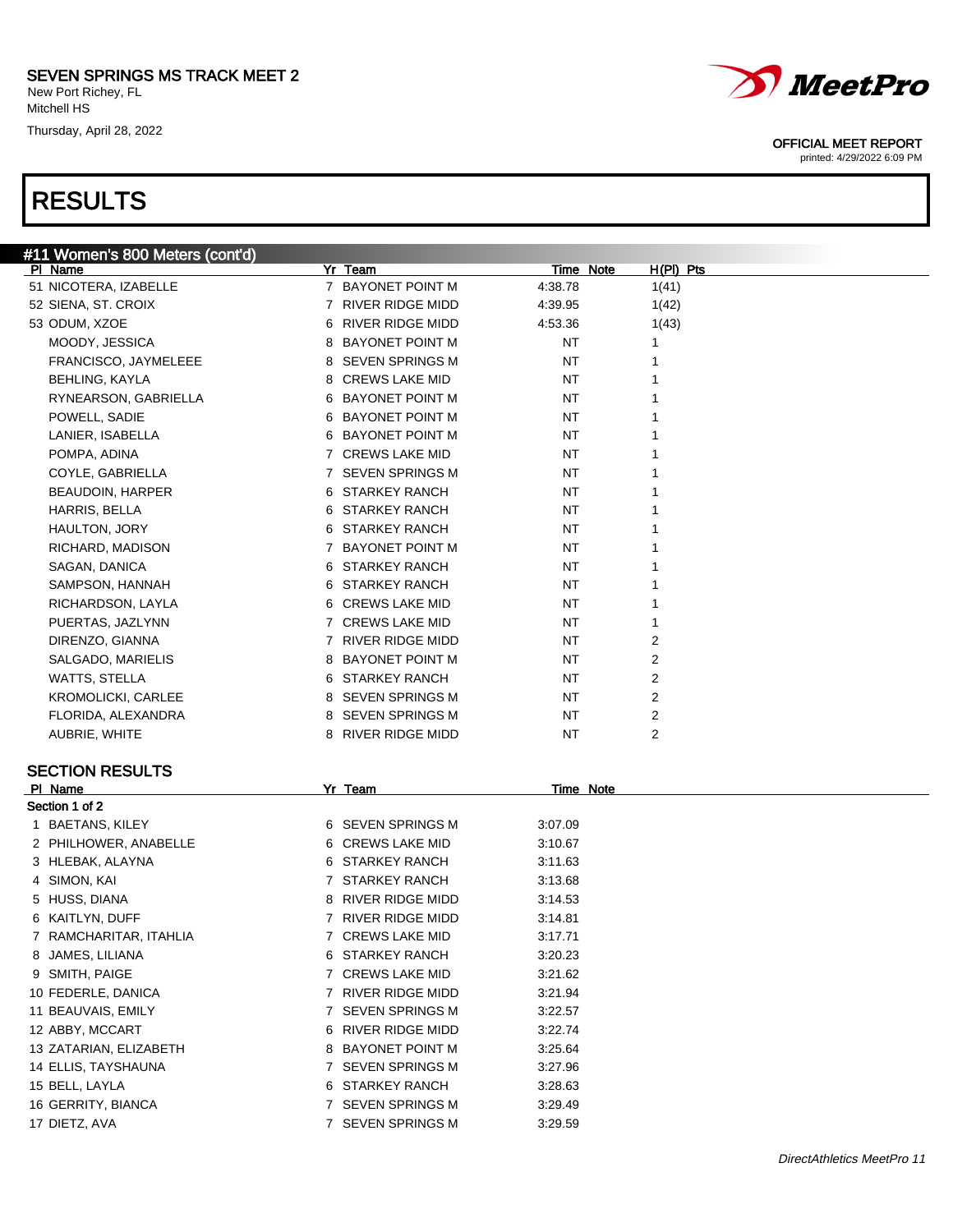Thursday, April 28, 2022

### RESULTS



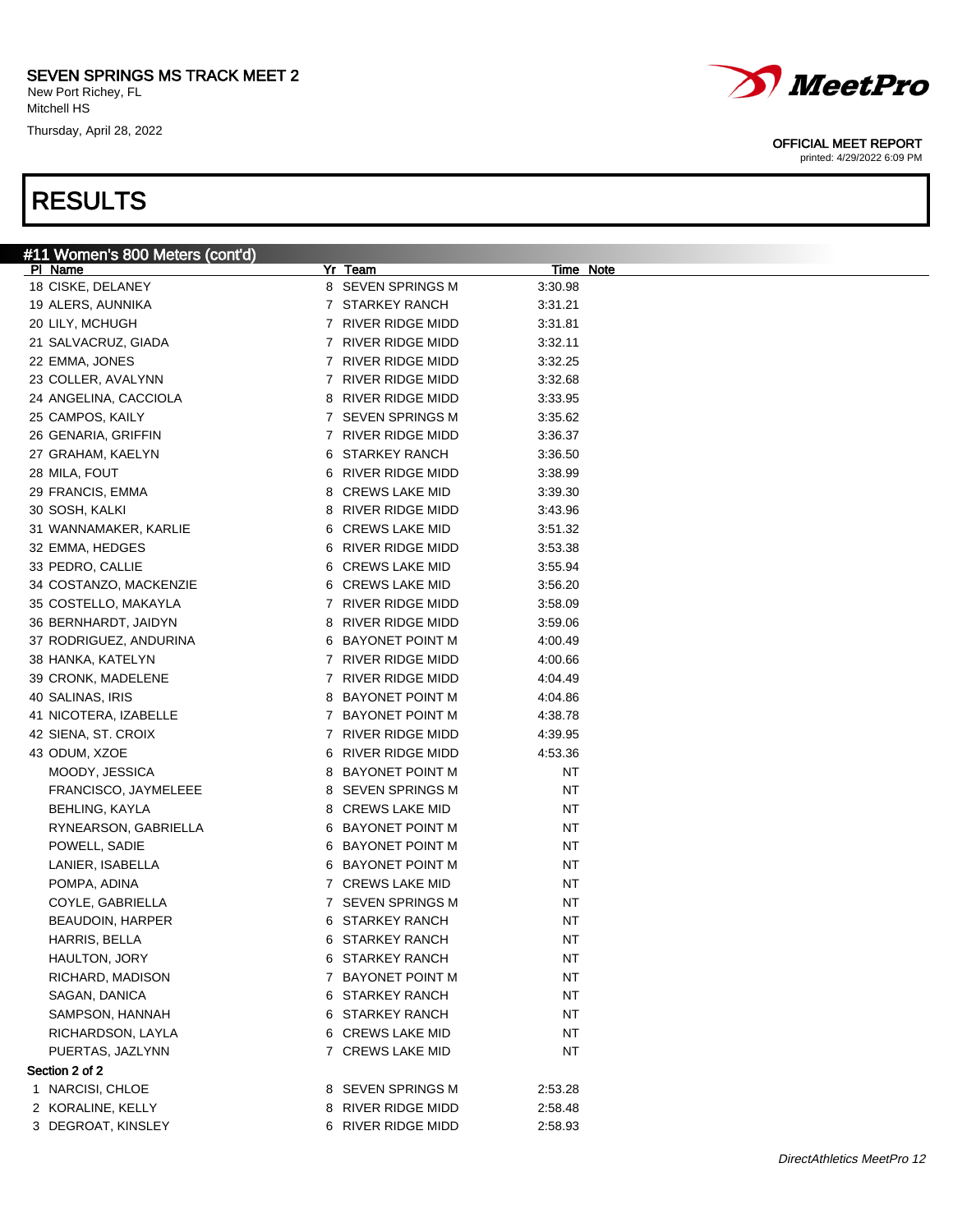Thursday, April 28, 2022



#### OFFICIAL MEET REPORT

printed: 4/29/2022 6:09 PM

| #11 Women's 800 Meters (cont'd) |                             |                  |
|---------------------------------|-----------------------------|------------------|
| PI Name                         | Yr Team                     | Time Note        |
| 4 ALVARADO, MALINA              | 7 STARKEY RANCH             | 2:59.60          |
| 5 BRANDENBURG, PAIGE            | STARKEY RANCH<br>6          | 3:02.10          |
| 6 NOTI, FAY                     | STARKEY RANCH<br>6          | 3:05.32          |
| 7 WELSH, BAILEY                 | 7 RIVER RIDGE MIDD          | 3:09.28          |
| 8 CASTELLANOS COCA, MIRANDA     | <b>CREWS LAKE MID</b><br>8  | 3:13.48          |
| 9 WILSON, GABRIELA              | 7 SEVEN SPRINGS M           | 3:17.54          |
| 10 CADLE, HARMONY               | RIVER RIDGE MIDD<br>8       | 3:21.04          |
| DIRENZO, GIANNA                 | 7 RIVER RIDGE MIDD          | ΝT               |
| SALGADO, MARIELIS               | <b>BAYONET POINT M</b><br>8 | ΝT               |
| WATTS, STELLA                   | STARKEY RANCH<br>6          | ΝT               |
| <b>KROMOLICKI, CARLEE</b>       | SEVEN SPRINGS M<br>8        | ΝT               |
| FLORIDA, ALEXANDRA              | <b>SEVEN SPRINGS M</b><br>8 | ΝT               |
| AUBRIE, WHITE                   | RIVER RIDGE MIDD<br>8       | NΤ               |
| #12 800 Open                    |                             |                  |
| PI Name                         | Yr Team                     | Time Note        |
| 1 LEBLANC, JACKSON              | 7 SEVEN SPRINGS M           | 2:42.66          |
| 2 SORE, LEVI                    | SR RIVER RIDGE MIDD         | 2:43.18          |
| 3 GARRETT, GRIFFIN              | SR RIVER RIDGE MIDD         | 2:44.06          |
| 4 LANE, JOSEPH                  | 8 CREWS LAKE MID            | 2:46.20          |
| 5 MCCAFFREY, CHRIS              | 6 STARKEY RANCH             | 2:47.43          |
| 6 PHILLIPS, RYDER               | SR RIVER RIDGE MIDD         | 2:47.46 2:47.459 |
| 7 BLASEWITZ, CARTER             | 7 SEVEN SPRINGS M           | 2:47.50          |
| 8 RIVERA, TAVIAN                | SR RIVER RIDGE MIDD         | 2:52.85          |
| 9 GLENNY, PEYTON                | SR RIVER RIDGE MIDD         | 2:53.69          |
| 10 MUMMA, JIMMY                 | SR RIVER RIDGE MIDD         | 2:55.30          |
| 11 HIDECK, NATHAN               | SR RIVER RIDGE MIDD         | 2:56.21          |
| 12 GREENE, TY                   | 6 STARKEY RANCH             | 2:57.56          |
| 13 FENTON, SAWYER               | 7 SEVEN SPRINGS M           | 2:58.37          |
| 14 CHEMNITZ, JACKSON            | 6 SEVEN SPRINGS M           | 2:58.52          |
| 15 OLSEN, LUKE                  | 7 STARKEY RANCH             | 2:59.79          |
| 16 TUETKEN, TOBY                | 7 STARKEY RANCH             | 3:02.09          |
| 17 WILSON, JACKSON              | SEVEN SPRINGS M<br>6.       |                  |
|                                 | <b>STARKEY RANCH</b>        | 3:02.98          |
| 18 BOSSONE, DAVID               | 6<br>6 STARKEY RANCH        | 3:03.20          |
| 19 LABRUZZO, ROCCO              |                             | 3:03.81          |
| 20 HOPPER, CHRISTIAN            | SR RIVER RIDGE MIDD         | 3:06.43          |
| 21 GRANT, KENNETH               | SR RIVER RIDGE MIDD         | 3:07.32          |
| 22 COOLEY, JACOB                | STARKEY RANCH               | 3:07.90          |
| 23 MILLER, LIAM                 | 7 SEVEN SPRINGS M           | 3:08.80          |
| 24 MARTI, JADEN                 | 6 BAYONET POINT M           | 3:10.47          |
| 25 SIMPSON, MATTHEW             | 6 STARKEY RANCH             | 3:11.17          |
| 26 OWENS, LOGAN                 | SR RIVER RIDGE MIDD         | 3:12.06          |
| 27 DEYSSON, MICAH               | 6 STARKEY RANCH             | 3:12.86          |
| 28 RIZZO, BEN                   | SR RIVER RIDGE MIDD         | 3:16.66          |
| 29 MOCSARY, STEPHEN             | SR RIVER RIDGE MIDD         | 3:18.19          |
| 30 LOMERSON, KAMERON            | 8 RIVER RIDGE MIDD          | 3:19.66          |
| 31 DIPAOLA, ANTHONY             | 6 SEVEN SPRINGS M           | 3:23.40          |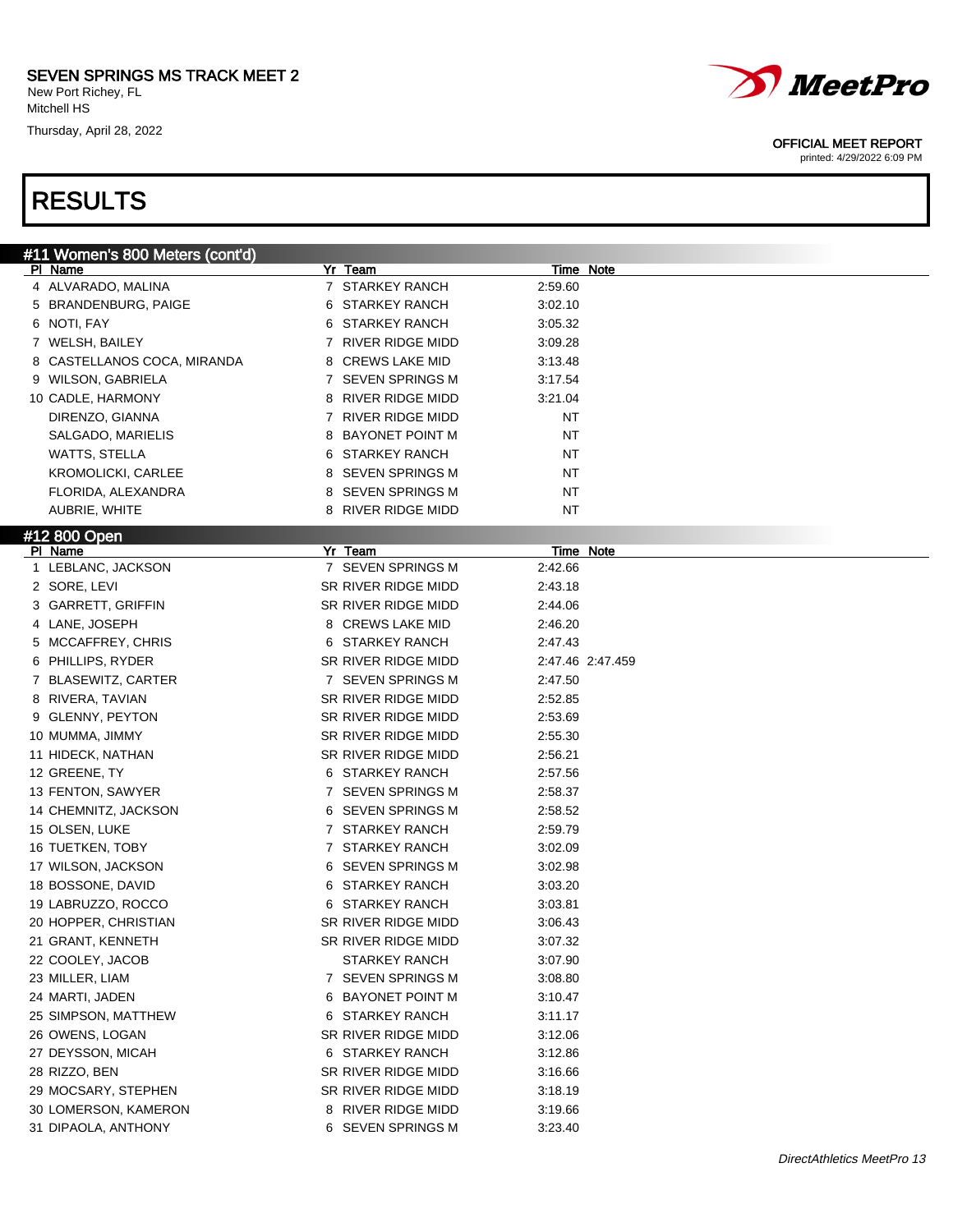Thursday, April 28, 2022

### RESULTS



| #13 Men's 800 Meters |
|----------------------|
| DI Nomo              |

| $\pi$ is included the control of $\pi$<br>PI Name | Yr Team                     | Time Note | Pts |  |
|---------------------------------------------------|-----------------------------|-----------|-----|--|
| HINDMAN, CHRISTIAN                                | 8 SEVEN SPRINGS M           | 2:18.84   | 8   |  |
| 2 JOSEPH, KIRAN                                   | SR RIVER RIDGE MIDD         | 2:29.35   | 6   |  |
| 3 MORILLO, CHRIS                                  | 8 CREWS LAKE MID            | 2:34.22   | 4   |  |
| 4 BAIRD, DECKER                                   | 7 STARKEY RANCH             | 2:34.97   | 2   |  |
| 5 ADAMS, DILLON                                   | SR RIVER RIDGE MIDD         | 2:34.99   |     |  |
| 6 KOENIG, BRENNAN                                 | 7 SEVEN SPRINGS M           | 2:35.24   |     |  |
| 7 COLYER, CAMERON                                 | 7 SEVEN SPRINGS M           | 2:36.10   |     |  |
| 8 MONROY, RILEY                                   | <b>SEVEN SPRINGS M</b>      | 2:37.52   |     |  |
| 9 KING, CAMDEN                                    | SR RIVER RIDGE MIDD         | 2:39.46   |     |  |
| 10 OLAMPO, DONOVAN                                | SR RIVER RIDGE MIDD         | 2:39.81   |     |  |
| 11 JAMES, BRYCE                                   | 6 STARKEY RANCH             | 2:40.31   |     |  |
| 12 FRENCH, AIDEN                                  | 8 BAYONET POINT M           | 2:41.41   |     |  |
| 13 FERNANDEZ, JOHN                                | 8 CREWS LAKE MID            | 2:48.57   |     |  |
| 14 HERNANDEZ, OSCAR                               | 8 BAYONET POINT M           | 2:51.60   |     |  |
| 15 RAY, DAYTON                                    | <b>STARKEY RANCH</b><br>6   | 2:52.44   |     |  |
| 16 BOVA, OWEN                                     | <b>STARKEY RANCH</b>        | 2:52.97   |     |  |
| TUDOR, ASHTIN                                     | <b>BAYONET POINT M</b><br>8 | <b>NT</b> |     |  |



#### OFFICIAL MEET REPORT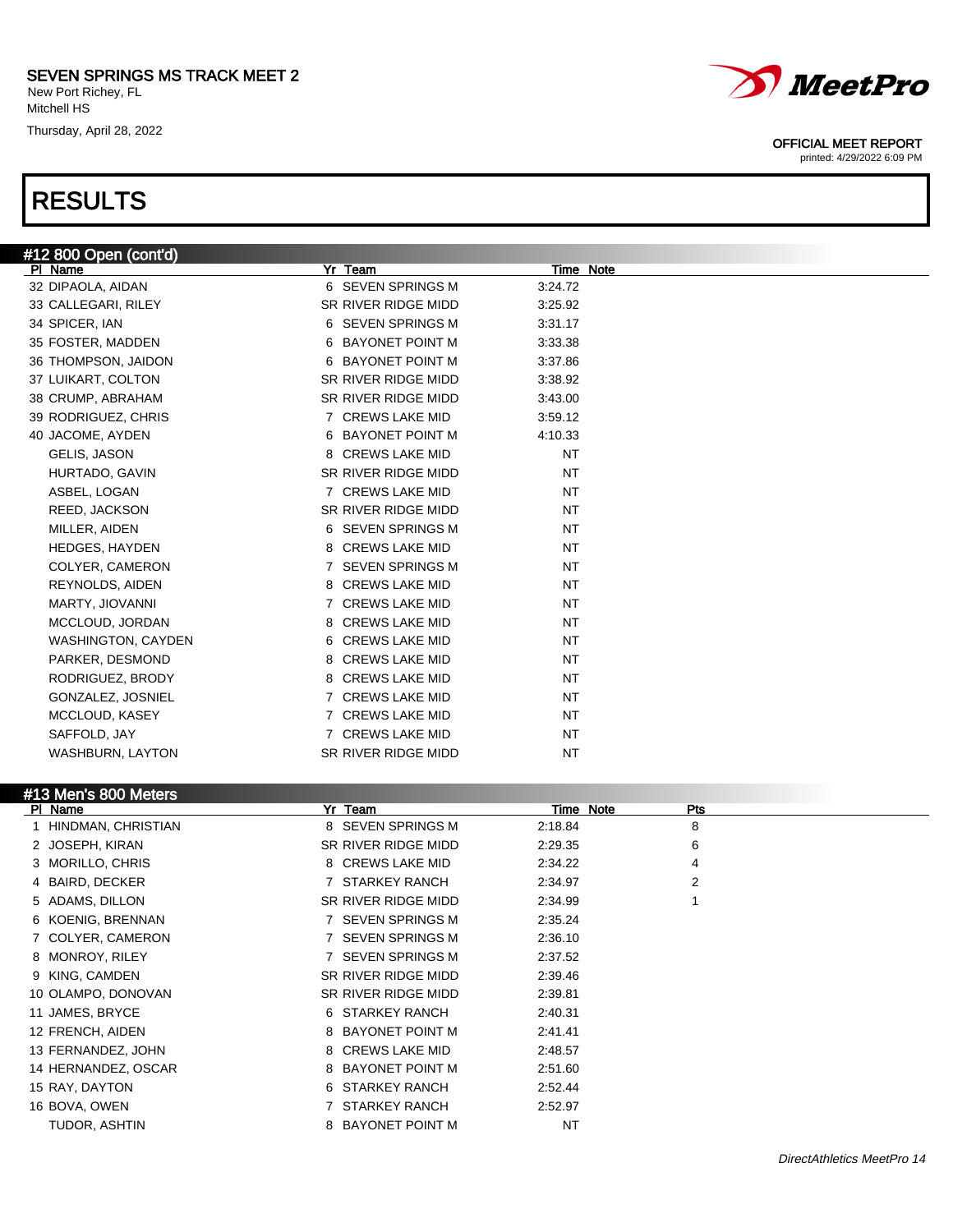Thursday, April 28, 2022

# RESULTS



#### OFFICIAL MEET REPORT

| #13 Men's 800 Meters (cont'd) |   |                         |            |           |           |      |                |             |                            |
|-------------------------------|---|-------------------------|------------|-----------|-----------|------|----------------|-------------|----------------------------|
| PI Name                       |   | Yr Team                 |            |           | Time Note |      | Pts            |             |                            |
| LEACH, DAMIEN                 |   | 8 CREWS LAKE MID        |            | NT        |           |      |                |             |                            |
| RAMOS, KAYLEM                 |   | 8 CREWS LAKE MID        |            | <b>NT</b> |           |      |                |             |                            |
|                               |   |                         |            |           |           |      |                |             |                            |
| #14 Women's 200 Meters        |   |                         |            |           |           |      |                |             |                            |
| PI Name                       |   | Yr Team                 |            |           | Time Note |      | H(PI) Pts      |             |                            |
| 1 LOVE, SYDNEY                |   | 8 SEVEN SPRINGS M       |            | 27.72     |           | (NW) | 3(1)           | 8           |                            |
| 2 TAYLOR, KISHAR              |   | 7 RIVER RIDGE MIDD      |            | 28.42     |           | (NW) | 3(2)           | 6           |                            |
| 3 CHATMAN, AVERY              |   | 8 RIVER RIDGE MIDD      |            | 28.47     |           | (NW) | 3(3)           | 4           |                            |
| 4 GRIFFIN, T'ARIE             |   | 8 BAYONET POINT M       |            | 28.99     |           | (NW) | 3(4)           | 2           |                            |
| 5 MILLER, KARSYN              |   | 7 STARKEY RANCH         |            | 29.03     |           | (NW) | 3(5)           | $\mathbf 1$ |                            |
| 6 KURPEJOVIC, SEJLA           |   | 6 RIVER RIDGE MIDD      |            | 30.37     |           | (NW) | 3(6)           |             |                            |
| 7 TORRES, SABRINA             |   | 8 CREWS LAKE MID        |            | 30.58     |           | (NW) | 3(7)           |             |                            |
| 8 BEAUVAIS, EMILY             |   | 7 SEVEN SPRINGS M       |            | 30.72     |           | (NW) | 2(1)           |             |                            |
| 9 DIETZ, AVA                  |   | 7 SEVEN SPRINGS M       |            | 30.79     |           | (NW) | 2(2)           |             |                            |
| 10 GERRITY, BIANCA            |   | 7 SEVEN SPRINGS M       |            | 31.64     |           | (NW) | 2(3)           |             |                            |
| 11 HORSLEY, AMIAH             |   | 6 BAYONET POINT M       |            | 32.21     |           | (NW) | 2(4)           |             |                            |
| 12 MITCHELL, HAILEY           |   | 8 CREWS LAKE MID        |            | 32.22     |           | (NW) | 2(5)           |             |                            |
| 13 BELL, EMMA                 |   | 7 RIVER RIDGE MIDD      |            | 32.24     |           | (NW) | 3(8)           |             |                            |
| 14 BELL, LAYLA                | 6 | <b>STARKEY RANCH</b>    |            | 33.29     |           | (NW) | 2(6)           |             |                            |
| 15 MCCLOUD, SAVANNAH          |   | 6 CREWS LAKE MID        |            | 33.72     |           | (NW) | 1(1)           |             |                            |
|                               |   | 7 CREWS LAKE MID        |            | 34.17     |           | (NW) |                |             |                            |
| 16 SMITH, PAIGE               |   | <b>STARKEY RANCH</b>    |            |           |           | (NW) | 1(2)           |             |                            |
| 17 HARRIS, BELLA              | 6 |                         |            | 34.26     |           |      | 1(3)           |             |                            |
| 18 SMITH, ASHLEIGH            |   | 8 BAYONET POINT M       |            | 34.59     |           | (NW) | 2(7)           |             |                            |
| 19 SAGAN, DANICA              | 6 | <b>STARKEY RANCH</b>    |            | 35.11     |           | (NW) | 1(4)           |             |                            |
| POWELL, SADIE                 | 6 | <b>BAYONET POINT M</b>  |            | <b>NT</b> |           |      | $\overline{c}$ |             |                            |
|                               |   |                         |            |           |           |      |                |             |                            |
| <b>SECTION RESULTS</b>        |   |                         |            |           |           |      |                |             |                            |
| PI Name<br>Section 1 of 3     |   | Yr Team                 | Wind: (NW) |           | Time Note |      |                |             |                            |
|                               |   | 6 CREWS LAKE MID        |            |           |           |      |                |             |                            |
| 1 MCCLOUD, SAVANNAH           |   |                         |            | 33.72     |           |      |                |             |                            |
| 2 SMITH, PAIGE                |   | 7 CREWS LAKE MID        |            | 34.17     |           |      |                |             |                            |
| 3 HARRIS, BELLA               |   | 6 STARKEY RANCH         |            | 34.26     |           |      |                |             |                            |
| 4 SAGAN, DANICA               |   | 6 STARKEY RANCH         |            | 35.11     |           |      |                |             |                            |
| Section 2 of 3                |   |                         | Wind: (NW) |           |           |      |                |             |                            |
| 1 BEAUVAIS, EMILY             |   | 7 SEVEN SPRINGS M       |            | 30.72     |           |      |                |             |                            |
| 2 DIETZ, AVA                  |   | 7 SEVEN SPRINGS M       |            | 30.79     |           |      |                |             |                            |
| 3 GERRITY, BIANCA             |   | 7 SEVEN SPRINGS M       |            | 31.64     |           |      |                |             |                            |
| 4 HORSLEY, AMIAH              | 6 | <b>BAYONET POINT M</b>  |            | 32.21     |           |      |                |             |                            |
| MITCHELL, HAILEY<br>5         | 8 | <b>CREWS LAKE MID</b>   |            | 32.22     |           |      |                |             |                            |
| 6 BELL, LAYLA                 | 6 | <b>STARKEY RANCH</b>    |            | 33.29     |           |      |                |             |                            |
| 7 SMITH, ASHLEIGH             | 8 | <b>BAYONET POINT M</b>  |            | 34.59     |           |      |                |             |                            |
| POWELL, SADIE                 |   | 6 BAYONET POINT M       |            | <b>NT</b> |           |      |                |             |                            |
| Section 3 of 3                |   |                         | Wind: (NW) |           |           |      |                |             |                            |
| 1 LOVE, SYDNEY                |   | 8 SEVEN SPRINGS M       |            | 27.72     |           |      |                |             |                            |
| 2 TAYLOR, KISHAR              |   | 7 RIVER RIDGE MIDD      |            | 28.42     |           |      |                |             |                            |
| 3 CHATMAN, AVERY              | 8 | <b>RIVER RIDGE MIDD</b> |            | 28.47     |           |      |                |             |                            |
| 4 GRIFFIN, T'ARIE             |   | 8 BAYONET POINT M       |            | 28.99     |           |      |                |             |                            |
|                               |   |                         |            |           |           |      |                |             | DirectAthletics MeetPro 15 |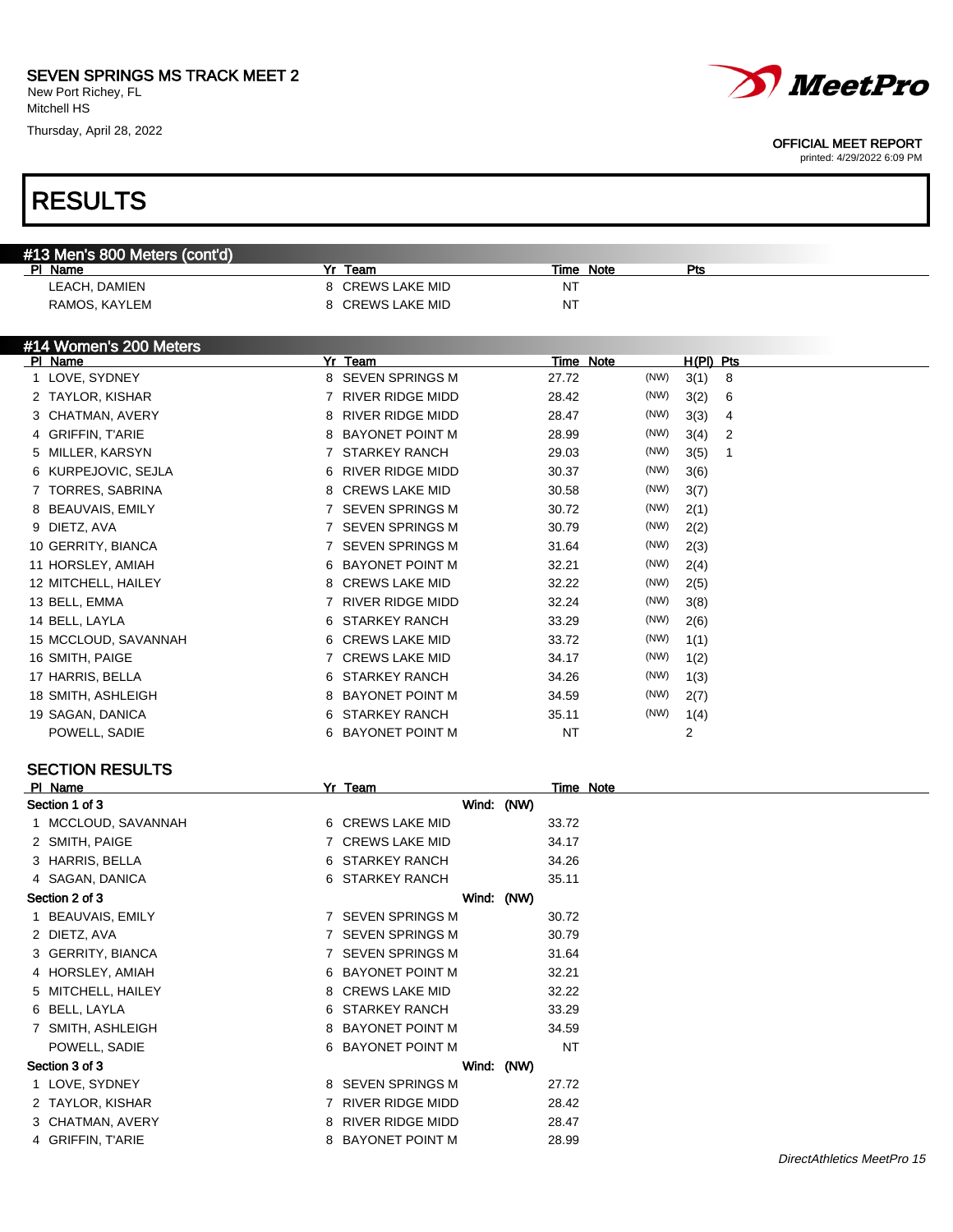Thursday, April 28, 2022



#### OFFICIAL MEET REPORT

printed: 4/29/2022 6:09 PM

| Yr Team<br>PI Name<br>Time Note<br>5 MILLER, KARSYN<br>7 STARKEY RANCH<br>29.03<br>6 KURPEJOVIC, SEJLA<br>6 RIVER RIDGE MIDD<br>30.37<br>8 CREWS LAKE MID<br>7 TORRES, SABRINA<br>30.58<br>8 BELL, EMMA<br>7 RIVER RIDGE MIDD<br>32.24<br>#15 Men's 200 Meters<br>PI Name<br>Yr Team<br>Time Note<br>H(PI) Pts<br><b>BACKUS, BRYCE</b><br>8 SEVEN SPRINGS M<br>24.98<br>(NW)<br>2(1)<br>8<br>1<br>2 SIMMS, CORY<br><b>SEVEN SPRINGS M</b><br>(NW)<br>25.62<br>2(2)<br>6<br>8<br>3 CLOUSE, JONAH<br>SR RIVER RIDGE MIDD<br>(NW)<br>26.35<br>2(3)<br>4<br>6 CREWS LAKE MID<br>(NW)<br>4 GONZALEZ, TREY<br>26.42<br>2(4)<br>2<br>PEABODY, ROBERT<br>SEVEN SPRINGS M<br>(NW)<br>2(5)<br>26.82<br>8<br>1<br>5<br>(NW)<br>SR RIVER RIDGE MIDD<br>WILLIAMS, DANIEL<br>26.88<br>1(1)<br>6<br>(NW)<br>7 CUELLAR-GONZALEZ, JONAH<br>6 BAYONET POINT M<br>27.58<br>1(2)<br>(NW)<br>8 COX, JORDAN<br>SR RIVER RIDGE MIDD<br>28.02<br>1(3)<br>(NW)<br><b>CELOTTO, TOMMY</b><br>8 CREWS LAKE MID<br>28.29<br>2(6)<br>9<br>(NW)<br>10 DOSTON, ANTONY<br>7 CREWS LAKE MID<br>28.34<br>2(7)<br>(NW)<br><b>BAYONET POINT M</b><br>11 VAZQUEZ-TORO, JUAN<br>28.52<br>8<br>1(4)<br>(NW)<br>12 MILANI, DONNY<br><b>STARKEY RANCH</b><br>28.57<br>3(1)<br>6<br>(NW)<br>13 WELLS, MARIELLE<br><b>STARKEY RANCH</b><br>28.66<br>3(2)<br>6<br>(NW)<br>14 RAUCKHORST, NICK<br>SR RIVER RIDGE MIDD<br>29.35<br>1(5)<br>(NW)<br>8 BAYONET POINT M<br>15 CHAVES-JENKINS, CAIDEN<br>29.89<br>1(6)<br>(NW)<br>16 FRENCH, AIDEN<br><b>BAYONET POINT M</b><br>30.69<br>8<br>1(7)<br>(NW)<br>17 MCCAFFREY, CHRIS<br><b>STARKEY RANCH</b><br>31.66<br>3(3)<br>6<br>7 CREWS LAKE MID<br><b>NT</b><br><b>BRIDGEMAN, MICHAEL</b><br>1<br>8 SEVEN SPRINGS M<br>NT<br>2<br>MULCARE, EVAN<br><b>SECTION RESULTS</b><br>Yr Team<br>PI Name<br>Time Note<br>Section 1 of 3<br>Wind: (NW)<br>26.88<br>1 WILLIAMS, DANIEL<br>SR RIVER RIDGE MIDD<br>2 CUELLAR-GONZALEZ, JONAH<br>6 BAYONET POINT M<br>27.58<br>SR RIVER RIDGE MIDD<br>28.02<br>3 COX, JORDAN<br>28.52<br>4 VAZQUEZ-TORO, JUAN<br>8 BAYONET POINT M<br>SR RIVER RIDGE MIDD<br>29.35<br>5 RAUCKHORST, NICK<br>8 BAYONET POINT M<br>29.89<br>6 CHAVES-JENKINS, CAIDEN<br>7 FRENCH, AIDEN<br>8 BAYONET POINT M<br>30.69<br><b>NT</b><br><b>BRIDGEMAN, MICHAEL</b><br>7 CREWS LAKE MID<br>Section 2 of 3<br>Wind: (NW)<br>8 SEVEN SPRINGS M<br>1 BACKUS, BRYCE<br>24.98<br>2 SIMMS, CORY<br>8 SEVEN SPRINGS M<br>25.62<br>3 CLOUSE, JONAH<br>SR RIVER RIDGE MIDD<br>26.35<br>6 CREWS LAKE MID<br>4 GONZALEZ, TREY<br>26.42<br>8 SEVEN SPRINGS M<br>26.82<br>5 PEABODY, ROBERT<br>6 CELOTTO, TOMMY<br>8 CREWS LAKE MID<br>28.29<br>7 CREWS LAKE MID<br>28.34<br>7 DOSTON, ANTONY | #14 Women's 200 Meters (cont'd) |                   |           |  |  |
|-----------------------------------------------------------------------------------------------------------------------------------------------------------------------------------------------------------------------------------------------------------------------------------------------------------------------------------------------------------------------------------------------------------------------------------------------------------------------------------------------------------------------------------------------------------------------------------------------------------------------------------------------------------------------------------------------------------------------------------------------------------------------------------------------------------------------------------------------------------------------------------------------------------------------------------------------------------------------------------------------------------------------------------------------------------------------------------------------------------------------------------------------------------------------------------------------------------------------------------------------------------------------------------------------------------------------------------------------------------------------------------------------------------------------------------------------------------------------------------------------------------------------------------------------------------------------------------------------------------------------------------------------------------------------------------------------------------------------------------------------------------------------------------------------------------------------------------------------------------------------------------------------------------------------------------------------------------------------------------------------------------------------------------------------------------------------------------------------------------------------------------------------------------------------------------------------------------------------------------------------------------------------------------------------------------------------------------------------------------------------------------------------------------------------------------------------------------------------------------------------------------------------------------------------------------------------------------------------------------------------------------------------------------------------------------------------|---------------------------------|-------------------|-----------|--|--|
|                                                                                                                                                                                                                                                                                                                                                                                                                                                                                                                                                                                                                                                                                                                                                                                                                                                                                                                                                                                                                                                                                                                                                                                                                                                                                                                                                                                                                                                                                                                                                                                                                                                                                                                                                                                                                                                                                                                                                                                                                                                                                                                                                                                                                                                                                                                                                                                                                                                                                                                                                                                                                                                                                               |                                 |                   |           |  |  |
|                                                                                                                                                                                                                                                                                                                                                                                                                                                                                                                                                                                                                                                                                                                                                                                                                                                                                                                                                                                                                                                                                                                                                                                                                                                                                                                                                                                                                                                                                                                                                                                                                                                                                                                                                                                                                                                                                                                                                                                                                                                                                                                                                                                                                                                                                                                                                                                                                                                                                                                                                                                                                                                                                               |                                 |                   |           |  |  |
|                                                                                                                                                                                                                                                                                                                                                                                                                                                                                                                                                                                                                                                                                                                                                                                                                                                                                                                                                                                                                                                                                                                                                                                                                                                                                                                                                                                                                                                                                                                                                                                                                                                                                                                                                                                                                                                                                                                                                                                                                                                                                                                                                                                                                                                                                                                                                                                                                                                                                                                                                                                                                                                                                               |                                 |                   |           |  |  |
|                                                                                                                                                                                                                                                                                                                                                                                                                                                                                                                                                                                                                                                                                                                                                                                                                                                                                                                                                                                                                                                                                                                                                                                                                                                                                                                                                                                                                                                                                                                                                                                                                                                                                                                                                                                                                                                                                                                                                                                                                                                                                                                                                                                                                                                                                                                                                                                                                                                                                                                                                                                                                                                                                               |                                 |                   |           |  |  |
|                                                                                                                                                                                                                                                                                                                                                                                                                                                                                                                                                                                                                                                                                                                                                                                                                                                                                                                                                                                                                                                                                                                                                                                                                                                                                                                                                                                                                                                                                                                                                                                                                                                                                                                                                                                                                                                                                                                                                                                                                                                                                                                                                                                                                                                                                                                                                                                                                                                                                                                                                                                                                                                                                               |                                 |                   |           |  |  |
|                                                                                                                                                                                                                                                                                                                                                                                                                                                                                                                                                                                                                                                                                                                                                                                                                                                                                                                                                                                                                                                                                                                                                                                                                                                                                                                                                                                                                                                                                                                                                                                                                                                                                                                                                                                                                                                                                                                                                                                                                                                                                                                                                                                                                                                                                                                                                                                                                                                                                                                                                                                                                                                                                               |                                 |                   |           |  |  |
|                                                                                                                                                                                                                                                                                                                                                                                                                                                                                                                                                                                                                                                                                                                                                                                                                                                                                                                                                                                                                                                                                                                                                                                                                                                                                                                                                                                                                                                                                                                                                                                                                                                                                                                                                                                                                                                                                                                                                                                                                                                                                                                                                                                                                                                                                                                                                                                                                                                                                                                                                                                                                                                                                               |                                 |                   |           |  |  |
|                                                                                                                                                                                                                                                                                                                                                                                                                                                                                                                                                                                                                                                                                                                                                                                                                                                                                                                                                                                                                                                                                                                                                                                                                                                                                                                                                                                                                                                                                                                                                                                                                                                                                                                                                                                                                                                                                                                                                                                                                                                                                                                                                                                                                                                                                                                                                                                                                                                                                                                                                                                                                                                                                               |                                 |                   |           |  |  |
|                                                                                                                                                                                                                                                                                                                                                                                                                                                                                                                                                                                                                                                                                                                                                                                                                                                                                                                                                                                                                                                                                                                                                                                                                                                                                                                                                                                                                                                                                                                                                                                                                                                                                                                                                                                                                                                                                                                                                                                                                                                                                                                                                                                                                                                                                                                                                                                                                                                                                                                                                                                                                                                                                               |                                 |                   |           |  |  |
|                                                                                                                                                                                                                                                                                                                                                                                                                                                                                                                                                                                                                                                                                                                                                                                                                                                                                                                                                                                                                                                                                                                                                                                                                                                                                                                                                                                                                                                                                                                                                                                                                                                                                                                                                                                                                                                                                                                                                                                                                                                                                                                                                                                                                                                                                                                                                                                                                                                                                                                                                                                                                                                                                               |                                 |                   |           |  |  |
|                                                                                                                                                                                                                                                                                                                                                                                                                                                                                                                                                                                                                                                                                                                                                                                                                                                                                                                                                                                                                                                                                                                                                                                                                                                                                                                                                                                                                                                                                                                                                                                                                                                                                                                                                                                                                                                                                                                                                                                                                                                                                                                                                                                                                                                                                                                                                                                                                                                                                                                                                                                                                                                                                               |                                 |                   |           |  |  |
|                                                                                                                                                                                                                                                                                                                                                                                                                                                                                                                                                                                                                                                                                                                                                                                                                                                                                                                                                                                                                                                                                                                                                                                                                                                                                                                                                                                                                                                                                                                                                                                                                                                                                                                                                                                                                                                                                                                                                                                                                                                                                                                                                                                                                                                                                                                                                                                                                                                                                                                                                                                                                                                                                               |                                 |                   |           |  |  |
|                                                                                                                                                                                                                                                                                                                                                                                                                                                                                                                                                                                                                                                                                                                                                                                                                                                                                                                                                                                                                                                                                                                                                                                                                                                                                                                                                                                                                                                                                                                                                                                                                                                                                                                                                                                                                                                                                                                                                                                                                                                                                                                                                                                                                                                                                                                                                                                                                                                                                                                                                                                                                                                                                               |                                 |                   |           |  |  |
|                                                                                                                                                                                                                                                                                                                                                                                                                                                                                                                                                                                                                                                                                                                                                                                                                                                                                                                                                                                                                                                                                                                                                                                                                                                                                                                                                                                                                                                                                                                                                                                                                                                                                                                                                                                                                                                                                                                                                                                                                                                                                                                                                                                                                                                                                                                                                                                                                                                                                                                                                                                                                                                                                               |                                 |                   |           |  |  |
|                                                                                                                                                                                                                                                                                                                                                                                                                                                                                                                                                                                                                                                                                                                                                                                                                                                                                                                                                                                                                                                                                                                                                                                                                                                                                                                                                                                                                                                                                                                                                                                                                                                                                                                                                                                                                                                                                                                                                                                                                                                                                                                                                                                                                                                                                                                                                                                                                                                                                                                                                                                                                                                                                               |                                 |                   |           |  |  |
|                                                                                                                                                                                                                                                                                                                                                                                                                                                                                                                                                                                                                                                                                                                                                                                                                                                                                                                                                                                                                                                                                                                                                                                                                                                                                                                                                                                                                                                                                                                                                                                                                                                                                                                                                                                                                                                                                                                                                                                                                                                                                                                                                                                                                                                                                                                                                                                                                                                                                                                                                                                                                                                                                               |                                 |                   |           |  |  |
|                                                                                                                                                                                                                                                                                                                                                                                                                                                                                                                                                                                                                                                                                                                                                                                                                                                                                                                                                                                                                                                                                                                                                                                                                                                                                                                                                                                                                                                                                                                                                                                                                                                                                                                                                                                                                                                                                                                                                                                                                                                                                                                                                                                                                                                                                                                                                                                                                                                                                                                                                                                                                                                                                               |                                 |                   |           |  |  |
|                                                                                                                                                                                                                                                                                                                                                                                                                                                                                                                                                                                                                                                                                                                                                                                                                                                                                                                                                                                                                                                                                                                                                                                                                                                                                                                                                                                                                                                                                                                                                                                                                                                                                                                                                                                                                                                                                                                                                                                                                                                                                                                                                                                                                                                                                                                                                                                                                                                                                                                                                                                                                                                                                               |                                 |                   |           |  |  |
|                                                                                                                                                                                                                                                                                                                                                                                                                                                                                                                                                                                                                                                                                                                                                                                                                                                                                                                                                                                                                                                                                                                                                                                                                                                                                                                                                                                                                                                                                                                                                                                                                                                                                                                                                                                                                                                                                                                                                                                                                                                                                                                                                                                                                                                                                                                                                                                                                                                                                                                                                                                                                                                                                               |                                 |                   |           |  |  |
|                                                                                                                                                                                                                                                                                                                                                                                                                                                                                                                                                                                                                                                                                                                                                                                                                                                                                                                                                                                                                                                                                                                                                                                                                                                                                                                                                                                                                                                                                                                                                                                                                                                                                                                                                                                                                                                                                                                                                                                                                                                                                                                                                                                                                                                                                                                                                                                                                                                                                                                                                                                                                                                                                               |                                 |                   |           |  |  |
|                                                                                                                                                                                                                                                                                                                                                                                                                                                                                                                                                                                                                                                                                                                                                                                                                                                                                                                                                                                                                                                                                                                                                                                                                                                                                                                                                                                                                                                                                                                                                                                                                                                                                                                                                                                                                                                                                                                                                                                                                                                                                                                                                                                                                                                                                                                                                                                                                                                                                                                                                                                                                                                                                               |                                 |                   |           |  |  |
|                                                                                                                                                                                                                                                                                                                                                                                                                                                                                                                                                                                                                                                                                                                                                                                                                                                                                                                                                                                                                                                                                                                                                                                                                                                                                                                                                                                                                                                                                                                                                                                                                                                                                                                                                                                                                                                                                                                                                                                                                                                                                                                                                                                                                                                                                                                                                                                                                                                                                                                                                                                                                                                                                               |                                 |                   |           |  |  |
|                                                                                                                                                                                                                                                                                                                                                                                                                                                                                                                                                                                                                                                                                                                                                                                                                                                                                                                                                                                                                                                                                                                                                                                                                                                                                                                                                                                                                                                                                                                                                                                                                                                                                                                                                                                                                                                                                                                                                                                                                                                                                                                                                                                                                                                                                                                                                                                                                                                                                                                                                                                                                                                                                               |                                 |                   |           |  |  |
|                                                                                                                                                                                                                                                                                                                                                                                                                                                                                                                                                                                                                                                                                                                                                                                                                                                                                                                                                                                                                                                                                                                                                                                                                                                                                                                                                                                                                                                                                                                                                                                                                                                                                                                                                                                                                                                                                                                                                                                                                                                                                                                                                                                                                                                                                                                                                                                                                                                                                                                                                                                                                                                                                               |                                 |                   |           |  |  |
|                                                                                                                                                                                                                                                                                                                                                                                                                                                                                                                                                                                                                                                                                                                                                                                                                                                                                                                                                                                                                                                                                                                                                                                                                                                                                                                                                                                                                                                                                                                                                                                                                                                                                                                                                                                                                                                                                                                                                                                                                                                                                                                                                                                                                                                                                                                                                                                                                                                                                                                                                                                                                                                                                               |                                 |                   |           |  |  |
|                                                                                                                                                                                                                                                                                                                                                                                                                                                                                                                                                                                                                                                                                                                                                                                                                                                                                                                                                                                                                                                                                                                                                                                                                                                                                                                                                                                                                                                                                                                                                                                                                                                                                                                                                                                                                                                                                                                                                                                                                                                                                                                                                                                                                                                                                                                                                                                                                                                                                                                                                                                                                                                                                               |                                 |                   |           |  |  |
|                                                                                                                                                                                                                                                                                                                                                                                                                                                                                                                                                                                                                                                                                                                                                                                                                                                                                                                                                                                                                                                                                                                                                                                                                                                                                                                                                                                                                                                                                                                                                                                                                                                                                                                                                                                                                                                                                                                                                                                                                                                                                                                                                                                                                                                                                                                                                                                                                                                                                                                                                                                                                                                                                               |                                 |                   |           |  |  |
|                                                                                                                                                                                                                                                                                                                                                                                                                                                                                                                                                                                                                                                                                                                                                                                                                                                                                                                                                                                                                                                                                                                                                                                                                                                                                                                                                                                                                                                                                                                                                                                                                                                                                                                                                                                                                                                                                                                                                                                                                                                                                                                                                                                                                                                                                                                                                                                                                                                                                                                                                                                                                                                                                               |                                 |                   |           |  |  |
|                                                                                                                                                                                                                                                                                                                                                                                                                                                                                                                                                                                                                                                                                                                                                                                                                                                                                                                                                                                                                                                                                                                                                                                                                                                                                                                                                                                                                                                                                                                                                                                                                                                                                                                                                                                                                                                                                                                                                                                                                                                                                                                                                                                                                                                                                                                                                                                                                                                                                                                                                                                                                                                                                               |                                 |                   |           |  |  |
|                                                                                                                                                                                                                                                                                                                                                                                                                                                                                                                                                                                                                                                                                                                                                                                                                                                                                                                                                                                                                                                                                                                                                                                                                                                                                                                                                                                                                                                                                                                                                                                                                                                                                                                                                                                                                                                                                                                                                                                                                                                                                                                                                                                                                                                                                                                                                                                                                                                                                                                                                                                                                                                                                               |                                 |                   |           |  |  |
|                                                                                                                                                                                                                                                                                                                                                                                                                                                                                                                                                                                                                                                                                                                                                                                                                                                                                                                                                                                                                                                                                                                                                                                                                                                                                                                                                                                                                                                                                                                                                                                                                                                                                                                                                                                                                                                                                                                                                                                                                                                                                                                                                                                                                                                                                                                                                                                                                                                                                                                                                                                                                                                                                               |                                 |                   |           |  |  |
|                                                                                                                                                                                                                                                                                                                                                                                                                                                                                                                                                                                                                                                                                                                                                                                                                                                                                                                                                                                                                                                                                                                                                                                                                                                                                                                                                                                                                                                                                                                                                                                                                                                                                                                                                                                                                                                                                                                                                                                                                                                                                                                                                                                                                                                                                                                                                                                                                                                                                                                                                                                                                                                                                               |                                 |                   |           |  |  |
|                                                                                                                                                                                                                                                                                                                                                                                                                                                                                                                                                                                                                                                                                                                                                                                                                                                                                                                                                                                                                                                                                                                                                                                                                                                                                                                                                                                                                                                                                                                                                                                                                                                                                                                                                                                                                                                                                                                                                                                                                                                                                                                                                                                                                                                                                                                                                                                                                                                                                                                                                                                                                                                                                               |                                 |                   |           |  |  |
|                                                                                                                                                                                                                                                                                                                                                                                                                                                                                                                                                                                                                                                                                                                                                                                                                                                                                                                                                                                                                                                                                                                                                                                                                                                                                                                                                                                                                                                                                                                                                                                                                                                                                                                                                                                                                                                                                                                                                                                                                                                                                                                                                                                                                                                                                                                                                                                                                                                                                                                                                                                                                                                                                               |                                 |                   |           |  |  |
|                                                                                                                                                                                                                                                                                                                                                                                                                                                                                                                                                                                                                                                                                                                                                                                                                                                                                                                                                                                                                                                                                                                                                                                                                                                                                                                                                                                                                                                                                                                                                                                                                                                                                                                                                                                                                                                                                                                                                                                                                                                                                                                                                                                                                                                                                                                                                                                                                                                                                                                                                                                                                                                                                               |                                 |                   |           |  |  |
|                                                                                                                                                                                                                                                                                                                                                                                                                                                                                                                                                                                                                                                                                                                                                                                                                                                                                                                                                                                                                                                                                                                                                                                                                                                                                                                                                                                                                                                                                                                                                                                                                                                                                                                                                                                                                                                                                                                                                                                                                                                                                                                                                                                                                                                                                                                                                                                                                                                                                                                                                                                                                                                                                               |                                 |                   |           |  |  |
|                                                                                                                                                                                                                                                                                                                                                                                                                                                                                                                                                                                                                                                                                                                                                                                                                                                                                                                                                                                                                                                                                                                                                                                                                                                                                                                                                                                                                                                                                                                                                                                                                                                                                                                                                                                                                                                                                                                                                                                                                                                                                                                                                                                                                                                                                                                                                                                                                                                                                                                                                                                                                                                                                               |                                 |                   |           |  |  |
|                                                                                                                                                                                                                                                                                                                                                                                                                                                                                                                                                                                                                                                                                                                                                                                                                                                                                                                                                                                                                                                                                                                                                                                                                                                                                                                                                                                                                                                                                                                                                                                                                                                                                                                                                                                                                                                                                                                                                                                                                                                                                                                                                                                                                                                                                                                                                                                                                                                                                                                                                                                                                                                                                               |                                 |                   |           |  |  |
|                                                                                                                                                                                                                                                                                                                                                                                                                                                                                                                                                                                                                                                                                                                                                                                                                                                                                                                                                                                                                                                                                                                                                                                                                                                                                                                                                                                                                                                                                                                                                                                                                                                                                                                                                                                                                                                                                                                                                                                                                                                                                                                                                                                                                                                                                                                                                                                                                                                                                                                                                                                                                                                                                               |                                 |                   |           |  |  |
|                                                                                                                                                                                                                                                                                                                                                                                                                                                                                                                                                                                                                                                                                                                                                                                                                                                                                                                                                                                                                                                                                                                                                                                                                                                                                                                                                                                                                                                                                                                                                                                                                                                                                                                                                                                                                                                                                                                                                                                                                                                                                                                                                                                                                                                                                                                                                                                                                                                                                                                                                                                                                                                                                               |                                 |                   |           |  |  |
|                                                                                                                                                                                                                                                                                                                                                                                                                                                                                                                                                                                                                                                                                                                                                                                                                                                                                                                                                                                                                                                                                                                                                                                                                                                                                                                                                                                                                                                                                                                                                                                                                                                                                                                                                                                                                                                                                                                                                                                                                                                                                                                                                                                                                                                                                                                                                                                                                                                                                                                                                                                                                                                                                               |                                 |                   |           |  |  |
|                                                                                                                                                                                                                                                                                                                                                                                                                                                                                                                                                                                                                                                                                                                                                                                                                                                                                                                                                                                                                                                                                                                                                                                                                                                                                                                                                                                                                                                                                                                                                                                                                                                                                                                                                                                                                                                                                                                                                                                                                                                                                                                                                                                                                                                                                                                                                                                                                                                                                                                                                                                                                                                                                               |                                 |                   |           |  |  |
|                                                                                                                                                                                                                                                                                                                                                                                                                                                                                                                                                                                                                                                                                                                                                                                                                                                                                                                                                                                                                                                                                                                                                                                                                                                                                                                                                                                                                                                                                                                                                                                                                                                                                                                                                                                                                                                                                                                                                                                                                                                                                                                                                                                                                                                                                                                                                                                                                                                                                                                                                                                                                                                                                               |                                 |                   |           |  |  |
|                                                                                                                                                                                                                                                                                                                                                                                                                                                                                                                                                                                                                                                                                                                                                                                                                                                                                                                                                                                                                                                                                                                                                                                                                                                                                                                                                                                                                                                                                                                                                                                                                                                                                                                                                                                                                                                                                                                                                                                                                                                                                                                                                                                                                                                                                                                                                                                                                                                                                                                                                                                                                                                                                               |                                 |                   |           |  |  |
|                                                                                                                                                                                                                                                                                                                                                                                                                                                                                                                                                                                                                                                                                                                                                                                                                                                                                                                                                                                                                                                                                                                                                                                                                                                                                                                                                                                                                                                                                                                                                                                                                                                                                                                                                                                                                                                                                                                                                                                                                                                                                                                                                                                                                                                                                                                                                                                                                                                                                                                                                                                                                                                                                               |                                 |                   |           |  |  |
|                                                                                                                                                                                                                                                                                                                                                                                                                                                                                                                                                                                                                                                                                                                                                                                                                                                                                                                                                                                                                                                                                                                                                                                                                                                                                                                                                                                                                                                                                                                                                                                                                                                                                                                                                                                                                                                                                                                                                                                                                                                                                                                                                                                                                                                                                                                                                                                                                                                                                                                                                                                                                                                                                               |                                 |                   |           |  |  |
|                                                                                                                                                                                                                                                                                                                                                                                                                                                                                                                                                                                                                                                                                                                                                                                                                                                                                                                                                                                                                                                                                                                                                                                                                                                                                                                                                                                                                                                                                                                                                                                                                                                                                                                                                                                                                                                                                                                                                                                                                                                                                                                                                                                                                                                                                                                                                                                                                                                                                                                                                                                                                                                                                               | MULCARE, EVAN                   | 8 SEVEN SPRINGS M | <b>NT</b> |  |  |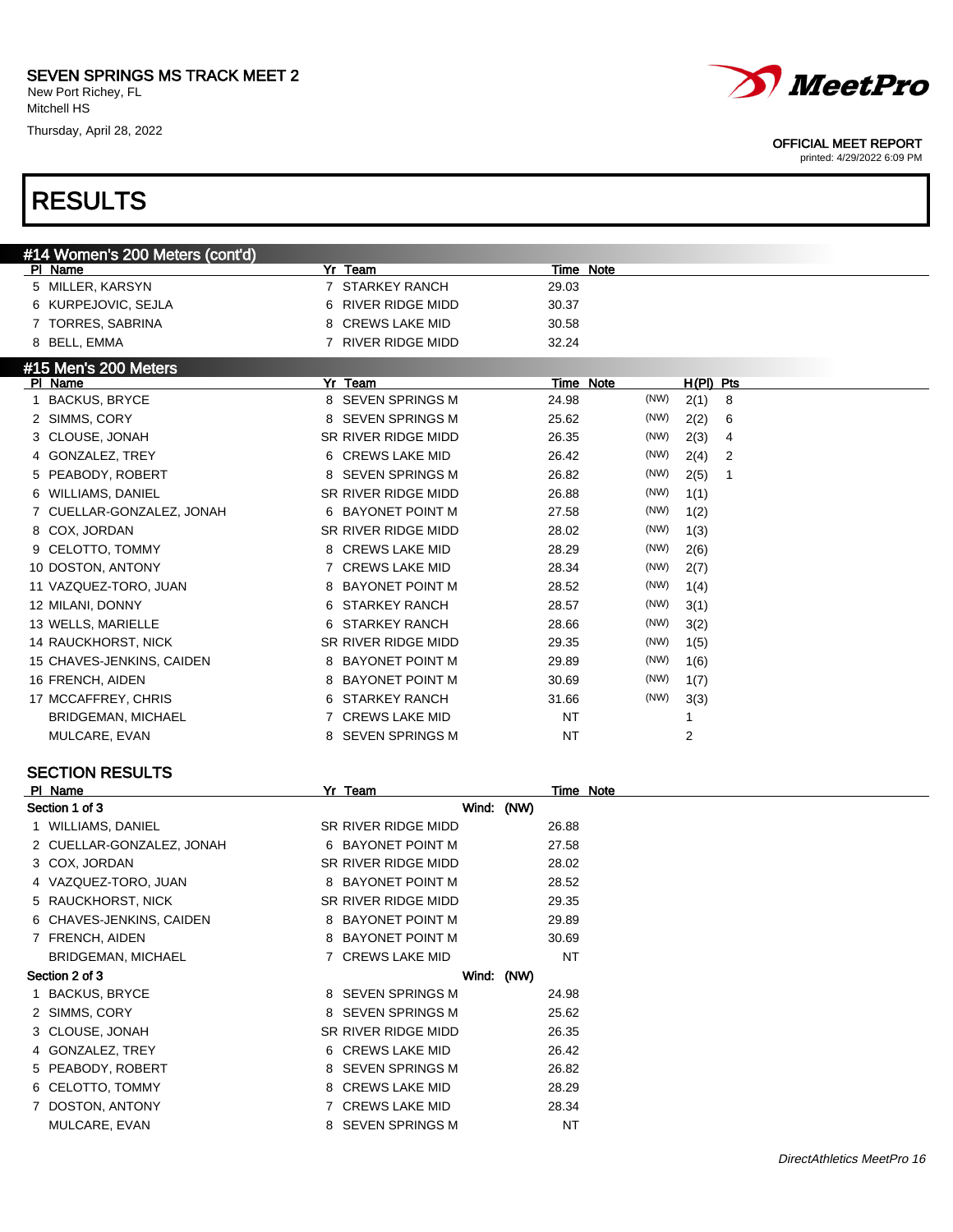Thursday, April 28, 2022



#### OFFICIAL MEET REPORT

printed: 4/29/2022 6:09 PM

| #15 Men's 200 Meters (cont'd)     |                        |            |       |           |     |
|-----------------------------------|------------------------|------------|-------|-----------|-----|
| PI Name                           | Yr Team                |            |       | Time Note |     |
| Section 3 of 3                    |                        | Wind: (NW) |       |           |     |
| 1 MILANI, DONNY                   | 6 STARKEY RANCH        |            | 28.57 |           |     |
| 2 WELLS, MARIELLE                 | 6 STARKEY RANCH        |            | 28.66 |           |     |
| 3 MCCAFFREY, CHRIS                | 6 STARKEY RANCH        |            | 31.66 |           |     |
| #16 Women's 800m SMR              |                        |            |       |           |     |
| PI Team                           |                        |            |       | Time Note | Pts |
| CREWS LAKE MIDDLE SCHOOL (A)      |                        |            |       | 2:08.58   | 8   |
| 1) TORRES, SABRINA 8              | 2) MITCHELL, HAILEY 8  |            |       |           |     |
| 3) EVANS, ALIVIA 7                | 4) SAFFOLD, JESSI 6    |            |       |           |     |
| 2 RIVER RIDGE MIDDLE SCHOOL (A)   |                        |            |       | 2:08.85   | 6   |
| 1) TAYLOR, KISHAR 7               | 2) MORROW, MAKAYLA 8   |            |       |           |     |
| 3) CHATMAN, AVERY 8               | 4) KURPEJOVIC, SEJLA 6 |            |       |           |     |
| 3 SEVEN SPRINGS MIDDLE SCHOOL (A) |                        |            |       | 2:12.12   | 4   |
| 1) ELLIS, TAYSHAUNA 7             | 2) CAMPOS, KAILY 7     |            |       |           |     |
| 3) DELGADO, VICTORIA 8            | 4) HUNTER, TANIA 7     |            |       |           |     |
| 4 STARKEY RANCH K-8 SCHOOL (A)    |                        |            |       | 2:17.86   | 2   |
| 1) ROBERTS, MACIE 6               | 2) MOSCA, SIENNA 7     |            |       |           |     |
| 3) MILLER, KARSYN 7               | 4) WATTS, STELLA 6     |            |       |           |     |
| 5 SEVEN SPRINGS MIDDLE SCHOOL (B) |                        |            |       | 2:30.54   |     |
| 6 BAYONET POINT MIDDLE SCHOOL (A) |                        |            |       | 2:34.54   |     |
| 1) MACK, DA'NIJAH 6               | 2) IRIZARRY, BIANCA 7  |            |       |           |     |
| 3) HORSLEY, AMIAH 6               | 4) SCHULTZ, LANIYA 6   |            |       |           |     |
| 7 RIVER RIDGE MIDDLE SCHOOL (B)   |                        |            |       | 3:06.91   |     |
| STARKEY RANCH K-8 SCHOOL (B)      |                        |            |       | NT        |     |

| #17 Men's 4 x 400m Relay          |                         |           |            |
|-----------------------------------|-------------------------|-----------|------------|
| PI Team                           |                         | Time Note | <b>Pts</b> |
| 1 RIVER RIDGE MIDDLE SCHOOL (A)   |                         | 3:56.92   | 8          |
| 2 SEVEN SPRINGS MIDDLE SCHOOL (A) |                         | 4:05.12   | 6          |
| 1) TONGCO, JESSE 7                | 2) BLASEWITZ, CARTER 7  |           |            |
| 3) RAWLINGS, LOGAN 8              | 4) HINDMAN, CHRISTIAN 8 |           |            |
| 3 CREWS LAKE MIDDLE SCHOOL (A)    |                         | 4:16.18   | 4          |
| 1) SAFFOLD, JAY 7                 | 2) GONZALEZ, TREY 6     |           |            |
| 3) LEACH, DAMIEN 8                | 4) MCKINNEY, XANDER 8   |           |            |
| 4 BAYONET POINT MIDDLE SCHOOL (A) |                         | 4:46.12   | 2          |
| 1) RODRIGUEZ, LANDON 8            | 2) TUDOR, ASHTIN 8      |           |            |
| 3) GARCIA, JULIAN 6               | 4) FIGUEROA, OMAR 6     |           |            |
| 5 STARKEY RANCH K-8 SCHOOL (A)    |                         | 4:58.03   |            |
| 1) BORGOHY, ELIJAH                | 2) RAY, DAYTON 6        |           |            |
| 3) BOSSONE, DAVID 6               | 4) JAMES, BRYCE 6       |           |            |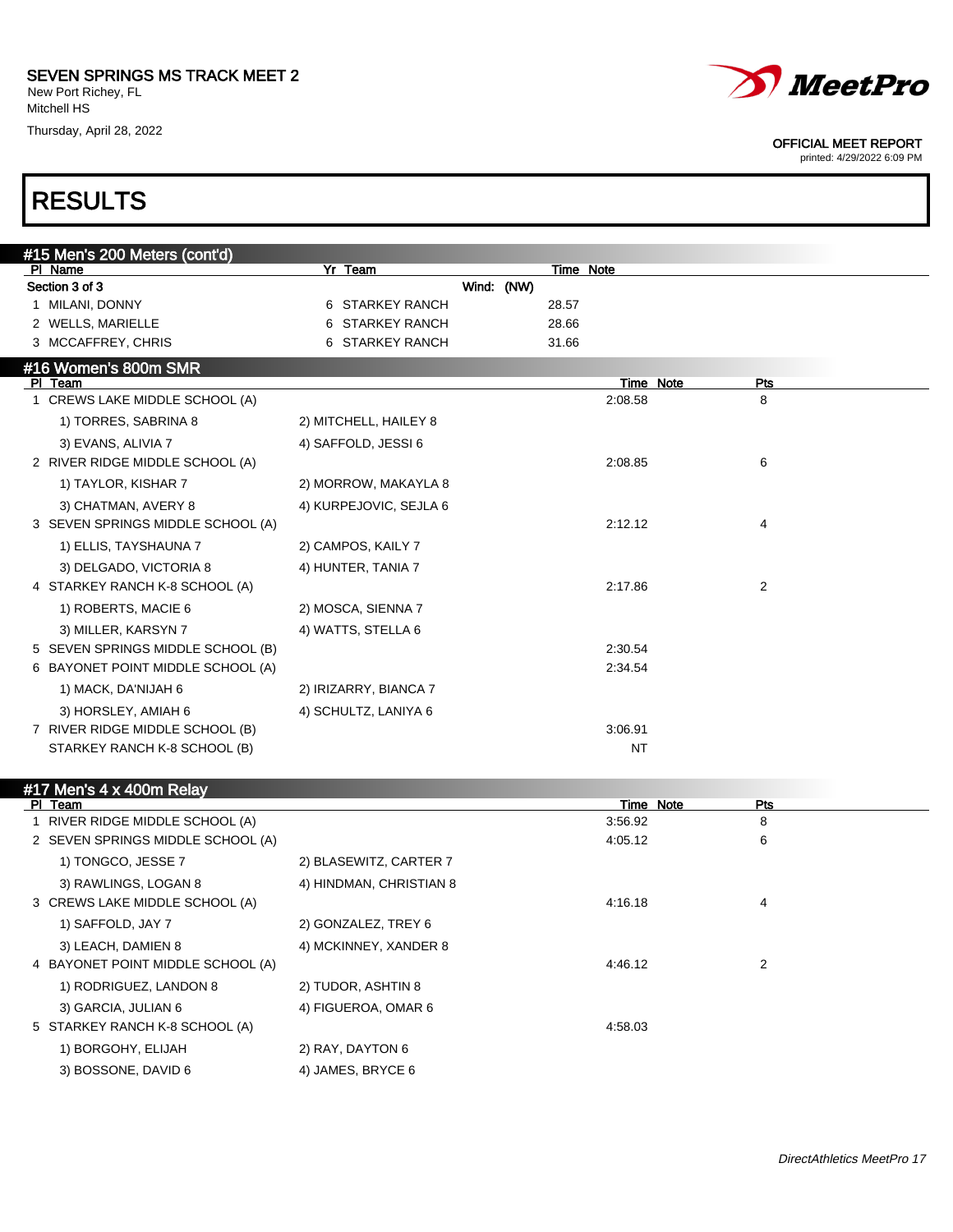## RESULTS

| #18 Men's High Jump       |               |                 |            |            |            |         |            |      |                |     |
|---------------------------|---------------|-----------------|------------|------------|------------|---------|------------|------|----------------|-----|
| PI Name                   | Yr Team       | Mark            | 1.35       | 1.40       | 1.45       | 1.50    | 1.55       | 1.60 | $F(PI)$ Pts    |     |
| 1 PEABODY, ROBERT         | 8 SEVEN SPRI  | 1.55 $m 5' 1''$ | $\circ$    | $\circ$    | $\circ$    | $\circ$ | $\circ$    | XXX  | 2(1)           | -8  |
| 2 THOMAS, CAYDEN          | 8 SEVEN SPRI  | 1.50m $4'$ 11"  | <b>PPP</b> | XO         | O          | $\circ$ | <b>XXX</b> |      | 1(1)           | 6   |
| 3 BACKUS, BRYCE           | 8 SEVEN SPRI  | 1.50m 4' 11"    | <b>PPP</b> | $\circ$    | O          | XXO     | XXX        |      | 1(2)           | 4   |
| 4 KING, DAREAL            | 8 RIVER RIDG  | 1.50m 4' 11"    | $\circ$    | XO         | XO         | XXO     | <b>XXX</b> |      | 1(3)           | 2   |
| 5 VANTERPOOL, KAYDEN      | 8 BAYONET P   | 1.40m $4'7''$   | $\circ$    | $\circ$    | <b>XXX</b> |         |            |      | 1(4)           | 0.5 |
| 5 TILLMAN, PHARAOH        | SR RIVER RIDG | 1.40m $4'$ 7"   | $\circ$    | $\circ$    | <b>XXX</b> |         |            |      | 2(2)           | 0.5 |
| 7 VAZQUEZ-TORO, JUAN      | 8 BAYONET P   | 1.40m $4'7''$   | XO         | $\circ$    | XXX        |         |            |      | 2(3)           |     |
| 8 KING, NOAH              | SR RIVER RIDG | 1.35 $m 4' 5''$ | $\circ$    | XXX        |            |         |            |      | 1(5)           |     |
| 8 RIVERA, JEREMIAH        | SR RIVER RIDG | 1.35 $m 4' 5''$ | $\circ$    | XXX        |            |         |            |      | 2(4)           |     |
| 8 JOHNES, JORDAN          | 8 BAYONET P   | 1.35 $m 4' 5''$ | O          | XXX        |            |         |            |      | 2(4)           |     |
| 8 MCCLOUD, KASEY          | 7 CREWS LAK   | 1.35m $4'5''$   | $\circ$    | <b>XXX</b> |            |         |            |      | 2(4)           |     |
| 12 CHAVES-JENKINS, CAIDEN | 8 BAYONET P   | 1.35m $4'5''$   | XXO        | XXX        |            |         |            |      | 1(6)           |     |
| 12 LONG, JACK             | 7 STARKEY R   | 1.35 $m 4' 5''$ | XXO        | XXX        |            |         |            |      | 2(7)           |     |
| MARTY, JOHN-JOSE          | 8 CREWS LAK   | <b>NH</b>       |            |            |            |         |            |      |                |     |
| TIFER, BEN                | 7 SEVEN SPRI  | <b>NH</b>       | XXX        |            |            |         |            |      |                |     |
| ZELLER, PARKER            | 7 STARKEY R   | <b>NH</b>       | <b>XXX</b> |            |            |         |            |      |                |     |
| RODRIGUEZ, CHRIS          | 7 CREWS LAK   | <b>NH</b>       | XXX        |            |            |         |            |      | 2              |     |
| MCCLOUD, JORDAN           | 8 CREWS LAK   | <b>NH</b>       | XXX        |            |            |         |            |      | 2              |     |
| BOSSONE, DAVID            | 6 STARKEY R   | <b>NH</b>       | XXX        |            |            |         |            |      | $\overline{2}$ |     |
| <b>BAIRD, DECKER</b>      | 7 STARKEY R   | <b>NH</b>       | <b>XXX</b> |            |            |         |            |      | $\overline{2}$ |     |

### FLIGHT RESULTS

|    | PI Name                  | Yr          | Team                 | <b>Mark</b>     |            |            |            |            |            |            |
|----|--------------------------|-------------|----------------------|-----------------|------------|------------|------------|------------|------------|------------|
|    | Flight 1 of 2            |             |                      |                 | 1.35       | 1.40       | 1.45       | 1.50       | 1.55       |            |
|    | 1 THOMAS, CAYDEN         |             | 8 SEVEN SPRI         | 1.50m $4'$ 11"  | <b>PPP</b> | XO         | O          | $\circ$    | <b>XXX</b> |            |
|    | 2 BACKUS, BRYCE          |             | 8 SEVEN SPRI         | 1.50m 4' 11''   | <b>PPP</b> | $\circ$    | O          | <b>XXO</b> | <b>XXX</b> |            |
|    | 3 KING, DAREAL           | 8           | RIVER RIDG           | 1.50m $4'$ 11"  | O          | XO         | XO         | <b>XXO</b> | <b>XXX</b> |            |
|    | 4 VANTERPOOL, KAYDEN     |             | 8 BAYONET P          | 1.40m $4'7''$   | O          | $\circ$    | <b>XXX</b> |            |            |            |
|    | 5 KING, NOAH             |             | <b>SR RIVER RIDG</b> | 1.35m $4'5''$   | O          | <b>XXX</b> |            |            |            |            |
|    | 6 CHAVES-JENKINS, CAIDEN |             | 8 BAYONET P          | 1.35m $4'5''$   | XXO        | <b>XXX</b> |            |            |            |            |
|    | MARTY, JOHN-JOSE         |             | 8 CREWS LAK          | <b>NH</b>       |            |            |            |            |            |            |
|    | TIFER, BEN               |             | 7 SEVEN SPRI         | NH.             | <b>XXX</b> |            |            |            |            |            |
|    | ZELLER, PARKER           |             | 7 STARKEY R          | <b>NH</b>       | <b>XXX</b> |            |            |            |            |            |
|    | Flight 2 of 2            |             |                      |                 | 1.35       | 1.40       | 1.45       | 1.50       | 1.55       | 1.60       |
| 1. | PEABODY, ROBERT          |             | 8 SEVEN SPRI         | 1.55m $5'$ 1"   | $\circ$    | O          | O          | O          | $\circ$    | <b>XXX</b> |
|    | 2 TILLMAN, PHARAOH       |             | <b>SR RIVER RIDG</b> | 1.40m $4'7''$   | O          | $\Omega$   | <b>XXX</b> |            |            |            |
|    | 3 VAZQUEZ-TORO, JUAN     |             | 8 BAYONET P          | 1.40m $4'7''$   | XO         | $\circ$    | <b>XXX</b> |            |            |            |
| 4  | RIVERA, JEREMIAH         |             | <b>SR RIVER RIDG</b> | 1.35m $4'5''$   | O          | <b>XXX</b> |            |            |            |            |
|    | 4 JOHNES, JORDAN         |             | 8 BAYONET P          | 1.35 $m 4' 5''$ | $\circ$    | <b>XXX</b> |            |            |            |            |
|    | 4 MCCLOUD, KASEY         | $7^{\circ}$ | <b>CREWS LAK</b>     | 1.35m 4'5''     | O          | <b>XXX</b> |            |            |            |            |
|    | 7 LONG, JACK             |             | 7 STARKEY R          | 1.35m 4'5''     | XXO        | <b>XXX</b> |            |            |            |            |
|    | RODRIGUEZ, CHRIS         |             | 7 CREWS LAK          | <b>NH</b>       | <b>XXX</b> |            |            |            |            |            |
|    | MCCLOUD, JORDAN          |             | 8 CREWS LAK          | NH.             | XXX        |            |            |            |            |            |
|    | BOSSONE, DAVID           |             | 6 STARKEY R          | <b>NH</b>       | <b>XXX</b> |            |            |            |            |            |
|    | <b>BAIRD, DECKER</b>     |             | 7 STARKEY R          | NΗ              | <b>XXX</b> |            |            |            |            |            |



#### OFFICIAL MEET REPORT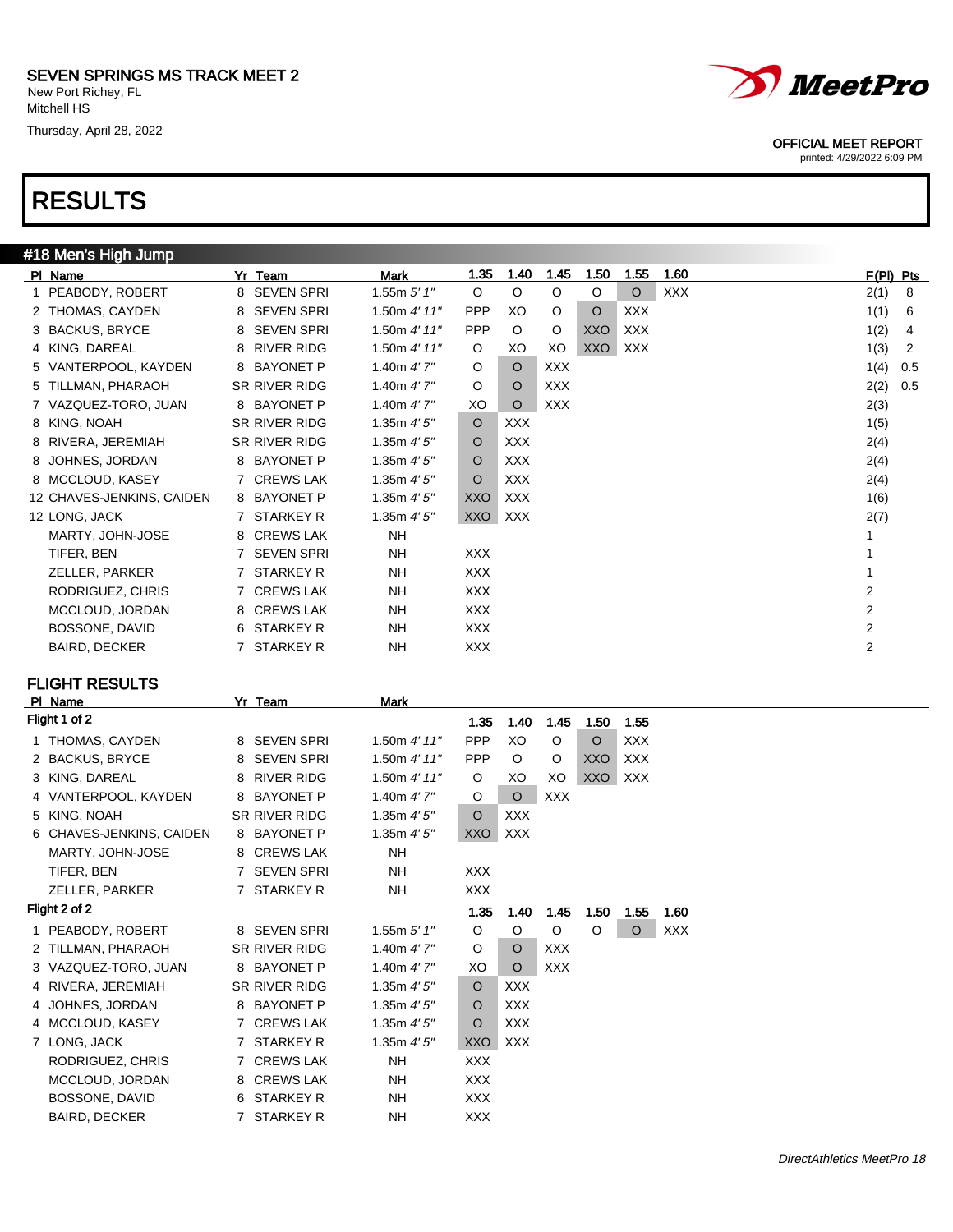## RESULTS

### #19 Women's High Jump

|                    |                                                                                                                                                                                                                                                                      | Mark                                                                                                                                                                                                                                                                                                         | 1.15       | 1.20       | 1.25       | 1.30    | 1.35    | 1.40       |                | $F(PI)$ Pts |
|--------------------|----------------------------------------------------------------------------------------------------------------------------------------------------------------------------------------------------------------------------------------------------------------------|--------------------------------------------------------------------------------------------------------------------------------------------------------------------------------------------------------------------------------------------------------------------------------------------------------------|------------|------------|------------|---------|---------|------------|----------------|-------------|
|                    |                                                                                                                                                                                                                                                                      | 1.35 $m 4' 5''$                                                                                                                                                                                                                                                                                              | $\circ$    | $\circ$    | $\circ$    | $\circ$ | $\circ$ | <b>XXX</b> | 1(1)           | 8           |
|                    |                                                                                                                                                                                                                                                                      | 1.30m $4'3\frac{1}{4}$                                                                                                                                                                                                                                                                                       | O          | $\circ$    | O          | $\circ$ | XXX     |            | 1(2)           | 6           |
|                    |                                                                                                                                                                                                                                                                      | 1.20m $3'$ 11 <sup>1/4</sup>                                                                                                                                                                                                                                                                                 | O          | $\circ$    | <b>XXX</b> |         |         |            | 1(3)           | 3           |
|                    |                                                                                                                                                                                                                                                                      | 1.20m $3'$ 11 $\frac{1}{4}$                                                                                                                                                                                                                                                                                  | O          | $\circ$    | <b>XXX</b> |         |         |            | 2(1)           | 3           |
|                    |                                                                                                                                                                                                                                                                      | 1.20m $3'$ 11 $\frac{1}{4}$                                                                                                                                                                                                                                                                                  | $\circ$    | XXO        | <b>XXX</b> |         |         |            | 2(2)           |             |
|                    |                                                                                                                                                                                                                                                                      | 1.20m $3'$ 11 $\frac{1}{4}$                                                                                                                                                                                                                                                                                  | XO.        | <b>XXO</b> | <b>XXX</b> |         |         |            | 1(4)           |             |
|                    |                                                                                                                                                                                                                                                                      | 1.20m $3'$ 11 $\frac{1}{4}$                                                                                                                                                                                                                                                                                  | XO         | <b>XXO</b> | XXX        |         |         |            | 1(4)           |             |
|                    |                                                                                                                                                                                                                                                                      | 1.15m $3'9\frac{1}{4}$                                                                                                                                                                                                                                                                                       | $\circ$    | <b>XXX</b> |            |         |         |            | 2(3)           |             |
|                    |                                                                                                                                                                                                                                                                      | 1.15m $3'9\frac{1}{4}$                                                                                                                                                                                                                                                                                       | $\circ$    | <b>XXX</b> |            |         |         |            | 2(3)           |             |
|                    |                                                                                                                                                                                                                                                                      | 1.15m $3'9\frac{1}{4}$                                                                                                                                                                                                                                                                                       | $\circ$    | <b>XXX</b> |            |         |         |            | 2(3)           |             |
|                    |                                                                                                                                                                                                                                                                      | 1.15m $3'9\frac{1}{4}$                                                                                                                                                                                                                                                                                       | XXO        | <b>XXX</b> |            |         |         |            | 1(6)           |             |
|                    |                                                                                                                                                                                                                                                                      | 1.15m $3'9\frac{1}{4}$                                                                                                                                                                                                                                                                                       | XXO        | <b>XXX</b> |            |         |         |            | 1(6)           |             |
| NARCISI, CHLOE     |                                                                                                                                                                                                                                                                      | <b>NH</b>                                                                                                                                                                                                                                                                                                    | <b>XXX</b> |            |            |         |         |            |                |             |
| CIRILLO, ALYSSA    |                                                                                                                                                                                                                                                                      | <b>NH</b>                                                                                                                                                                                                                                                                                                    | <b>XXX</b> |            |            |         |         |            |                |             |
| BERNHARDT, JAIDYN  |                                                                                                                                                                                                                                                                      | <b>NH</b>                                                                                                                                                                                                                                                                                                    |            |            |            |         |         |            |                |             |
| SOSH, KALKI        |                                                                                                                                                                                                                                                                      | NH.                                                                                                                                                                                                                                                                                                          | XXX.       |            |            |         |         |            | 2              |             |
| HANKA, KATELYN     |                                                                                                                                                                                                                                                                      | <b>NH</b>                                                                                                                                                                                                                                                                                                    | XXX        |            |            |         |         |            | 2              |             |
| COLON, MALENA      |                                                                                                                                                                                                                                                                      | NH.                                                                                                                                                                                                                                                                                                          | <b>XXX</b> |            |            |         |         |            | $\overline{2}$ |             |
| SCHNEIDER, GISELLE |                                                                                                                                                                                                                                                                      | <b>NH</b>                                                                                                                                                                                                                                                                                                    | <b>XXX</b> |            |            |         |         |            | $\overline{2}$ |             |
|                    | PI Name<br>1 MAHER, LEAH<br>2 PAXTON, HAILEY<br>3 HENDERSON, EMANI<br>3 KURPEJOVIC, SEJLA<br>5 FURGUSON, AVA<br>6 CUCHTA, HAILEY<br>6 IRIZARRY, BIANCA<br>8 FRANCISCO, JAYMELEEE<br>8 CALDER, JAYANAH<br>8 SIMON, KAI<br>11 MITCHELL, HAILEY<br>11 MCCLOUD, SAVANNAH | Yr Team<br>8 CREWS LAK<br>7 BAYONET P<br>8 BAYONET P<br>6 RIVER RIDG<br>7 SEVEN SPRI<br>8 SEVEN SPRI<br>7 BAYONET P<br>8 SEVEN SPRI<br>6 STARKEY R<br>7 STARKEY R<br>8 CREWS LAK<br>6 CREWS LAK<br>8 SEVEN SPRI<br>7 CREWS LAK<br>8 RIVER RIDG<br>8 RIVER RIDG<br>7 RIVER RIDG<br>6 STARKEY R<br>7 STARKEY R |            |            |            |         |         |            |                |             |

### FLIGHT RESULTS

|   | PI Name                | Yr | Team              | Mark                                      |            |            |            |          |            |            |
|---|------------------------|----|-------------------|-------------------------------------------|------------|------------|------------|----------|------------|------------|
|   | Flight 1 of 2          |    |                   |                                           | 1.15       | 1.20       | 1.25       | 1.30     | 1.35       | 1.40       |
| 1 | MAHER, LEAH            |    | 8 CREWS LAK       | 1.35 $m$ 4' 5"                            | O          | O          | O          | O        | $\circ$    | <b>XXX</b> |
|   | 2 PAXTON, HAILEY       |    | 7 BAYONET P       | 1.30m $4'31/4$                            | O          | O          | O          | $\Omega$ | <b>XXX</b> |            |
|   | 3 HENDERSON, EMANI     |    | 8 BAYONET P       | 1.20m $3'$ 11 $\frac{1}{4}$               | O          | $\circ$    | <b>XXX</b> |          |            |            |
|   | 4 CUCHTA, HAILEY       |    | 8 SEVEN SPRI      | 1.20m $3'$ 11 $\frac{1}{4}$               | XO         | XXO        | <b>XXX</b> |          |            |            |
| 4 | IRIZARRY, BIANCA       |    | 7 BAYONET P       | 1.20m $3'$ 11 $\frac{1}{4}$               | XO         | XXO        | <b>XXX</b> |          |            |            |
| 6 | MITCHELL, HAILEY       |    | 8 CREWS LAK       | 1.15m $3'9'4$                             | <b>XXO</b> | <b>XXX</b> |            |          |            |            |
| 6 | MCCLOUD, SAVANNAH      |    | 6 CREWS LAK       | 1.15m $3'9\frac{1}{4}$                    | XXO        | <b>XXX</b> |            |          |            |            |
|   | NARCISI, CHLOE         |    | 8 SEVEN SPRI      | <b>NH</b>                                 | <b>XXX</b> |            |            |          |            |            |
|   | CIRILLO, ALYSSA        |    | 7 CREWS LAK       | NH.                                       | <b>XXX</b> |            |            |          |            |            |
|   | BERNHARDT, JAIDYN      |    | 8 RIVER RIDG      | NH                                        |            |            |            |          |            |            |
|   | Flight 2 of 2          |    |                   |                                           | 1.15       | 1.20       | 1.25       |          |            |            |
|   | 1 KURPEJOVIC, SEJLA    |    | 6 RIVER RIDG      | 1.20m $3'$ 11 <sup>1</sup> / <sub>4</sub> | O          | $\circ$    | <b>XXX</b> |          |            |            |
|   | 2 FURGUSON, AVA        |    | 7 SEVEN SPRI      | 1.20m $3'$ 11 $\frac{1}{4}$               | O          | XXO        | XXX        |          |            |            |
|   | 3 FRANCISCO, JAYMELEEE |    | 8 SEVEN SPRI      | 1.15m $3'9'4$                             | $\circ$    | <b>XXX</b> |            |          |            |            |
|   | 3 CALDER, JAYANAH      |    | 6 STARKEY R       | 1.15m $3'9'4$                             | O          | <b>XXX</b> |            |          |            |            |
|   | 3 SIMON, KAI           |    | 7 STARKEY R       | 1.15m $3'9'4$                             | $\circ$    | <b>XXX</b> |            |          |            |            |
|   | COLON, MALENA          |    | 6 STARKEY R       | <b>NH</b>                                 | <b>XXX</b> |            |            |          |            |            |
|   | HANKA, KATELYN         |    | 7 RIVER RIDG      | <b>NH</b>                                 | XXX        |            |            |          |            |            |
|   | SOSH, KALKI            | 8  | <b>RIVER RIDG</b> | <b>NH</b>                                 | XXX.       |            |            |          |            |            |
|   | SCHNEIDER, GISELLE     |    | 7 STARKEY R       | <b>NH</b>                                 | <b>XXX</b> |            |            |          |            |            |



#### OFFICIAL MEET REPORT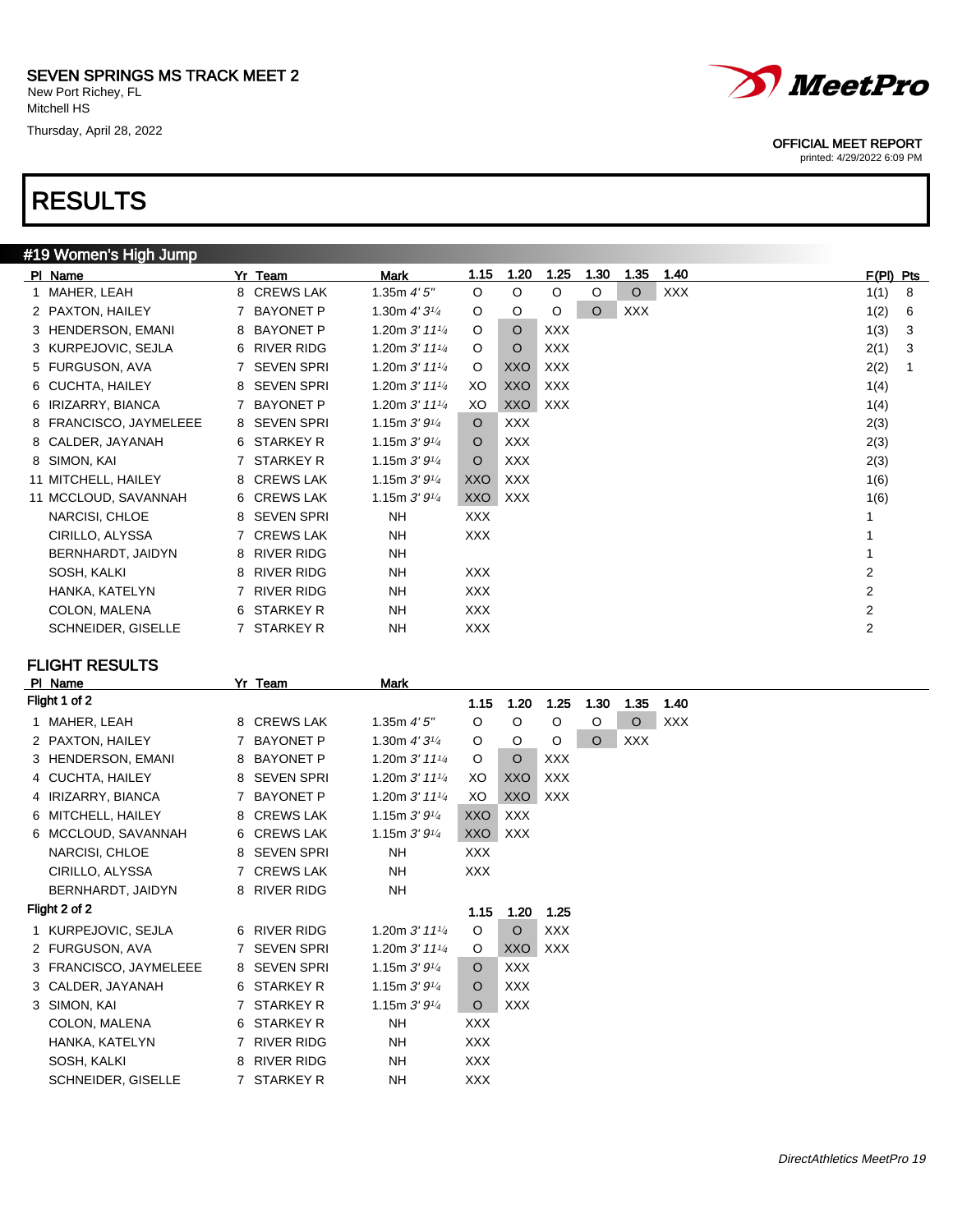## RESULTS

| #20 Men's Long Jump    |                        |                                                 |             |             |             |       |       |       |           |                |
|------------------------|------------------------|-------------------------------------------------|-------------|-------------|-------------|-------|-------|-------|-----------|----------------|
| PI Name                | Yr Team                | <b>Mark</b>                                     | Rnd 1       | Rnd 2       | Rnd 3       | Rnd 4 | Rnd 5 | Rnd 6 | F(PI) Pts |                |
| 1 THOMAS, CAYDEN       | 8 SEVEN SPRI           | (NW)<br>5.07m 16' 73/4                          | 4.42        | 4.65        | 5.07        |       |       |       | 1(1)      | - 8            |
| 2 BRINSON, WENDALL     | 8 BAYONET P            | (NW)<br>4.97m 16' 33/4                          | 4.68        | 4.97        | 4.69        |       |       |       | 1(2)      | - 6            |
| 3 JOHNES, JORDAN       | 8 BAYONET P            | (NW)<br>4.85m 15' 11"                           | 4.65        | 4.85        | 4.76        |       |       |       | 2(1)      | $\overline{4}$ |
| 4 RIMOS, EVAN          | 8 RIVER RIDG           | (NW)<br>4.78m 15' 81/4                          | 4.51        | 4.78        | 4.76        |       |       |       | 1(3)      | $\overline{2}$ |
| 5 ARBELAEZ, CAMERYN    | 8 CREWS LAK            | (NW)<br>4.76m 15' 7 <sup>1</sup> / <sub>2</sub> | 4.76        | 4.52        | 4.38        |       |       |       | 1(4)      | $\overline{1}$ |
| 6 QUINTANA, JAIDEN     | SR RIVER RIDG          | 4.53m $14'$ $10\frac{1}{2}$ (NW)                | <b>FOUL</b> | 4.50        | 4.53        |       |       |       | 2(2)      |                |
| 7 PEABODY, ROBERT      | 8 SEVEN SPRI           | (NW)<br>4.49m 14'83/4                           | <b>FOUL</b> | 4.49        | 4.29        |       |       |       | 1(5)      |                |
| 8 KING, DAREAL         | <b>RIVER RIDG</b><br>8 | (NW)<br>4.38m 14' 41/2                          | 4.20        | 3.93        | 4.38        |       |       |       | 1(6)      |                |
| 9 CELOTTO, TOMMY       | 8 CREWS LAK            | 4.36m 14' 33/4<br>(NW)                          | 4.36        | 3.46        | 3.32        |       |       |       | 1(7)      |                |
| 10 DOSTON, ANTONY      | 7 CREWS LAK            | (NW)<br>4.30m 14' 11/4                          | 4.22        | 4.30        | 4.15        |       |       |       | 2(3)      |                |
| 11 FRENCH, AIDEN       | 8 BAYONET P            | (NW)<br>4.13m $13'6^{3/4}$                      | <b>FOUL</b> | 4.03        | 4.13        |       |       |       | 2(4)      |                |
| 12 HENRY, ELIJAH       | 7 BAYONET P            | (NW)<br>4.12m 13' 61/4                          | 4.06        | 4.12        | 3.94        |       |       |       | 2(5)      |                |
| 13 RAUCKHORST, NICK    | SR RIVER RIDG          | (NW)<br>4.08m 13' 43/4                          | 4.08        | <b>FOUL</b> | <b>FOUL</b> |       |       |       | 2(6)      |                |
| 14 MALDONADO, DANNY    | 6 STARKEY R            | 3.94m $12'$ $11'$ <sub>4</sub> (NW)             | 3.94        | 3.94        | 3.59        |       |       |       | 2(7)      |                |
| 15 TONGCO, JESSE       | 7 SEVEN SPRI           | 3.92m $12'$ $10^{1/2}$ (NW)                     | 3.87        | 3.92        | 3.81        |       |       |       | 1(8)      |                |
| 16 MOBLEY, KENTON      | 7 SEVEN SPRI           | (NW)<br>3.90m 12' 9 <sup>1</sup> / <sub>2</sub> | 3.58        | 3.90        | 3.87        |       |       |       | 2(8)      |                |
| 17 GONZALEZ, DYLAN     | 6 STARKEY R            | (NW)<br>$3.73m$ $12'3''$                        | 3.59        | 3.73        | 3.71        |       |       |       | 2(9)      |                |
| 18 MILANI, DONNY       | 6 STARKEY R            | (NW)<br>3.54m 11' 7 <sup>1</sup> / <sub>2</sub> | <b>FOUL</b> | 3.54        | 3.35        |       |       |       | 2(10)     |                |
| 19 JACOBS, CHRISTOPHER | 6 STARKEY R            | (NW)<br>3.21m $10'6^{1/2}$                      | 3.21        | 3.15        | 3.14        |       |       |       | 2(11)     |                |
| MARTY, JOHN-JOSE       | 8 CREWS LAK            | <b>NM</b>                                       |             |             |             |       |       |       | 2         |                |

FLIGHT RESULTS

| PI Name                | Yr Team       | Mark                                          |      | Rnd 1       | Rnd 2       | Rnd 3       | Rnd 4 | Rnd 5 | Rnd 6 |
|------------------------|---------------|-----------------------------------------------|------|-------------|-------------|-------------|-------|-------|-------|
| Flight 1 of 2          |               |                                               |      |             |             |             |       |       |       |
| 1 THOMAS, CAYDEN       | 8 SEVEN SPRI  | 5.07m 16' 73/4                                | (NW) | 4.42        | 4.65        | 5.07        |       |       |       |
| 2 BRINSON, WENDALL     | 8 BAYONET P   | 4.97m 16' 33/4                                | (NW) | 4.68        | 4.97        | 4.69        |       |       |       |
| 3 RIMOS, EVAN          | 8 RIVER RIDG  | 4.78m 15'81/4                                 | (NW) | 4.51        | 4.78        | 4.76        |       |       |       |
| 4 ARBELAEZ, CAMERYN    | 8 CREWS LAK   | 4.76m $15'$ 7 <sup>1/2</sup>                  | (NW) | 4.76        | 4.52        | 4.38        |       |       |       |
| 5 PEABODY, ROBERT      | 8 SEVEN SPRI  | 4.49m 14'83/4                                 | (NW) | <b>FOUL</b> | 4.49        | 4.29        |       |       |       |
| 6 KING, DAREAL         | 8 RIVER RIDG  | 4.38m $14'$ 4 $\frac{1}{2}$                   | (NW) | 4.20        | 3.93        | 4.38        |       |       |       |
| 7 CELOTTO, TOMMY       | 8 CREWS LAK   | 4.36m 14' 33/4                                | (NW) | 4.36        | 3.46        | 3.32        |       |       |       |
| 8 TONGCO, JESSE        | 7 SEVEN SPRI  | 3.92m 12' 10 <sup>1</sup> / <sub>2</sub> (NW) |      | 3.87        | 3.92        | 3.81        |       |       |       |
| Flight 2 of 2          |               |                                               |      |             |             |             |       |       |       |
| 1 JOHNES, JORDAN       | 8 BAYONET P   | 4.85m 15' 11"                                 | (NW) | 4.65        | 4.85        | 4.76        |       |       |       |
| 2 QUINTANA, JAIDEN     | SR RIVER RIDG | 4.53m 14' 10 <sup>1</sup> / <sub>2</sub> (NW) |      | <b>FOUL</b> | 4.50        | 4.53        |       |       |       |
| 3 DOSTON, ANTONY       | 7 CREWS LAK   | 4.30m 14' 11/4                                | (NW) | 4.22        | 4.30        | 4.15        |       |       |       |
| 4 FRENCH, AIDEN        | 8 BAYONET P   | 4.13m $13'6^{3/4}$                            | (NW) | <b>FOUL</b> | 4.03        | 4.13        |       |       |       |
| 5 HENRY, ELIJAH        | 7 BAYONET P   | 4.12m 13' 61/4                                | (NW) | 4.06        | 4.12        | 3.94        |       |       |       |
| 6 RAUCKHORST, NICK     | SR RIVER RIDG | 4.08m $13' 4^{3/4}$                           | (NW) | 4.08        | <b>FOUL</b> | <b>FOUL</b> |       |       |       |
| 7 MALDONADO, DANNY     | 6 STARKEY R   | 3.94m 12' 111/4 (NW)                          |      | 3.94        | 3.94        | 3.59        |       |       |       |
| 8 MOBLEY, KENTON       | 7 SEVEN SPRI  | 3.90m 12' 9 <sup>1</sup> / <sub>2</sub>       | (NW) | 3.58        | 3.90        | 3.87        |       |       |       |
| 9 GONZALEZ, DYLAN      | 6 STARKEY R   | $3.73m$ $12'3''$                              | (NW) | 3.59        | 3.73        | 3.71        |       |       |       |
| 10 MILANI, DONNY       | 6 STARKEY R   | 3.54m $11'7'2$                                | (NW) | <b>FOUL</b> | 3.54        | 3.35        |       |       |       |
| 11 JACOBS, CHRISTOPHER | 6 STARKEY R   | 3.21m $10'6^{1/2}$                            | (NW) | 3.21        | 3.15        | 3.14        |       |       |       |
| MARTY, JOHN-JOSE       | 8 CREWS LAK   | NM                                            |      |             |             |             |       |       |       |



OFFICIAL MEET REPORT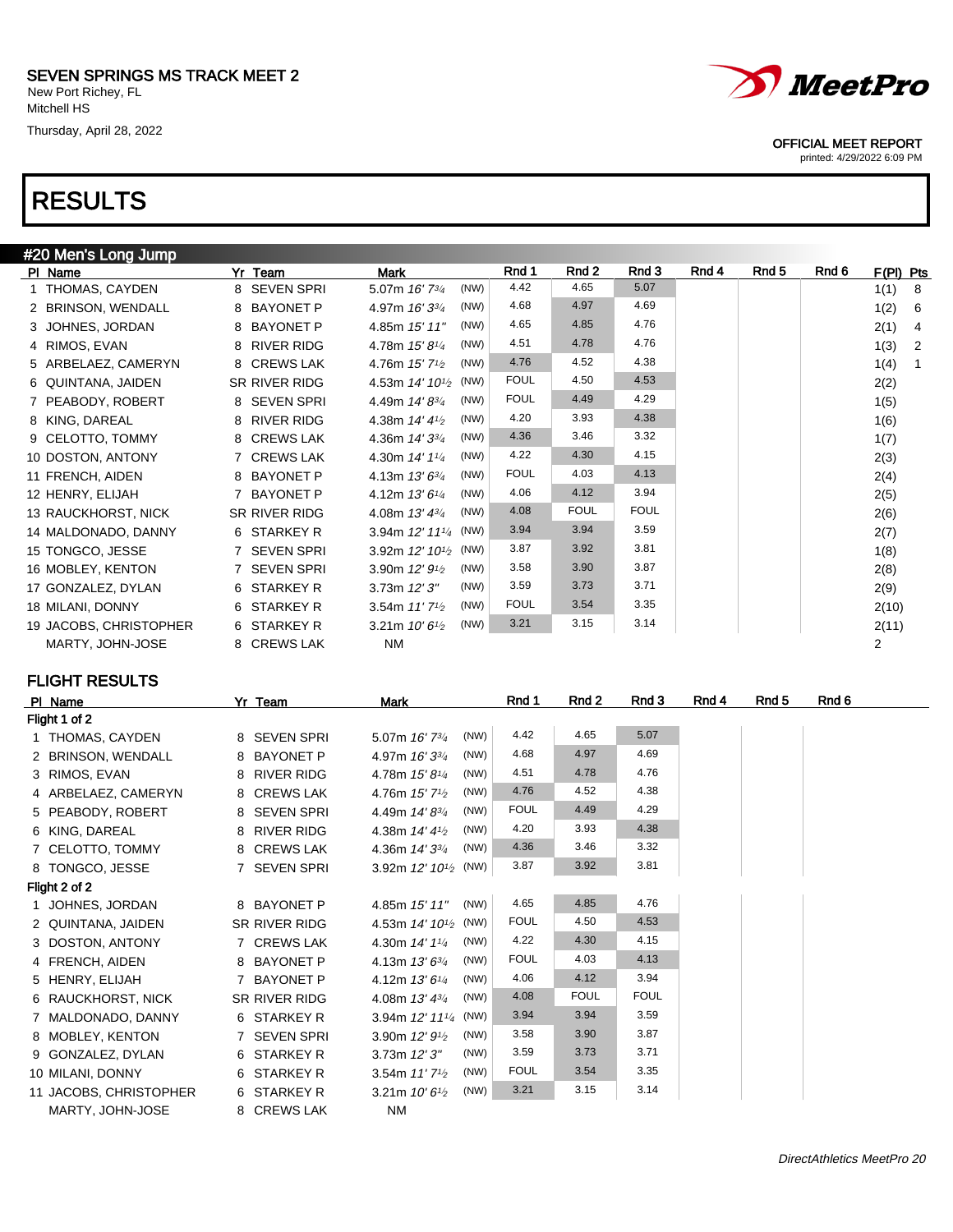## RESULTS

| #21 Women's Long Jump |                        |                                                   |             |             |             |       |       |       |           |                |
|-----------------------|------------------------|---------------------------------------------------|-------------|-------------|-------------|-------|-------|-------|-----------|----------------|
| PI Name               | Yr Team                | <b>Mark</b>                                       | Rnd 1       | Rnd 2       | Rnd 3       | Rnd 4 | Rnd 5 | Rnd 6 | F(PI) Pts |                |
| 1 LOVE, SYDNEY        | 8 SEVEN SPRI           | (NW)<br>4.46m 14' 73/4                            | 4.46        | 4.46        | <b>FOUL</b> |       |       |       | 1(1)      | - 8            |
| 2 PAXTON, HAILEY      | 7 BAYONET P            | (NW)<br>4.12m 13' 61/4                            | 4.11        | 4.12        | 4.04        |       |       |       | 1(2)      | - 6            |
| 3 MORROW, MAKAYLA     | 8 RIVER RIDG           | (NW)<br>4.07m 13' 41/4                            | 3.93        | 4.06        | 4.07        |       |       |       | 1(3)      | $\overline{4}$ |
| 4 EVANS, ALIVIA       | 7 CREWS LAK            | (NW)<br>4.00m 13' 11/2                            | <b>FOUL</b> | 4.00        | 3.96        |       |       |       | 1(4)      | $\overline{2}$ |
| 5 MILLER, KARSYN      | 7 STARKEY R            | (NW)<br>3.86 $m$ 12' $8$ "                        | 3.85        | <b>FOUL</b> | 3.86        |       |       |       | 2(1)      | -1             |
| 6 IRIZARRY, BIANCA    | 7 BAYONET P            | 3.79m 12' 51/4<br>(NW)                            | 3.69        | 3.58        | 3.79        |       |       |       | 2(2)      |                |
| 7 HORSLEY, AMIAH      | 6 BAYONET P            | (NW)<br>3.70m 12' 13/4                            | 3.70        | 3.64        | <b>FOUL</b> |       |       |       | 2(3)      |                |
| 8 WHITAKER, MADISON   | <b>SEVEN SPRI</b>      | (NW)<br>3.67m 12' 0 <sup>1</sup> / <sub>2</sub>   | 3.43        | 3.36        | 3.67        |       |       |       | 1(5)      |                |
| 9 DELGADO, VICTORIA   | 8 SEVEN SPRI           | 3.65m $11'$ $11^{3/4}$ (NW)                       | 3.65        | 3.57        | 3.51        |       |       |       | 1(6)      |                |
| 10 DECASTILLO, MIA    | 6 BAYONET P            | 3.60m 11' 93/4<br>(NW)                            | 3.36        | 3.32        | 3.60        |       |       |       | 2(4)      |                |
| 11 BELL, EMMA         | 7 RIVER RIDG           | (NW)<br>$3.53m$ 11' $7''$                         | <b>FOUL</b> | <b>FOUL</b> | 3.53        |       |       |       | 1(7)      |                |
| 12 SAMPSON, HANNAH    | 6 STARKEY R            | (NW)<br>3.41m 11' 2 <sup>1/4</sup>                | 3.41        | <b>FOUL</b> | 3.23        |       |       |       | 2(5)      |                |
| 13 BEHLING, KAYLA     | 8 CREWS LAK            | (NW)<br>3.41m $11'2\frac{1}{4}$                   | <b>FOUL</b> | 3.41        | 2.92        |       |       |       | 2(6)      |                |
| 14 MAIN, MALIA        | 6 STARKEY R            | (NW)<br>3.39m 11' 11/2                            | 3.29        | 3.26        | 3.39        |       |       |       | 2(7)      |                |
| 15 HUNTER, MALAYA     | 7 SEVEN SPRI           | (NW)<br>3.35m $11'0''$                            | 3.35        | <b>FOUL</b> | <b>FOUL</b> |       |       |       | 1(8)      |                |
| 16 OSBORN, AUDREE     | 7 CREWS LAK            | (NW)<br>3.23m $10'$ 7 <sup><math>1/4</math></sup> | 3.23        | 3.07        | 3.22        |       |       |       | 2(8)      |                |
| 17 DEGENNARO, OLIVIA  | 6 RIVER RIDG           | (NW)<br>3.23m 10' 7 <sup>1/4</sup>                | 3.02        | 3.08        | 3.23        |       |       |       | 1(9)      |                |
| 18 MCLEAN, TEJAD      | <b>RIVER RIDG</b><br>8 | (NW)<br>3.23m 10' 7 <sup>1/4</sup>                | 2.87        | <b>FOUL</b> | 3.23        |       |       |       | 2(9)      |                |
| 19 CIRILLO, ALYSSA    | 7 CREWS LAK            | (NW)<br>3.21m $10'6\frac{1}{2}$                   | 3.21        | 3.15        | 2.60        |       |       |       | 1(10)     |                |
| 20 LASCANO, SARBELLIA | 7 STARKEY R            | (NW)<br>2.85m $9'$ 4 $\frac{1}{4}$                | 2.85        | <b>FOUL</b> | 2.41        |       |       |       | 2(10)     |                |

FLIGHT RESULTS

| PI Name               | Yr Team      | Mark                                      |      | Rnd 1       | Rnd 2       | Rnd 3       | Rnd 4 | Rnd 5 | Rnd 6 |
|-----------------------|--------------|-------------------------------------------|------|-------------|-------------|-------------|-------|-------|-------|
| Flight 1 of 2         |              |                                           |      |             |             |             |       |       |       |
| 1 LOVE, SYDNEY        | 8 SEVEN SPRI | 4.46m 14' 73/4                            | (NW) | 4.46        | 4.46        | <b>FOUL</b> |       |       |       |
| 2 PAXTON, HAILEY      | 7 BAYONET P  | 4.12m $13'6''$                            | (NW) | 4.11        | 4.12        | 4.04        |       |       |       |
| 3 MORROW, MAKAYLA     | 8 RIVER RIDG | 4.07m $13'4\frac{1}{4}$                   | (NW) | 3.93        | 4.06        | 4.07        |       |       |       |
| 4 EVANS, ALIVIA       | 7 CREWS LAK  | 4.00m $13'11_2$                           | (NW) | <b>FOUL</b> | 4.00        | 3.96        |       |       |       |
| 5 WHITAKER, MADISON   | 7 SEVEN SPRI | 3.67m $12'0^{1/2}$                        | (NW) | 3.43        | 3.36        | 3.67        |       |       |       |
| 6 DELGADO, VICTORIA   | 8 SEVEN SPRI | 3.65m 11' 113/4 (NW)                      |      | 3.65        | 3.57        | 3.51        |       |       |       |
| 7 BELL, EMMA          | 7 RIVER RIDG | $3.53m$ 11' 7"                            | (NW) | <b>FOUL</b> | <b>FOUL</b> | 3.53        |       |       |       |
| 8 HUNTER, MALAYA      | 7 SEVEN SPRI | 3.35m $11'0''$                            | (NW) | 3.35        | <b>FOUL</b> | <b>FOUL</b> |       |       |       |
| 9 DEGENNARO, OLIVIA   | 6 RIVER RIDG | 3.23m $10'$ 7 <sup><math>1/4</math></sup> | (NW) | 3.02        | 3.08        | 3.23        |       |       |       |
| 10 CIRILLO, ALYSSA    | 7 CREWS LAK  | 3.21m $10'6\frac{1}{2}$                   | (NW) | 3.21        | 3.15        | 2.60        |       |       |       |
| Flight 2 of 2         |              |                                           |      |             |             |             |       |       |       |
| 1 MILLER, KARSYN      | 7 STARKEY R  | 3.86m $12'8''$                            | (NW) | 3.85        | <b>FOUL</b> | 3.86        |       |       |       |
| 2 IRIZARRY, BIANCA    | 7 BAYONET P  | 3.79m $12'5\frac{1}{4}$                   | (NW) | 3.69        | 3.58        | 3.79        |       |       |       |
| 3 HORSLEY, AMIAH      | 6 BAYONET P  | 3.70m 12' 13/4                            | (NW) | 3.70        | 3.64        | <b>FOUL</b> |       |       |       |
| 4 DECASTILLO, MIA     | 6 BAYONET P  | 3.60m $11'9^{3/4}$                        | (NW) | 3.36        | 3.32        | 3.60        |       |       |       |
| 5 SAMPSON, HANNAH     | 6 STARKEY R  | 3.41m $11'2\frac{1}{4}$                   | (NW) | 3.41        | <b>FOUL</b> | 3.23        |       |       |       |
| 6 BEHLING, KAYLA      | 8 CREWS LAK  | 3.41m $11'2^{1/4}$                        | (NW) | <b>FOUL</b> | 3.41        | 2.92        |       |       |       |
| 7 MAIN, MALIA         | 6 STARKEY R  | 3.39m $11'11_2$                           | (NW) | 3.29        | 3.26        | 3.39        |       |       |       |
| 8 OSBORN, AUDREE      | 7 CREWS LAK  | 3.23m $10'$ 7 <sup>1/4</sup>              | (NW) | 3.23        | 3.07        | 3.22        |       |       |       |
| 9 MCLEAN, TEJAD       | 8 RIVER RIDG | 3.23m $10'$ 7 <sup>1/4</sup>              | (NW) | 2.87        | <b>FOUL</b> | 3.23        |       |       |       |
| 10 LASCANO, SARBELLIA | 7 STARKEY R  | 2.85m $9'4\frac{1}{4}$                    | (NW) | 2.85        | <b>FOUL</b> | 2.41        |       |       |       |



OFFICIAL MEET REPORT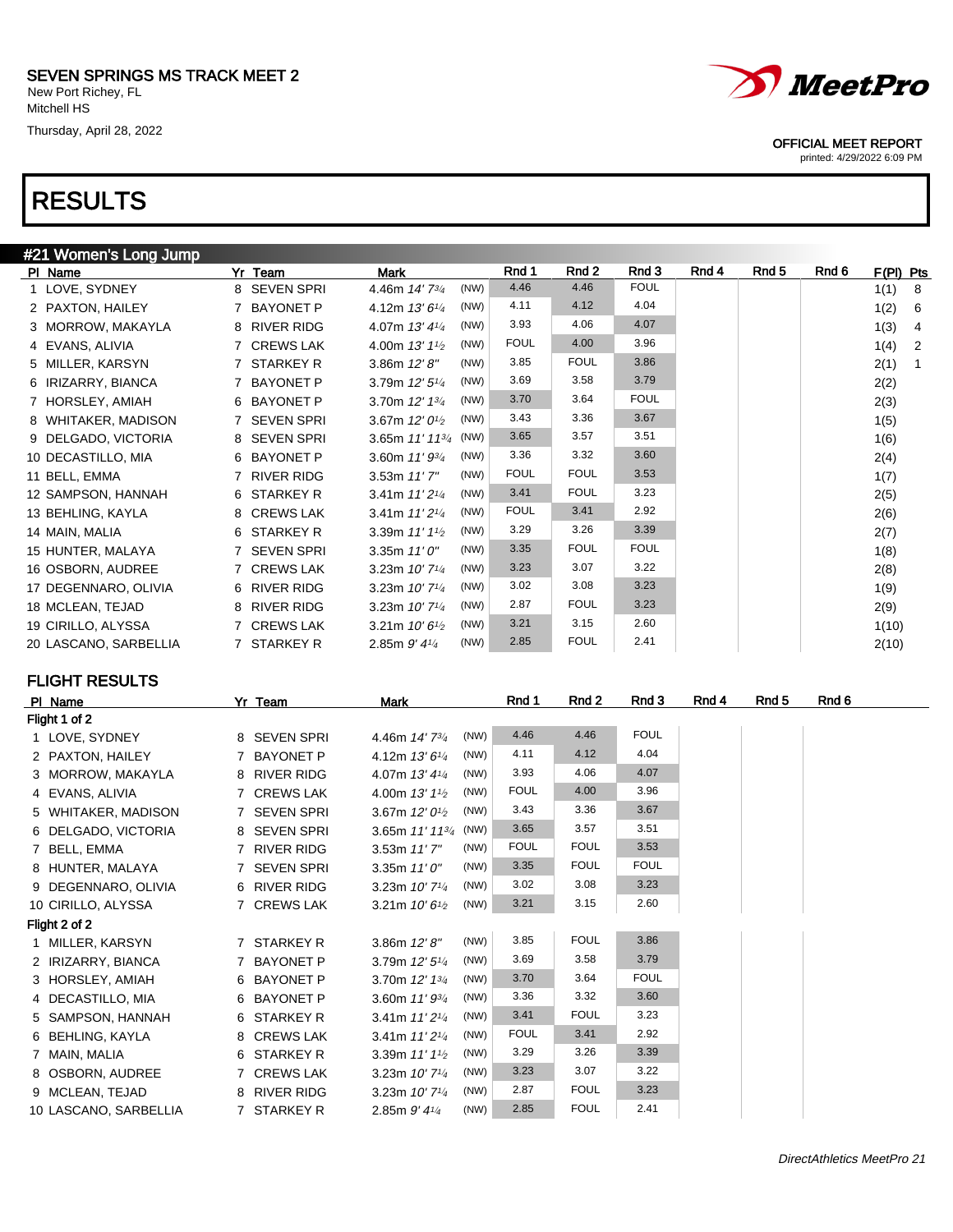## RESULTS

| #22 Men's Shot Put                   |                      |                 |             |             |       |       |       |       |           |                |
|--------------------------------------|----------------------|-----------------|-------------|-------------|-------|-------|-------|-------|-----------|----------------|
| PI Name                              | Yr Team              | <b>Mark</b>     | Rnd 1       | Rnd 2       | Rnd 3 | Rnd 4 | Rnd 5 | Rnd 6 | F(PI) Pts |                |
| 1 WHITE, ETHAN                       | 8 CREWS LAK          | 10.88m 35' 81/2 | 10.78       | 10.74       | 10.88 |       |       |       | 2(1)      | - 8            |
| 2 WASHINGTON, CAMERON                | 8 CREWS LAK          | 10.83m 35' 61/2 | 10.83       | 10.71       | 10.05 |       |       |       | 2(2)      | - 6            |
| 3 RUSSELL, MATTHEW                   | 8 SEVEN SPRI         | 10.59m 34' 9"   | 10.59       | <b>FOUL</b> | 9.58  |       |       |       | 1(1)      | $\overline{4}$ |
| 4 THURBER, JAMESON                   | 8 SEVEN SPRI         | 9.98m 32' 9"    | 9.98        | 9.54        | 9.44  |       |       |       | 1(2)      | $\overline{2}$ |
| 5 NORTON, LUCCA                      | 8 SEVEN SPRI         | 9.75m 32'0''    | 9.75        | 9.56        | 9.52  |       |       |       | 1(3)      | $\overline{1}$ |
| 6 ST AUBIN, CAMDEN                   | SR RIVER RIDG        | 9.58m $31'5''$  | 9.53        | 9.58        | 9.50  |       |       |       | 1(4)      |                |
| 7 FELICIANO, JOSHUA                  | 8 CREWS LAK          | 9.55m 31' 4"    | 9.04        | 9.29        | 9.55  |       |       |       | 1(5)      |                |
| 8 REED, JACKSON                      | <b>SR RIVER RIDG</b> | 9.40m 30' 101/4 | 9.40        | 8.65        | 8.79  |       |       |       | 2(3)      |                |
| 9 PHILLIPS, RYDER                    | SR RIVER RIDG        | 9.26m 30' 43/4  | <b>FOUL</b> | 8.11        | 9.26  |       |       |       | 2(4)      |                |
| 10 VANTERPOOL, KAYDEN                | 8 BAYONET P          | 8.74m 28' 81/4  | 8.24        | 8.74        | 8.62  |       |       |       | 2(5)      |                |
| 11 MACY, DEVIN                       | 7 SEVEN SPRI         | 8.53m 28' 0"    | 8.19        | 8.06        | 8.53  |       |       |       | 1(6)      |                |
| 12 JOHNES, JORDAN                    | 8 BAYONET P          | 8.44m 27' 81/4  | 8.13        | 8.44        | 8.20  |       |       |       | 1(7)      |                |
| 13 TURNEY, BRENDAN                   | SR RIVER RIDG        | 8.22m 26' 113/4 | 8.22        | 7.82        | 8.15  |       |       |       | 2(6)      |                |
| 14 BYRD-DAVIS, CAMERON               | 6 BAYONET P          | 7.97m 26' 13/4  | 7.73        | 7.59        | 7.97  |       |       |       | 1(8)      |                |
| 15 JEFFREY, KEVIN                    | 8 CREWS LAK          | 7.44m 24' 5"    | 7.43        | 7.44        | 7.38  |       |       |       | 2(7)      |                |
| 16 MOUZON, MARCUS                    | 7 STARKEY R          | 7.37m 24' 21/4  | 6.81        | 6.81        | 7.37  |       |       |       | 1(9)      |                |
| 17 MERCER, CALEB                     | 6 STARKEY R          | 7.14m 23' 51/4  | <b>FOUL</b> | 6.26        | 7.14  |       |       |       | 1(10)     |                |
| 18 BURGOHY, EMILIO                   | 6 STARKEY R          | 6.83m 22' 5"    | 6.72        | 6.83        | 6.63  |       |       |       | 1(11)     |                |
| 19 MONTGOMERY, ALEXANDER 7 BAYONET P |                      | 6.42m 21' 03/4  | 6.42        | 6.33        | 6.13  |       |       |       | 2(8)      |                |
| 20 GOSA, RILEY                       | 7 STARKEY R          | 6.17m 20'3"     | 6.17        | 6.15        | 5.61  |       |       |       | 1(12)     |                |

### FLIGHT RESULTS

| PI Name                             | Yr Team       | Mark                                       | Rnd 1       | Rnd 2       | Rnd 3 | Rnd 4 | Rnd 5 | Rnd 6 |
|-------------------------------------|---------------|--------------------------------------------|-------------|-------------|-------|-------|-------|-------|
| Flight 1 of 2                       |               |                                            |             |             |       |       |       |       |
| 1 RUSSELL, MATTHEW                  | 8 SEVEN SPRI  | 10.59m 34' 9"                              | 10.59       | <b>FOUL</b> | 9.58  |       |       |       |
| 2 THURBER, JAMESON                  | 8 SEVEN SPRI  | 9.98m 32' 9"                               | 9.98        | 9.54        | 9.44  |       |       |       |
| 3 NORTON, LUCCA                     | 8 SEVEN SPRI  | 9.75m 32'0''                               | 9.75        | 9.56        | 9.52  |       |       |       |
| 4 ST AUBIN, CAMDEN                  | SR RIVER RIDG | 9.58m $31'5\frac{1}{4}$                    | 9.53        | 9.58        | 9.50  |       |       |       |
| 5 FELICIANO, JOSHUA                 | 8 CREWS LAK   | 9.55m 31'4"                                | 9.04        | 9.29        | 9.55  |       |       |       |
| 6 MACY, DEVIN                       | 7 SEVEN SPRI  | 8.53m 28' 0"                               | 8.19        | 8.06        | 8.53  |       |       |       |
| 7 JOHNES, JORDAN                    | 8 BAYONET P   | 8.44m 27' 81/4                             | 8.13        | 8.44        | 8.20  |       |       |       |
| 8 BYRD-DAVIS, CAMERON               | 6 BAYONET P   | 7.97m 26' 13/4                             | 7.73        | 7.59        | 7.97  |       |       |       |
| 9 MOUZON, MARCUS                    | 7 STARKEY R   | 7.37m 24' 21/4                             | 6.81        | 6.81        | 7.37  |       |       |       |
| 10 MERCER, CALEB                    | 6 STARKEY R   | 7.14m 23' 51/4                             | <b>FOUL</b> | 6.26        | 7.14  |       |       |       |
| 11 BURGOHY, EMILIO                  | 6 STARKEY R   | 6.83m 22' 5"                               | 6.72        | 6.83        | 6.63  |       |       |       |
| 12 GOSA, RILEY                      | 7 STARKEY R   | 6.17m 20' 3"                               | 6.17        | 6.15        | 5.61  |       |       |       |
| Flight 2 of 2                       |               |                                            |             |             |       |       |       |       |
| 1 WHITE, ETHAN                      | 8 CREWS LAK   | 10.88m 35' 81/2                            | 10.78       | 10.74       | 10.88 |       |       |       |
| 2 WASHINGTON, CAMERON               | 8 CREWS LAK   | 10.83m 35' 61/2                            | 10.83       | 10.71       | 10.05 |       |       |       |
| 3 REED, JACKSON                     | SR RIVER RIDG | 9.40m $30'$ 10 <sup><math>1/4</math></sup> | 9.40        | 8.65        | 8.79  |       |       |       |
| 4 PHILLIPS, RYDER                   | SR RIVER RIDG | 9.26m $30'$ $4\frac{3}{4}$                 | <b>FOUL</b> | 8.11        | 9.26  |       |       |       |
| 5 VANTERPOOL, KAYDEN                | 8 BAYONET P   | 8.74m 28' 81/4                             | 8.24        | 8.74        | 8.62  |       |       |       |
| 6 TURNEY, BRENDAN                   | SR RIVER RIDG | 8.22m 26' 113/4                            | 8.22        | 7.82        | 8.15  |       |       |       |
| 7 JEFFREY, KEVIN                    | 8 CREWS LAK   | 7.44m 24' 5"                               | 7.43        | 7.44        | 7.38  |       |       |       |
| 8 MONTGOMERY, ALEXANDER 7 BAYONET P |               | 6.42m $21'0^{3/4}$                         | 6.42        | 6.33        | 6.13  |       |       |       |



### OFFICIAL MEET REPORT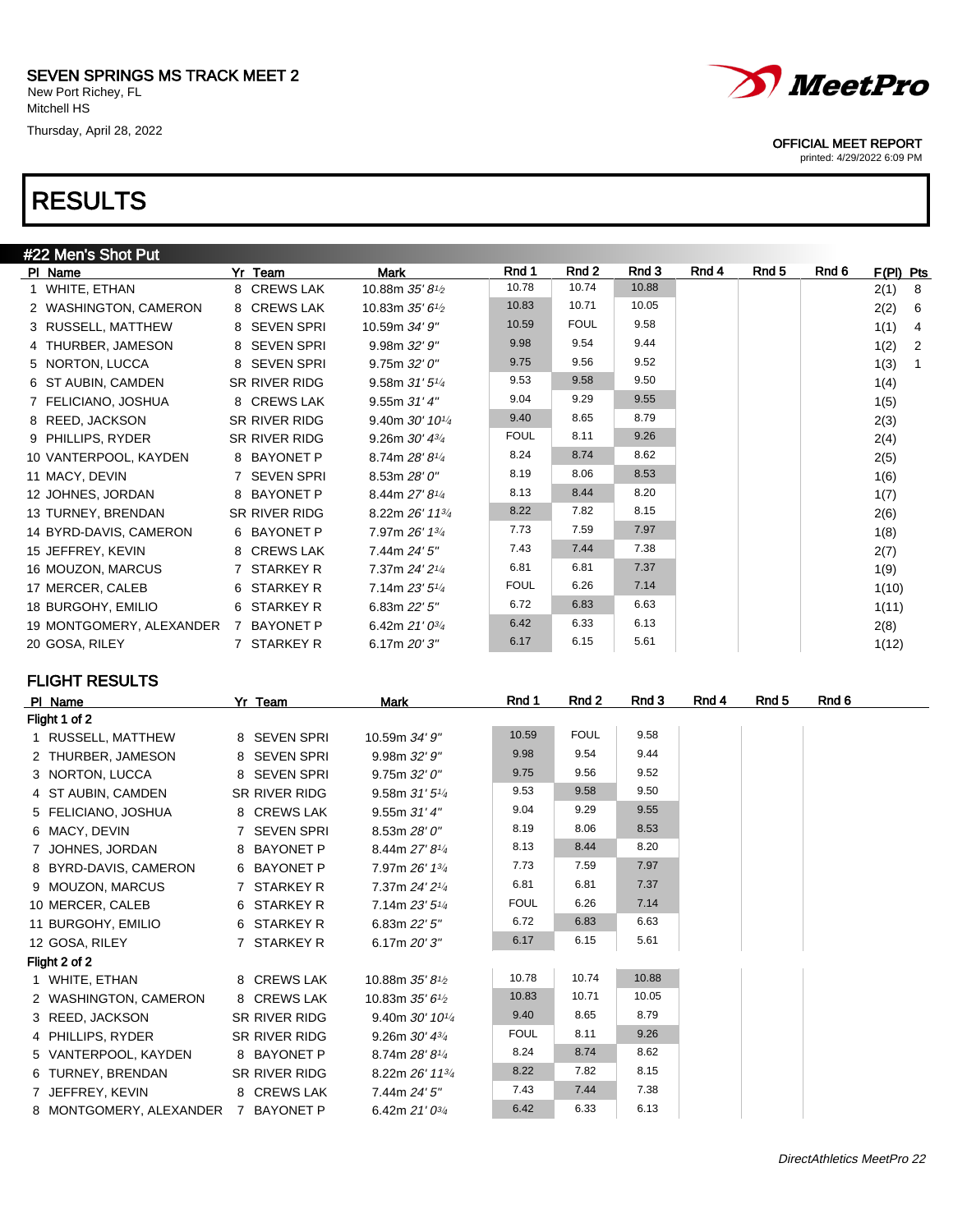## RESULTS

|                     | #23 Women's Shot Put |              |                                         |             |             |             |       |       |       |           |                |
|---------------------|----------------------|--------------|-----------------------------------------|-------------|-------------|-------------|-------|-------|-------|-----------|----------------|
| PI Name             |                      | Yr Team      | <b>Mark</b>                             | Rnd 1       | Rnd 2       | Rnd 3       | Rnd 4 | Rnd 5 | Rnd 6 | F(PI) Pts |                |
|                     | 1 SANCHEZ, AALIYAH   | 8 SEVEN SPRI | 9.52m 31'3"                             | <b>FOUL</b> | 9.44        | 9.52        |       |       |       | 1(1)      | - 8            |
| 2 HICKEY, RILEY     |                      | 8 RIVER RIDG | 8.82m 28' 111/4                         | 8.14        | 8.82        | 7.99        |       |       |       | 1(2)      | - 6            |
| 3 MASON, KENYA      |                      | 8 SEVEN SPRI | 8.79m 28' 101/4                         | 8.32        | 8.79        | <b>FOUL</b> |       |       |       | 1(3)      | $\overline{4}$ |
| 4 JACKSON, LILLIAN  |                      | 8 RIVER RIDG | 8.78m 28' 93/4                          | 8.75        | 8.78        | 8.24        |       |       |       | 1(4)      | $\overline{2}$ |
|                     | 5 DEJESUS, CASSANDRA | 8 CREWS LAK  | 8.65m $28'$ 4 $\frac{1}{2}$             | 8.61        | 8.36        | 8.65        |       |       |       | 2(1)      | $\overline{1}$ |
| 6 MULARZ, SYDNEY    |                      | 8 BAYONET P  | 8.53m 28' 0"                            | 8.47        | 8.32        | 8.53        |       |       |       | 2(2)      |                |
| 7 MENDEZ, ZAI       |                      | 8 CREWS LAK  | 8.39m 27' 6 <sup>1</sup> / <sub>2</sub> | 8.39        | 8.08        | 7.97        |       |       |       | 2(3)      |                |
|                     | 8 BROOKE, BLOOMER    | 8 RIVER RIDG | 8.38m 27' 6"                            | 8.13        | 8.38        | 8.32        |       |       |       | 1(5)      |                |
|                     | 9 ANNA, HITCHCOCK    | 8 RIVER RIDG | 8.17m 26' 93/4                          | 7.56        | 7.92        | 8.17        |       |       |       | 1(6)      |                |
| 10 GROGG, KRYLISSA  |                      | 8 CREWS LAK  | 8.10m 26' 7"                            | 7.63        | 7.29        | 8.10        |       |       |       | 2(4)      |                |
| 11 SMITH, ASHLEIGH  |                      | 8 BAYONET P  | 8.08m 26' 61/4                          | <b>FOUL</b> | <b>FOUL</b> | 8.08        |       |       |       | 2(5)      |                |
| 12 MOSCA, SIENNA    |                      | STARKEY R    | 8.06m 26' 5 <sup>1</sup> / <sub>2</sub> | 7.42        | 8.06        | 7.78        |       |       |       | 1(7)      |                |
| 13 DECASTILLO, MIA  |                      | 6 BAYONET P  | 7.53m 24' 8 <sup>1/2</sup>              | 7.08        | 7.21        | 7.53        |       |       |       | 2(6)      |                |
| 14 WILSON, MAYAY    |                      | 8 SEVEN SPRI | 7.45m 24' 5 <sup>1</sup> / <sub>2</sub> | 7.45        | 7.02        | 6.72        |       |       |       | 1(8)      |                |
| 15 DELLIS, MARIA    |                      | 6 STARKEY R  | 7.23m 23' 83/4                          | 7.23        | 6.66        | 7.12        |       |       |       | 1(9)      |                |
| 16 BALDREE, EMILY   |                      | 8 CREWS LAK  | 7.13m $23'$ 4 $\frac{3}{4}$             | 6.98        | 7.13        | 6.94        |       |       |       | 2(7)      |                |
| 17 COLON, MALENA    |                      | 6 STARKEY R  | 6.75m 22' 13/4                          | <b>FOUL</b> | 6.26        | 6.75        |       |       |       | 1(10)     |                |
|                     | 18 SOPHIA, PERREAULT | 7 RIVER RIDG | 6.72m 22' 03/4                          | 6.24        | 6.16        | 6.72        |       |       |       | 2(8)      |                |
| 19 HARVEY, BAILEY   |                      | 6 STARKEY R  | 5.99m 19'8"                             | 5.97        | 5.85        | 5.99        |       |       |       | 1(11)     |                |
| 20 ANGELO, ISABELLA |                      | 7 SEVEN SPRI | 5.31m $17'5''/4$                        | 5.31        | 4.31        | 4.29        |       |       |       | 2(9)      |                |
| 21 NIEVES, ILEANA   |                      | 6 BAYONET P  | 5.22m 17' 11/2                          | <b>FOUL</b> | 5.22        | 4.77        |       |       |       | 2(10)     |                |

### FLIGHT RESULTS

| PI Name              | Yr Team      | Mark                        | Rnd 1       | Rnd 2       | Rnd 3       | Rnd 4 | Rnd <sub>5</sub> | Rnd 6 |
|----------------------|--------------|-----------------------------|-------------|-------------|-------------|-------|------------------|-------|
| Flight 1 of 2        |              |                             |             |             |             |       |                  |       |
| 1 SANCHEZ, AALIYAH   | 8 SEVEN SPRI | 9.52m31'3''                 | <b>FOUL</b> | 9.44        | 9.52        |       |                  |       |
| 2 HICKEY, RILEY      | 8 RIVER RIDG | 8.82m 28' 111/4             | 8.14        | 8.82        | 7.99        |       |                  |       |
| 3 MASON, KENYA       | 8 SEVEN SPRI | 8.79m 28' 101/4             | 8.32        | 8.79        | <b>FOUL</b> |       |                  |       |
| 4 JACKSON, LILLIAN   | 8 RIVER RIDG | 8.78m 28' 93/4              | 8.75        | 8.78        | 8.24        |       |                  |       |
| 5 BROOKE, BLOOMER    | 8 RIVER RIDG | 8.38m 27' 6"                | 8.13        | 8.38        | 8.32        |       |                  |       |
| 6 ANNA, HITCHCOCK    | 8 RIVER RIDG | 8.17m 26' 93/4              | 7.56        | 7.92        | 8.17        |       |                  |       |
| 7 MOSCA, SIENNA      | 7 STARKEY R  | 8.06m $26'5\frac{1}{2}$     | 7.42        | 8.06        | 7.78        |       |                  |       |
| 8 WILSON, MAYAY      | 8 SEVEN SPRI | 7.45m $24'5''2$             | 7.45        | 7.02        | 6.72        |       |                  |       |
| 9 DELLIS, MARIA      | 6 STARKEY R  | 7.23m 23' 83/4              | 7.23        | 6.66        | 7.12        |       |                  |       |
| 10 COLON, MALENA     | 6 STARKEY R  | 6.75m $22'$ 1 $\frac{3}{4}$ | <b>FOUL</b> | 6.26        | 6.75        |       |                  |       |
| 11 HARVEY, BAILEY    | 6 STARKEY R  | 5.99m 19'8"                 | 5.97        | 5.85        | 5.99        |       |                  |       |
| Flight 2 of 2        |              |                             |             |             |             |       |                  |       |
| 1 DEJESUS, CASSANDRA | 8 CREWS LAK  | 8.65m 28' 41/2              | 8.61        | 8.36        | 8.65        |       |                  |       |
| 2 MULARZ, SYDNEY     | 8 BAYONET P  | 8.53m 28' 0"                | 8.47        | 8.32        | 8.53        |       |                  |       |
| 3 MENDEZ, ZAI        | 8 CREWS LAK  | 8.39m $27'6\frac{1}{2}$     | 8.39        | 8.08        | 7.97        |       |                  |       |
| 4 GROGG, KRYLISSA    | 8 CREWS LAK  | 8.10m 26' 7"                | 7.63        | 7.29        | 8.10        |       |                  |       |
| 5 SMITH, ASHLEIGH    | 8 BAYONET P  | 8.08m 26' 61/4              | <b>FOUL</b> | <b>FOUL</b> | 8.08        |       |                  |       |
| 6 DECASTILLO, MIA    | 6 BAYONET P  | 7.53m $24'8\frac{1}{2}$     | 7.08        | 7.21        | 7.53        |       |                  |       |
| 7 BALDREE, EMILY     | 8 CREWS LAK  | 7.13m $23'$ 4 $\frac{3}{4}$ | 6.98        | 7.13        | 6.94        |       |                  |       |
| 8 SOPHIA, PERREAULT  | 7 RIVER RIDG | 6.72m $22'0^{3/4}$          | 6.24        | 6.16        | 6.72        |       |                  |       |
| 9 ANGELO, ISABELLA   | 7 SEVEN SPRI | 5.31m $17'5''$              | 5.31        | 4.31        | 4.29        |       |                  |       |



#### OFFICIAL MEET REPORT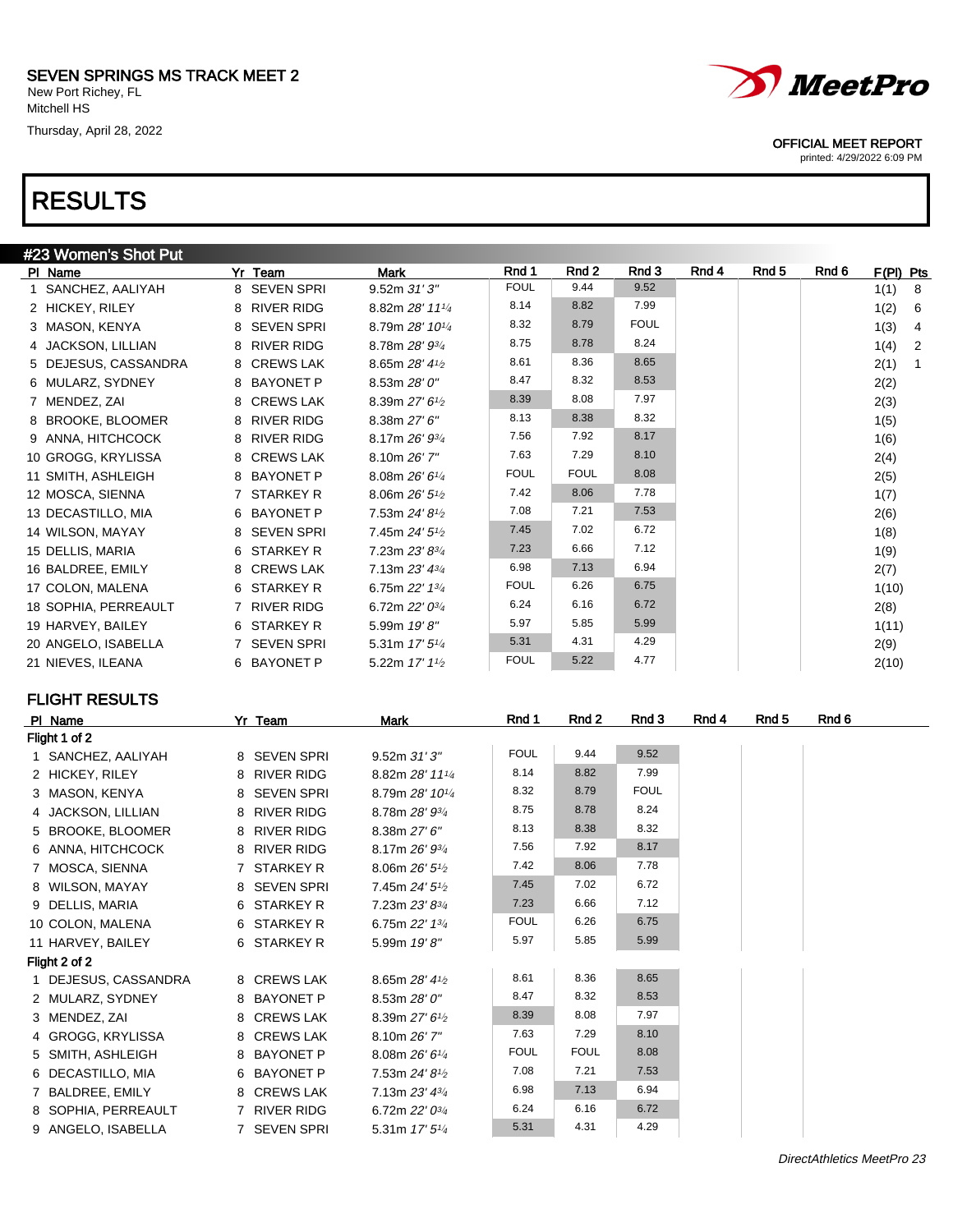Thursday, April 28, 2022





OFFICIAL MEET REPORT

printed: 4/29/2022 6:09 PM

| #23 Women's Shot Put (cont'd) |   |                      |                         |             |             |             |       |                  |       |           |                |
|-------------------------------|---|----------------------|-------------------------|-------------|-------------|-------------|-------|------------------|-------|-----------|----------------|
| PI Name                       |   | Yr Team              | <b>Mark</b>             | Rnd 1       | Rnd 2       | Rnd 3       | Rnd 4 | Rnd <sub>5</sub> | Rnd 6 |           |                |
| 10 NIEVES, ILEANA             |   | 6 BAYONET P          | 5.22m $17'1\frac{1}{2}$ | <b>FOUL</b> | 5.22        | 4.77        |       |                  |       |           |                |
| #24 Men's Discus              |   |                      |                         |             |             |             |       |                  |       |           |                |
| PI Name                       |   | Yr Team              | <b>Mark</b>             | Rnd 1       | Rnd 2       | Rnd 3       | Rnd 4 | Rnd <sub>5</sub> | Rnd 6 | F(PI) Pts |                |
| 1 NORTON, LUCCA               |   | 8 SEVEN SPRI         | 40.47m 132' 9"          | 40.47       | <b>FOUL</b> | 37.59       |       |                  |       | 1(1)      | - 8            |
| 2 WHITE, ETHAN                |   | 8 CREWS LAK          | 31.17m 102' 3"          | 27.12       | 31.17       | 31.15       |       |                  |       | 2(1)      | 6              |
| 3 BRINSON, WENDALL            |   | 8 BAYONET P          | 30.90m 101' 4"          | 27.48       | 29.77       | 30.90       |       |                  |       | 1(2)      | $\overline{4}$ |
| 4 RUSSELL, MATTHEW            |   | 8 SEVEN SPRI         | 30.08m 98'8"            | 23.97       | 30.08       | 28.07       |       |                  |       | 1(3)      | $\overline{2}$ |
| 5 FELICIANO, JOSHUA           |   | 8 CREWS LAK          | 29.46m 96'8"            | 28.61       | 27.00       | 29.46       |       |                  |       | 2(2)      | $\overline{1}$ |
| 6 ST AUBIN, CAMDEN            |   | <b>SR RIVER RIDG</b> | 28.97m 95' 0"           | 28.97       | <b>FOUL</b> | 28.58       |       |                  |       | 1(4)      |                |
| 7 MACY, DEVIN                 |   | 7 SEVEN SPRI         | 26.97m 88' 6"           | 24.22       | 26.97       | <b>FOUL</b> |       |                  |       | 1(5)      |                |
| 8 REED, JACKSON               |   | <b>SR RIVER RIDG</b> | 24.35m 79' 11"          | 22.91       | 24.35       | <b>FOUL</b> |       |                  |       | 2(3)      |                |
| 9 THURBER, JAMESON            |   | 8 SEVEN SPRI         | 24.16m 79' 3"           | 24.16       | 23.33       | <b>FOUL</b> |       |                  |       | 1(6)      |                |
| 10 WASHINGTON, CAMERON        |   | 8 CREWS LAK          | 24.01m 78' 9"           | 22.09       | 18.77       | 24.01       |       |                  |       | 2(4)      |                |
| 11 TURNEY, BRENDAN            |   | <b>SR RIVER RIDG</b> | 22.75m 74' 8"           | 22.75       | 21.55       | 19.20       |       |                  |       | 2(5)      |                |
| 12 TAYLOR, COREY              |   | 8 BAYONET P          | 21.65m 71' 0"           | 21.65       | 21.25       | 19.77       |       |                  |       | 2(6)      |                |
| 13 JEFFREY, KEVIN             | 8 | <b>CREWS LAK</b>     | 20.28m 66' 6"           | 18.43       | 19.68       | 20.28       |       |                  |       | 2(7)      |                |
| 14 BYRD-DAVIS, CAMERON        |   | 6 BAYONET P          | 19.64m 64' 5"           | 19.64       | <b>FOUL</b> | 15.18       |       |                  |       | 1(7)      |                |
| 15 MONTGOMERY, ALEXANDER      | 7 | <b>BAYONET P</b>     | 19.42m 63'8"            | 19.42       | 16.93       | 17.78       |       |                  |       | 2(8)      |                |
| 16 OLBRUCK, BRAEDEN           |   | <b>SR RIVER RIDG</b> | 18.48m 60' 7"           | 16.17       | 18.48       | 17.54       |       |                  |       | 1(8)      |                |
| 17 WILSON, CARTER             |   | 6 STARKEY R          | 18.37m 60'3"            | 17.76       | 18.37       | 16.65       |       |                  |       | 2(9)      |                |
| 18 BORGOHY, ELIJAH            |   | <b>STARKEY R</b>     | 16.87m 55' 4"           | 15.60       | 16.87       | 16.66       |       |                  |       | 2(10)     |                |
| 19 MOUZON, MARCUS             |   | 7 STARKEY R          | 16.00m 52' 6"           | 11.02       | 13.78       | 16.00       |       |                  |       | 2(11)     |                |
| 20 GOSA, RILEY                |   | 7 STARKEY R          | 15.28m 50' 1"           | 15.28       | 14.69       | 14.51       |       |                  |       | 2(12)     |                |

#### FLIGHT RESULTS

| PI Name                 | Yr Team          | Mark           | Rnd 1 | Rnd 2       | Rnd 3       | Rnd 4 | Rnd 5 | Rnd 6 |
|-------------------------|------------------|----------------|-------|-------------|-------------|-------|-------|-------|
| Flight 1 of 2           |                  |                |       |             |             |       |       |       |
| 1 NORTON, LUCCA         | 8 SEVEN SPRI     | 40.47m 132' 9" | 40.47 | <b>FOUL</b> | 37.59       |       |       |       |
| 2 BRINSON, WENDALL      | 8 BAYONET P      | 30.90m 101'4"  | 27.48 | 29.77       | 30.90       |       |       |       |
| 3 RUSSELL, MATTHEW      | 8 SEVEN SPRI     | 30.08m 98'8"   | 23.97 | 30.08       | 28.07       |       |       |       |
| 4 ST AUBIN, CAMDEN      | SR RIVER RIDG    | 28.97m 95' 0"  | 28.97 | <b>FOUL</b> | 28.58       |       |       |       |
| 5 MACY, DEVIN           | 7 SEVEN SPRI     | 26.97m 88' 6"  | 24.22 | 26.97       | <b>FOUL</b> |       |       |       |
| 6 THURBER, JAMESON      | 8 SEVEN SPRI     | 24.16m 79' 3"  | 24.16 | 23.33       | <b>FOUL</b> |       |       |       |
| 7 BYRD-DAVIS, CAMERON   | 6 BAYONET P      | 19.64m 64' 5"  | 19.64 | <b>FOUL</b> | 15.18       |       |       |       |
| 8 OLBRUCK, BRAEDEN      | SR RIVER RIDG    | 18.48m 60' 7"  | 16.17 | 18.48       | 17.54       |       |       |       |
| Flight 2 of 2           |                  |                |       |             |             |       |       |       |
| 1 WHITE, ETHAN          | 8 CREWS LAK      | 31.17m 102' 3" | 27.12 | 31.17       | 31.15       |       |       |       |
| 2 FELICIANO, JOSHUA     | 8 CREWS LAK      | 29.46m 96'8"   | 28.61 | 27.00       | 29.46       |       |       |       |
| 3 REED, JACKSON         | SR RIVER RIDG    | 24.35m 79' 11" | 22.91 | 24.35       | <b>FOUL</b> |       |       |       |
| 4 WASHINGTON, CAMERON   | 8 CREWS LAK      | 24.01m 78' 9"  | 22.09 | 18.77       | 24.01       |       |       |       |
| 5 TURNEY, BRENDAN       | SR RIVER RIDG    | 22.75m 74' 8"  | 22.75 | 21.55       | 19.20       |       |       |       |
| 6 TAYLOR, COREY         | 8 BAYONET P      | 21.65m 71' 0"  | 21.65 | 21.25       | 19.77       |       |       |       |
| 7 JEFFREY, KEVIN        | 8 CREWS LAK      | 20.28m 66' 6"  | 18.43 | 19.68       | 20.28       |       |       |       |
| 8 MONTGOMERY, ALEXANDER | 7 BAYONET P      | 19.42m 63'8"   | 19.42 | 16.93       | 17.78       |       |       |       |
| 9 WILSON, CARTER        | 6 STARKEY R      | 18.37m 60' 3"  | 17.76 | 18.37       | 16.65       |       |       |       |
| 10 BORGOHY, ELIJAH      | <b>STARKEY R</b> | 16.87m 55' 4"  | 15.60 | 16.87       | 16.66       |       |       |       |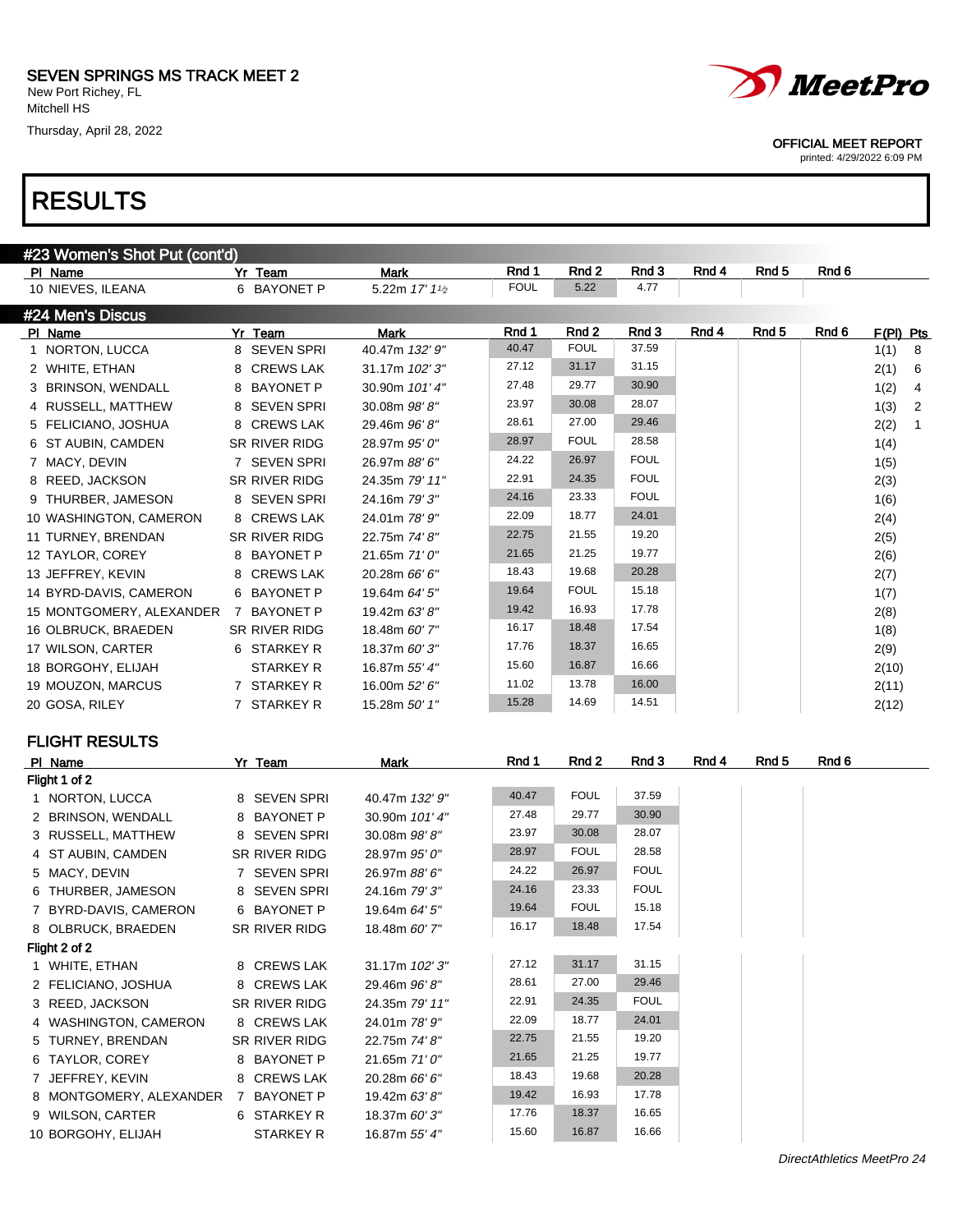Thursday, April 28, 2022





#### OFFICIAL MEET REPORT

| #24 Men's Discus (cont'd) |                        |                |             |                  |             |       |                  |       |                        |
|---------------------------|------------------------|----------------|-------------|------------------|-------------|-------|------------------|-------|------------------------|
| PI Name                   | Yr Team                | <b>Mark</b>    | Rnd 1       | Rnd 2            | Rnd 3       | Rnd 4 | Rnd <sub>5</sub> | Rnd 6 |                        |
| 11 MOUZON, MARCUS         | 7 STARKEY R            | 16.00m 52' 6"  | 11.02       | 13.78            | 16.00       |       |                  |       |                        |
| 12 GOSA, RILEY            | 7 STARKEY R            | 15.28m 50' 1"  | 15.28       | 14.69            | 14.51       |       |                  |       |                        |
| #25 Women's Discus        |                        |                |             |                  |             |       |                  |       |                        |
| PI Name                   | Yr Team                | Mark           | Rnd 1       | Rnd <sub>2</sub> | Rnd 3       | Rnd 4 | Rnd <sub>5</sub> | Rnd 6 | F(PI) Pts              |
| 1 JACKSON, LILLIAN        | 8 RIVER RIDG           | 27.88m 91'6"   | 27.58       | 25.98            | 27.88       |       |                  |       | 1(1)<br>8              |
| 2 MULARZ, SYDNEY          | <b>BAYONET P</b><br>8  | 22.67m 74' 4"  | 21.02       | 21.88            | 22.67       |       |                  |       | 1(2)<br>6              |
| 3 HICKEY, RILEY           | <b>RIVER RIDG</b><br>8 | 21.67m 71' 1"  | 20.62       | 21.67            | 18.44       |       |                  |       | 1(3)<br>4              |
| 4 MILLER, ELIZABETH       | <b>BAYONET P</b><br>8  | 20.96m 68' 9"  | 20.12       | 19.48            | 20.96       |       |                  |       | 2(1)<br>$\overline{2}$ |
| 5 MENDEZ, ZAI             | <b>CREWS LAK</b><br>8  | 19.93m 65' 5"  | 19.00       | 17.82            | 19.93       |       |                  |       | 2(2)<br>$\mathbf{1}$   |
| 6 BROOKE, BLOOMER         | <b>RIVER RIDG</b><br>8 | 19.86m 65' 2"  | 19.37       | 19.86            | <b>FOUL</b> |       |                  |       | 1(4)                   |
| 7 SMITH, ASHLEIGH         | <b>BAYONET P</b><br>8  | 19.12m 62' 9"  | 18.66       | 18.72            | 19.12       |       |                  |       | 2(3)                   |
| 8 WHITE, KINSLEY          | 8 CREWS LAK            | 18.01m 59' 1"  | 18.01       | 17.58            | 17.03       |       |                  |       | 1(5)                   |
| 9 STUBBENDICK, KIRSTEN    | 7 RIVER RIDG           | 17.60m 57' 9"  | 15.91       | 17.60            | 17.12       |       |                  |       | 1(6)                   |
| 10 MOSCA, SIENNA          | 7 STARKEY R            | 16.92m 55' 6"  | 16.92       | <b>FOUL</b>      | 15.55       |       |                  |       | 1(7)                   |
| 11 BALDREE, EMILY         | <b>CREWS LAK</b><br>8  | 16.46m 54' 0"  | 16.45       | 16.16            | 16.46       |       |                  |       | 2(4)                   |
| 12 SANCHEZ, AALIYAH       | SEVEN SPRI<br>8        | 15.45m 50' 8"  | 14.33       | 15.45            | 14.30       |       |                  |       | 2(5)                   |
| 13 OSBORN, AUDREE         | 7 CREWS LAK            | 15.41m 50' 7"  | 15.41       | <b>FOUL</b>      | 15.09       |       |                  |       | 2(6)                   |
| 14 GRAHAM, KAELYN         | 6 STARKEY R            | 15.37m 50' 5"  | 13.44       | 14.64            | 15.37       |       |                  |       | 2(7)                   |
| 15 BRONSON, GABBY         | 7 SEVEN SPRI           | 14.88m 48' 10" | 14.88       | 14.62            | 13.58       |       |                  |       | 1(8)                   |
| 16 BETZING, MIA           | 7 SEVEN SPRI           | 14.82m 48'7"   | 14.82       | 14.67            | 13.42       |       |                  |       | 2(8)                   |
| 17 DELLIS, MARIA          | 6 STARKEY R            | 14.32m 47' 0"  | 14.32       | <b>FOUL</b>      | 13.22       |       |                  |       | 1(9)                   |
| 18 HARVEY, BAILEY         | 6 STARKEY R            | 14.28m 46' 10" | 12.51       | 13.16            | 14.28       |       |                  |       | 1(10)                  |
| 19 NIEVES, ILEANA         | 6 BAYONET P            | 10.66m 35' 0"  | <b>FOUL</b> | <b>FOUL</b>      | 10.66       |       |                  |       | 2(9)                   |
| 20 STAWECKI, KATIE        | 8 SEVEN SPRI           | 8.51m 27' 11"  | <b>FOUL</b> | 8.51             | 7.87        |       |                  |       | 2(10)                  |
|                           |                        |                |             |                  |             |       |                  |       |                        |
| <b>FLIGHT RESULTS</b>     |                        |                |             |                  |             |       |                  |       |                        |
| PI Name                   | Yr Team                | <b>Mark</b>    | Rnd 1       | Rnd 2            | Rnd 3       | Rnd 4 | Rnd <sub>5</sub> | Rnd 6 |                        |
| Flight 1 of 2             |                        |                |             |                  |             |       |                  |       |                        |
| 1 JACKSON, LILLIAN        | 8 RIVER RIDG           | 27.88m 91'6"   | 27.58       | 25.98            | 27.88       |       |                  |       |                        |
| 2 MULARZ, SYDNEY          | 8 BAYONET P            | 22.67m 74' 4"  | 21.02       | 21.88            | 22.67       |       |                  |       |                        |
| 3 HICKEY, RILEY           | 8 RIVER RIDG           | 21.67m 71' 1"  | 20.62       | 21.67            | 18.44       |       |                  |       |                        |
| 4 BROOKE, BLOOMER         | 8 RIVER RIDG           | 19.86m 65' 2"  | 19.37       | 19.86            | <b>FOUL</b> |       |                  |       |                        |
| 5 WHITE, KINSLEY          | 8 CREWS LAK            | 18.01m 59' 1"  | 18.01       | 17.58            | 17.03       |       |                  |       |                        |
| 6 STUBBENDICK, KIRSTEN    | 7 RIVER RIDG           | 17.60m 57' 9"  | 15.91       | 17.60            | 17.12       |       |                  |       |                        |

| <b>STUDDENDIGN.</b> MINJTEN | טשות תשירות  | 17. VUIII <i>UT</i> |       |             |       |
|-----------------------------|--------------|---------------------|-------|-------------|-------|
| 7 MOSCA, SIENNA             | 7 STARKEY R  | 16.92m 55' 6"       | 16.92 | <b>FOUL</b> | 15.55 |
| 8 BRONSON, GABBY            | 7 SEVEN SPRI | 14.88m 48' 10"      | 14.88 | 14.62       | 13.58 |
| 9 DELLIS, MARIA             | 6 STARKEY R  | 14.32m 47' 0"       | 14.32 | <b>FOUL</b> | 13.22 |
| 10 HARVEY, BAILEY           | 6 STARKEY R  | 14.28m 46' 10"      | 12.51 | 13.16       | 14.28 |
| Flight 2 of 2               |              |                     |       |             |       |
| MILLER. ELIZABETH           | 8 BAYONET P  | 20.96m 68' 9"       | 20.12 | 19.48       | 20.96 |
| 2 MENDEZ, ZAI               | 8 CREWS LAK  | 19.93m 65' 5"       | 19.00 | 17.82       | 19.93 |
| 3 SMITH, ASHLEIGH           | 8 BAYONET P  | 19.12m 62' 9"       | 18.66 | 18.72       | 19.12 |
| 4 BALDREE, EMILY            | 8 CREWS LAK  | 16.46m 54' 0"       | 16.45 | 16.16       | 16.46 |
| 5 SANCHEZ, AALIYAH          | 8 SEVEN SPRI | 15.45m 50'8"        | 14.33 | 15.45       | 14.30 |
| 6 OSBORN, AUDREE            | 7 CREWS LAK  | 15.41m 50' 7"       | 15.41 | <b>FOUL</b> | 15.09 |
| GRAHAM. KAELYN              | 6 STARKEY R  | 15.37m 50' 5"       | 13.44 | 14.64       | 15.37 |
|                             |              |                     |       |             |       |